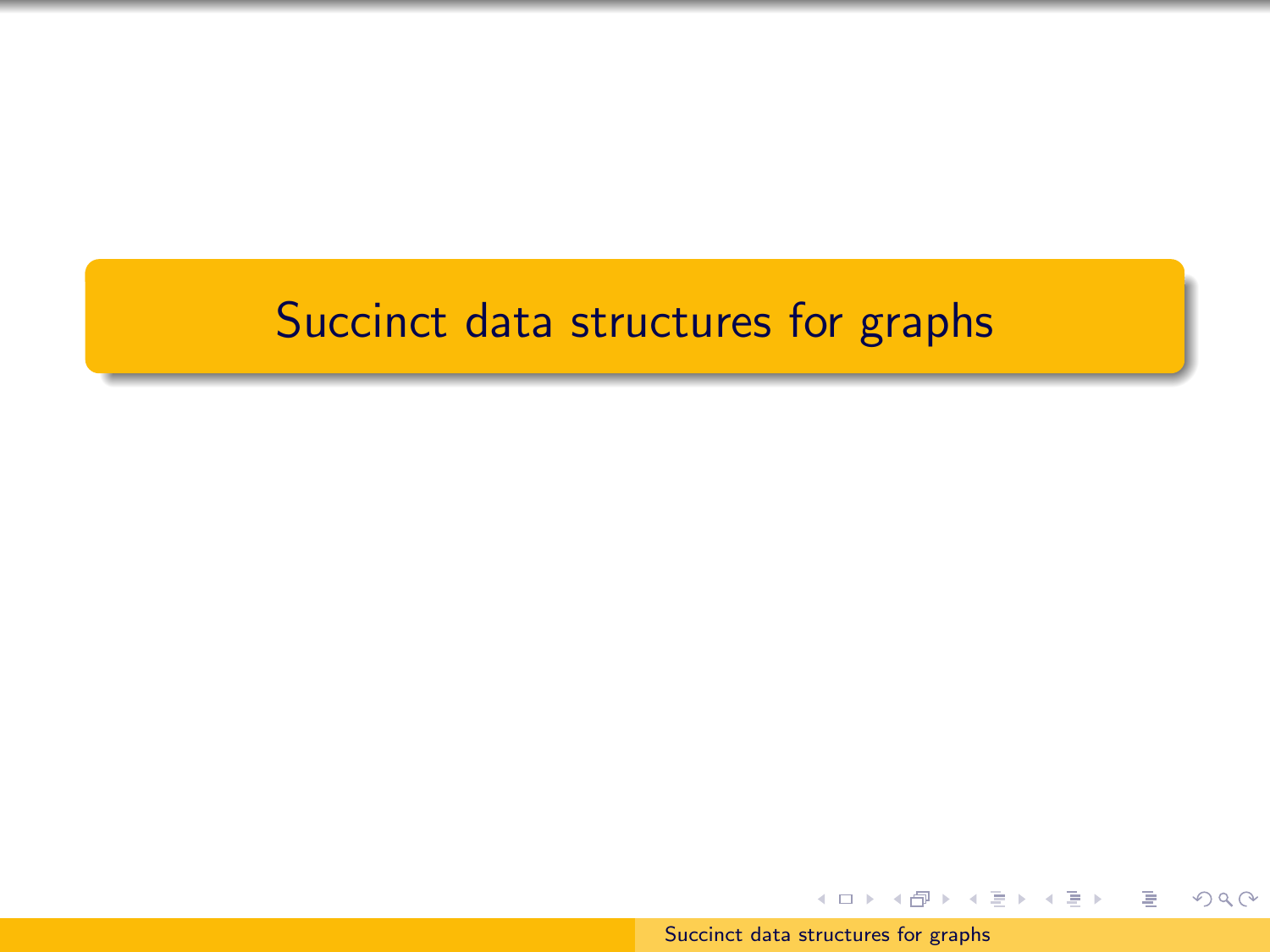# **Outline**

- First part: (M)PHF
	- The general problem (intended application: graph construction)
	- Interlude: hash functions
	- The MWHC algorithm for sparse arrays
	- The MWHC to build (M)PHF
- Second part: MMPHF
	- Introduction
	- **First construction: LCPs**
	- Second construction: Z-fast tries

イロン イ押ン イヨン イヨン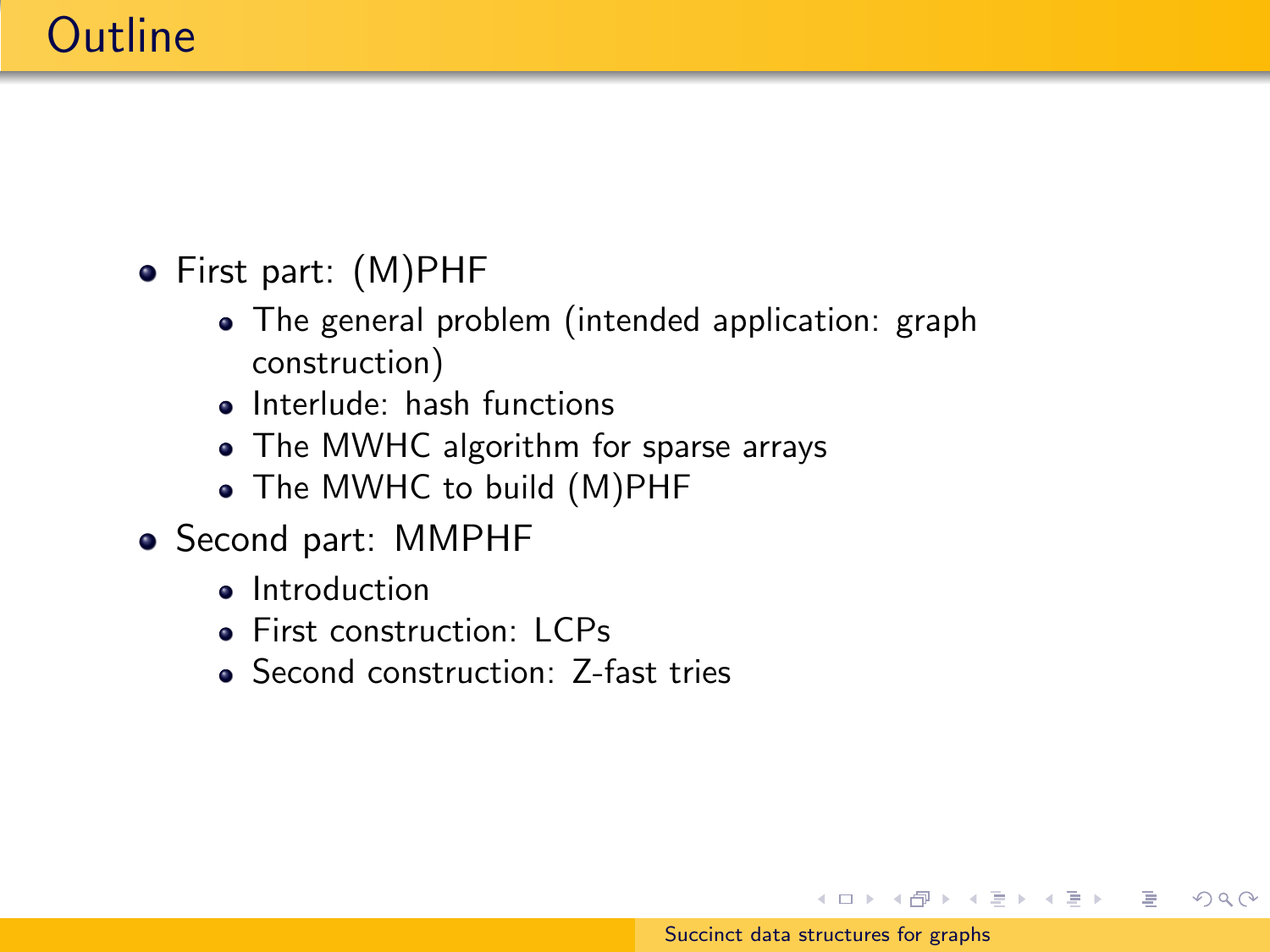# The general problem (intended application: graph construction)

[The general problem \(intended application: graph construction\)](#page-0-0)

4.000.00

メタト メミト メミト

つくい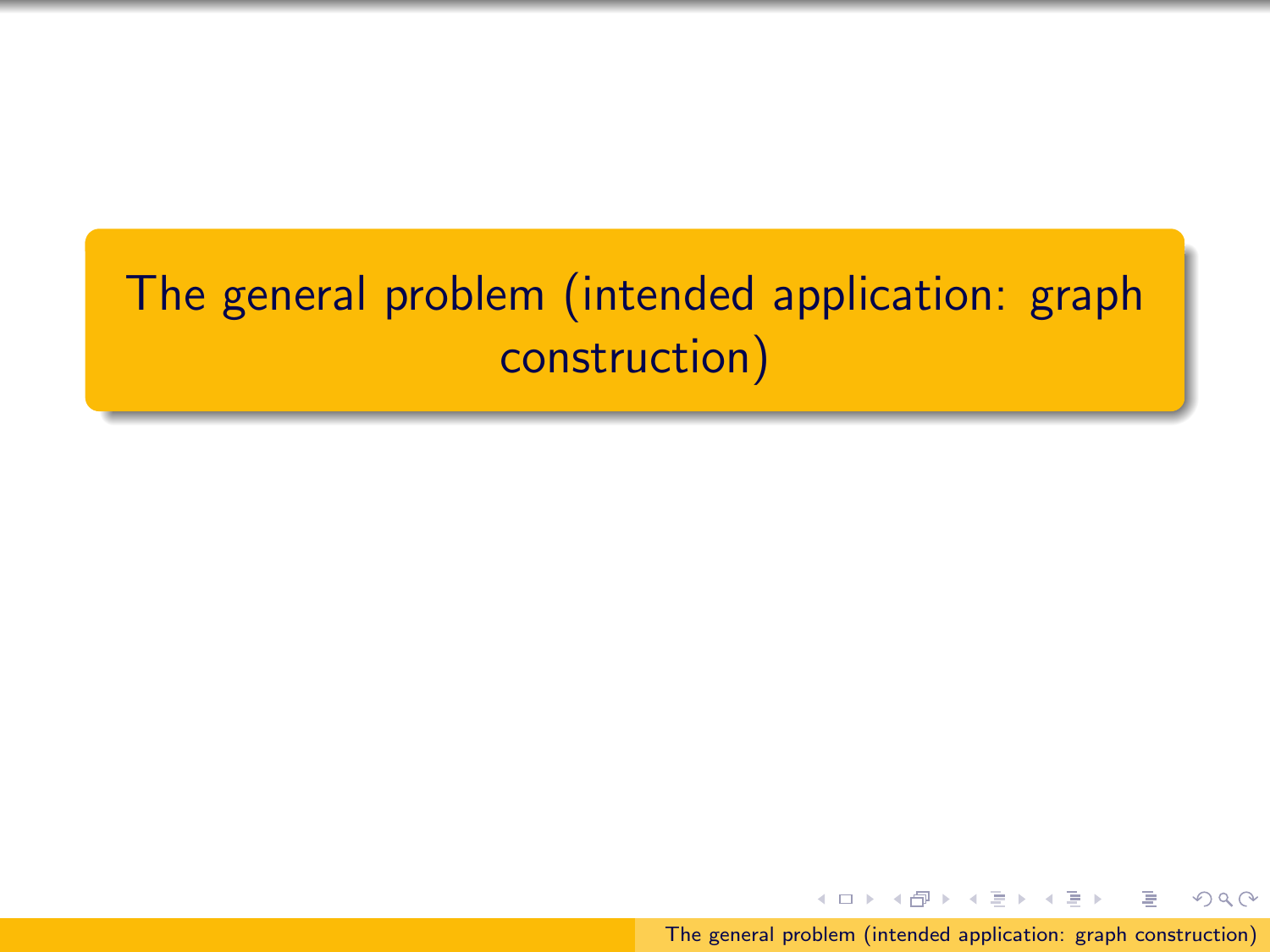# Term map

[The general problem \(intended application: graph construction\)](#page-0-0)

イロト イ部 トイをトイをトーをし

 $QQQ$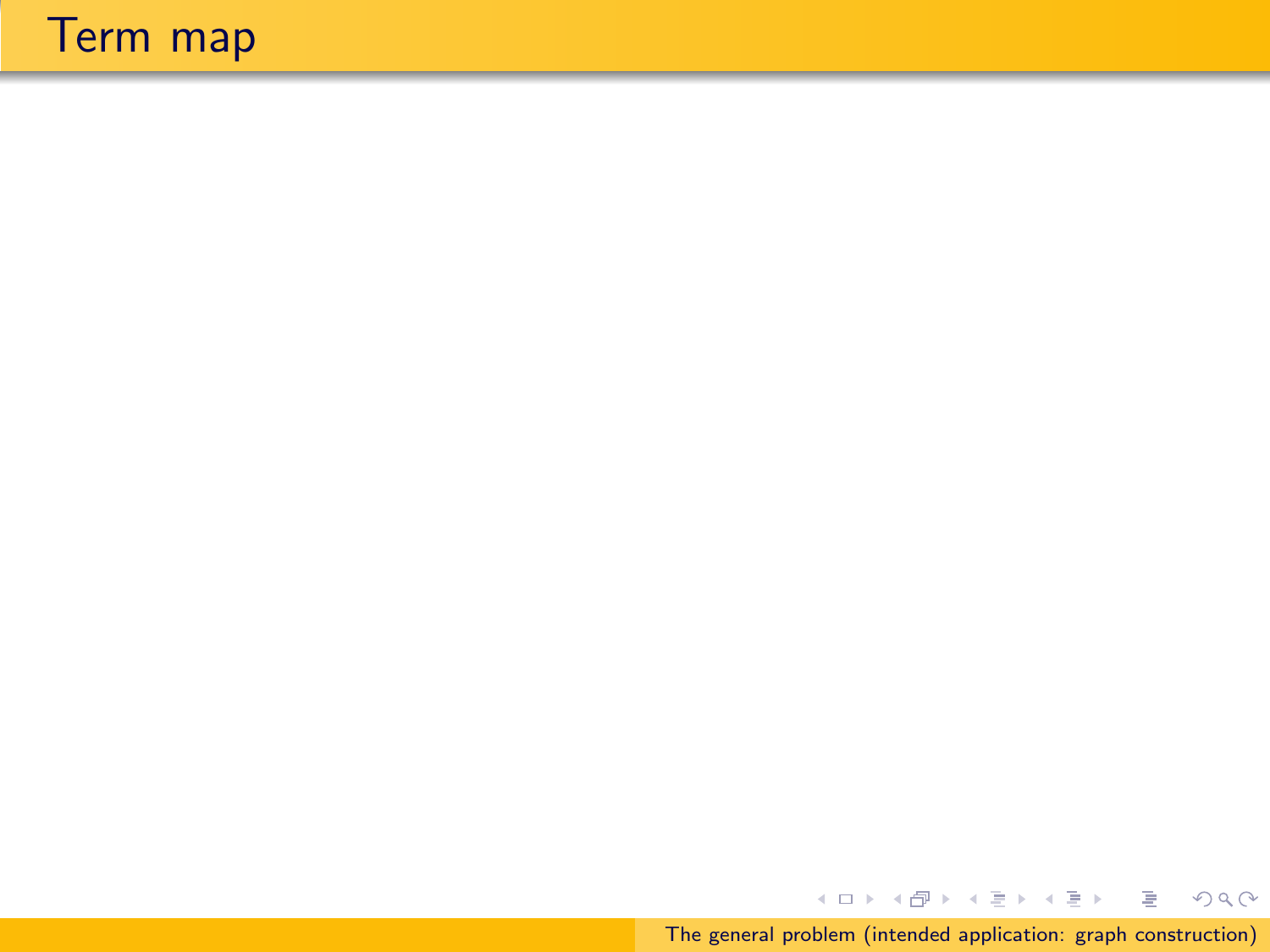While building the inverted index for textual corpora we build a map from terms to numbers.

 $\equiv$ 

 $PQQ$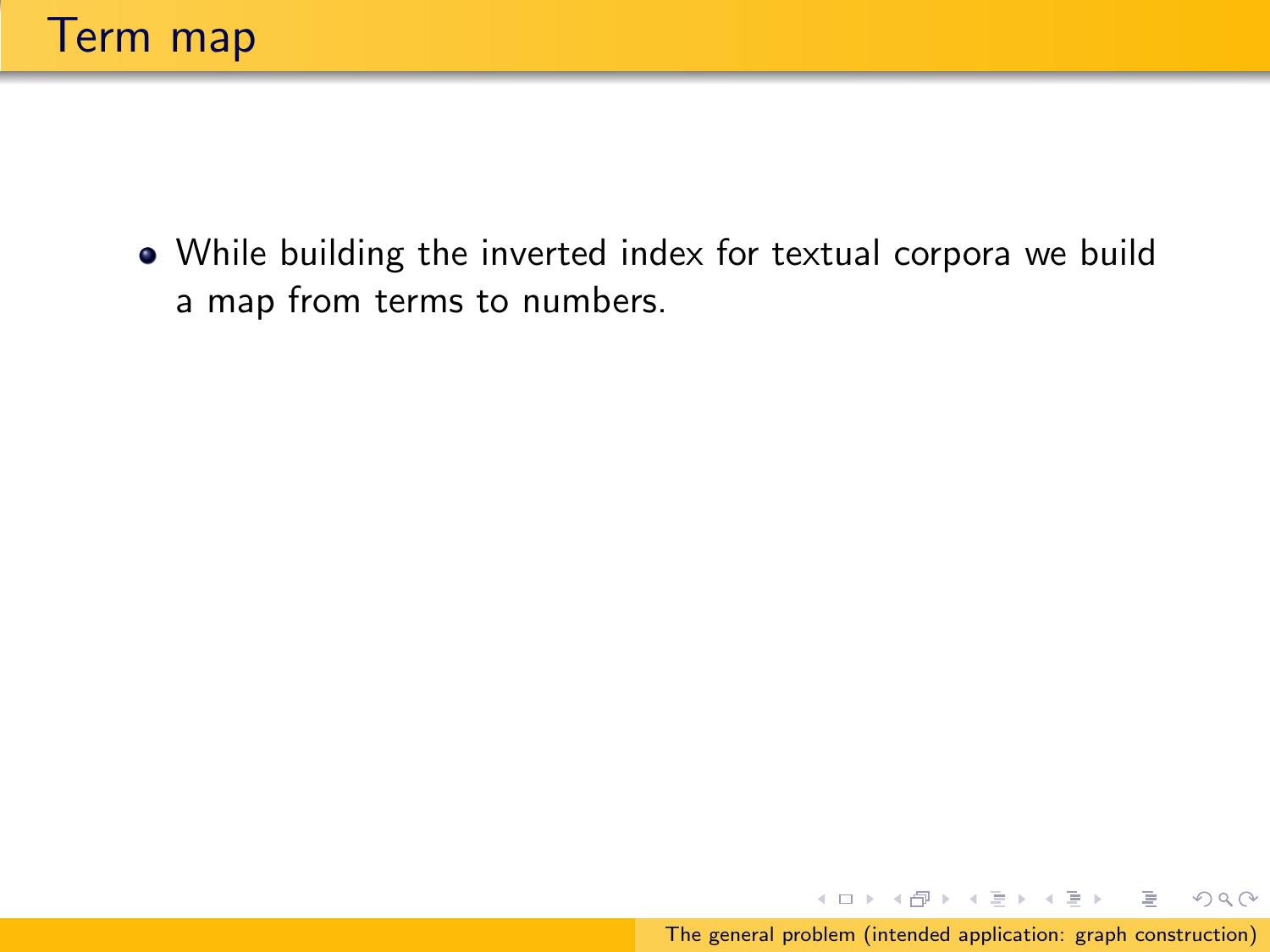- While building the inverted index for textual corpora we build a map from terms to numbers.
- The same kind of map is needed while building the graph: in the case of a web graph, it is a map from URLs to numbers:

| http://pippo.pluto/x/y            |  |
|-----------------------------------|--|
| http://topolino.minie/w.htm       |  |
| http://topolino.minnie/z.htm $ 2$ |  |
|                                   |  |

メラト メミト メミト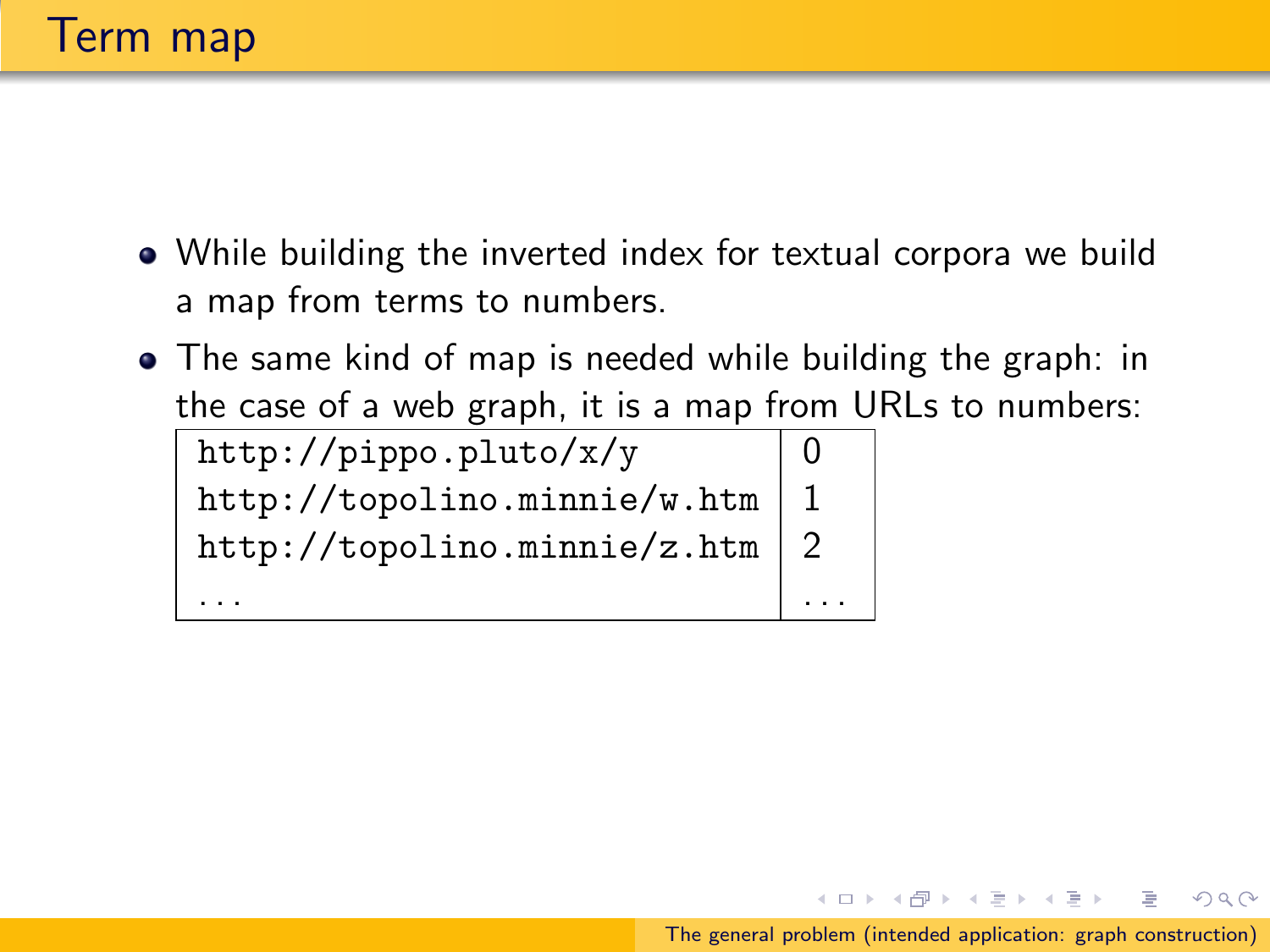- While building the inverted index for textual corpora we build a map from terms to numbers.
- The same kind of map is needed while building the graph: in the case of a web graph, it is a map from URLs to numbers:

http://pippo.pluto/x/y  $|0$ http://topolino.minnie/w.htm  $|1$ http://topolino.minnie/z.htm  $|2$ . . . . . .

• The numbering used is arbitrary, but lexicographic numbering turns out to be convenient (remember compression?)

[The general problem \(intended application: graph construction\)](#page-0-0)

伊 ト イヨ ト イヨ ト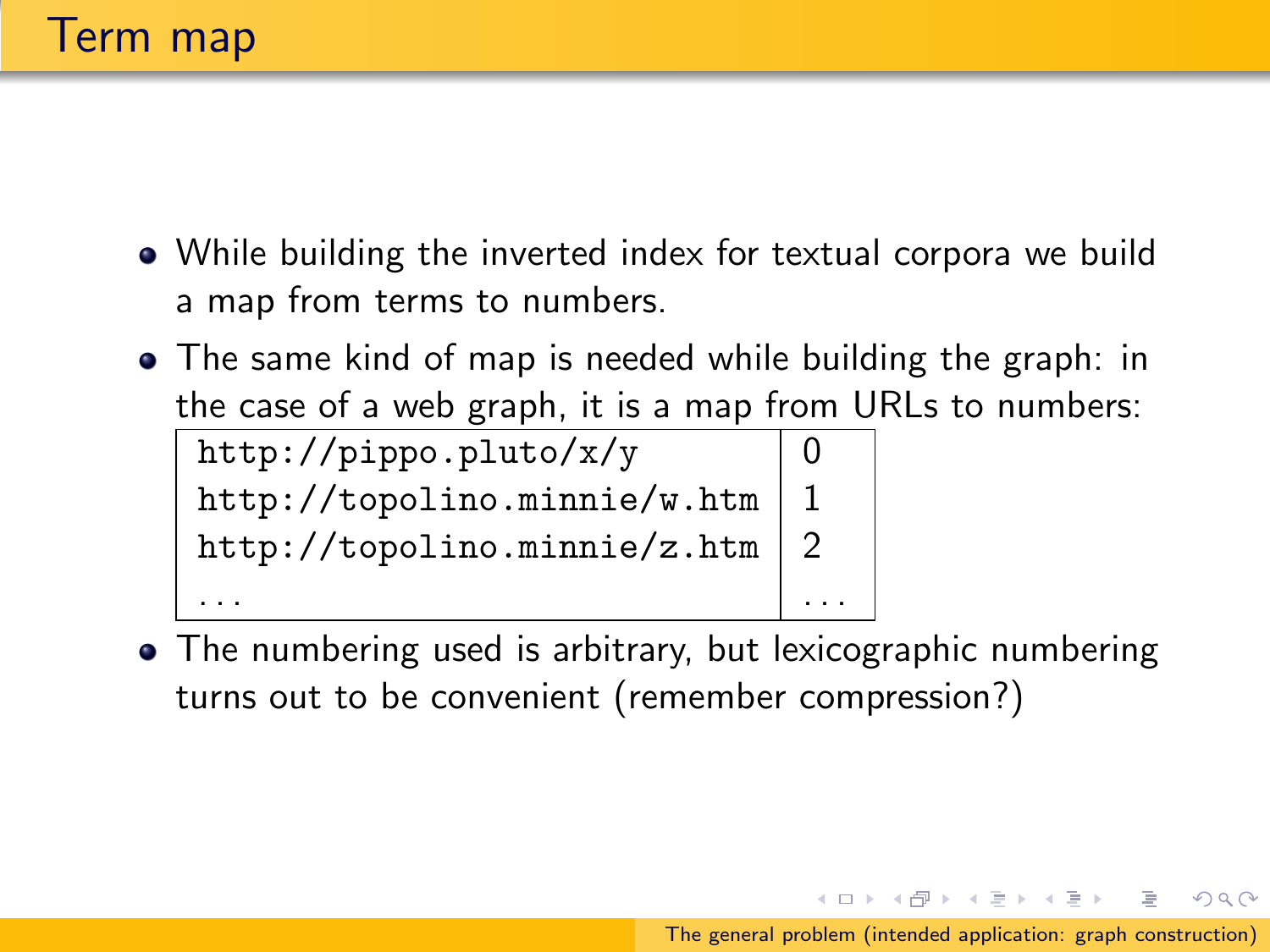# Building the graph

イロト イ部 トイモト イモト [The general problem \(intended application: graph construction\)](#page-0-0)

目

 $2Q$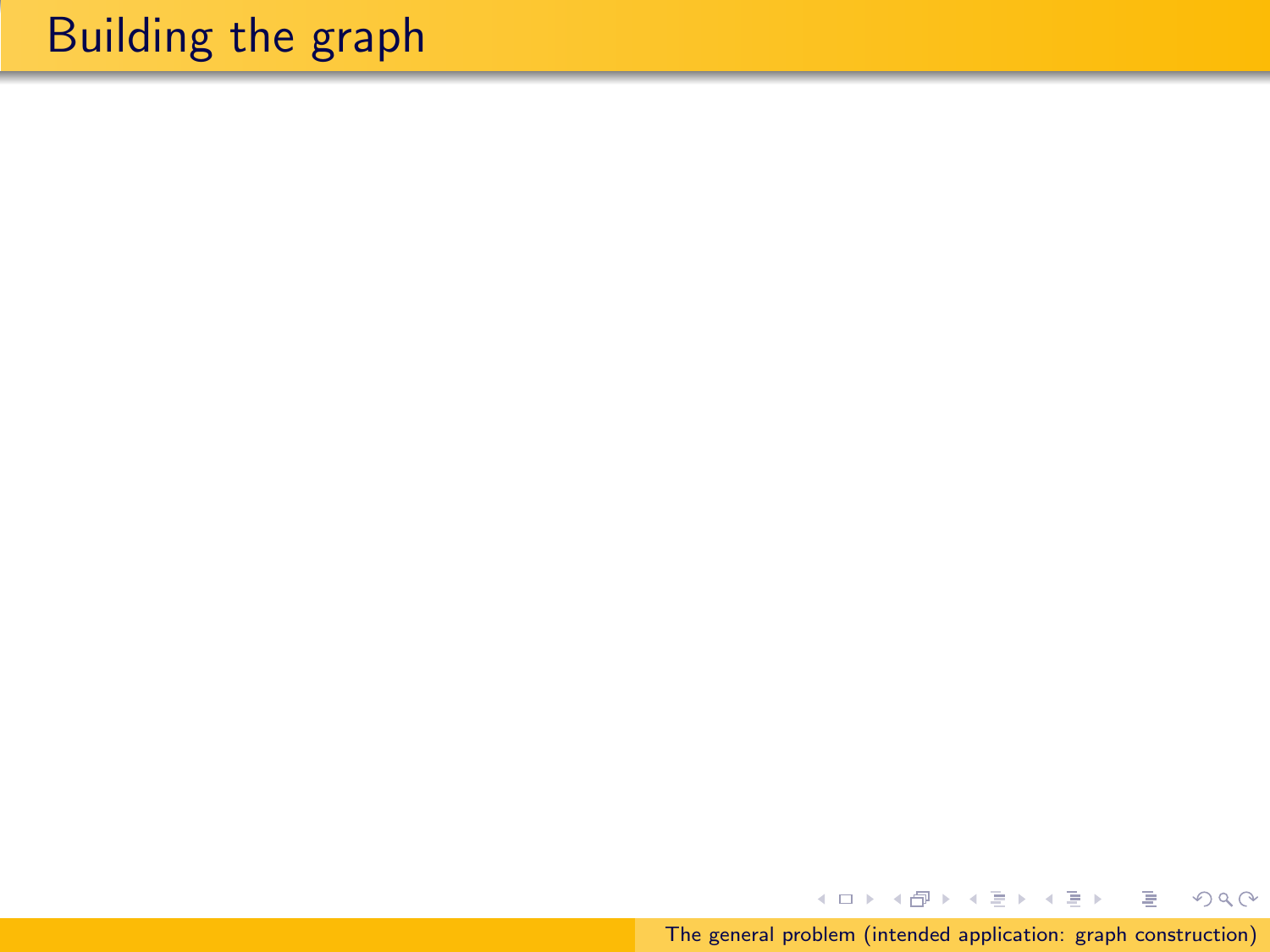• From the map, one can build a graph by scanning the pages (one at a time), parsing them and determining outgoing links (anchors).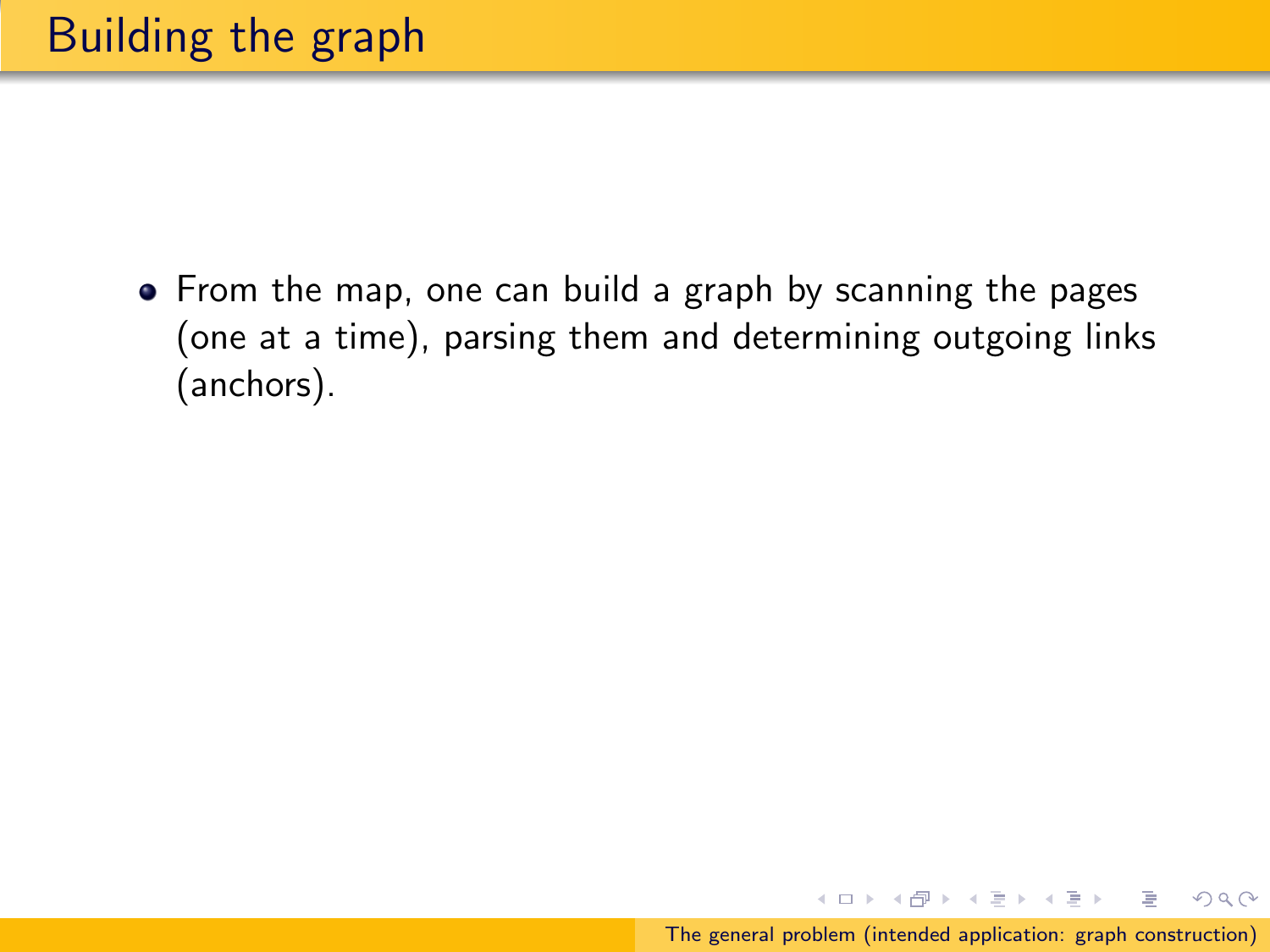- From the map, one can build a graph by scanning the pages (one at a time), parsing them and determining outgoing links (anchors).
- Given a link to, say, http://foo/bar/index.html, we just have to determine the number to which this URL corresponds.

メラト メミト メミトー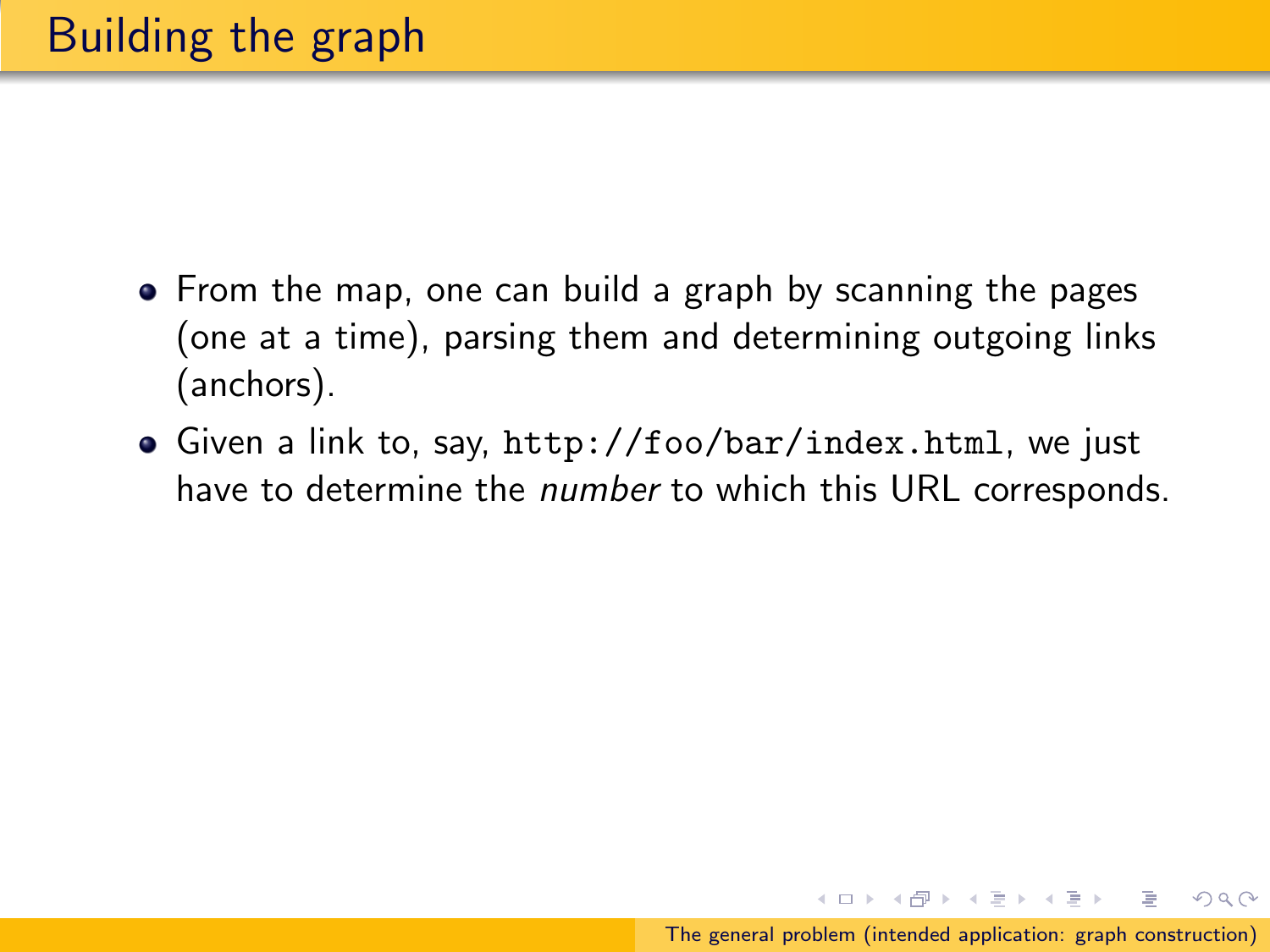- From the map, one can build a graph by scanning the pages (one at a time), parsing them and determining outgoing links (anchors).
- Given a link to, say, http://foo/bar/index.html, we just have to determine the *number* to which this URL corresponds.
- Keeping URLs in an array and doing a binary search is out of questions for reasons of time (1G nodes=30 comparisons) and space (1G nodes=300GB of data!).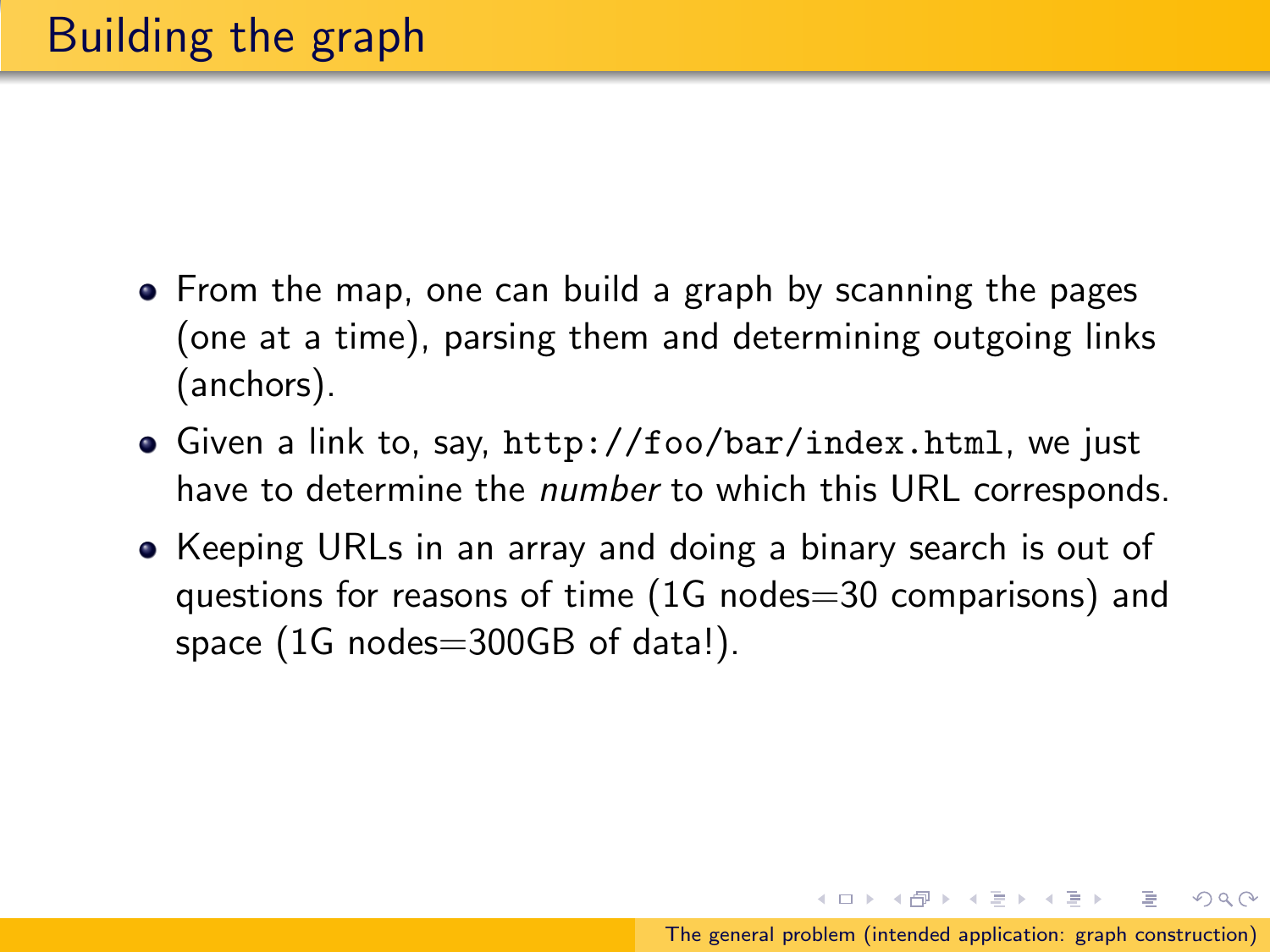イロト イ部 トイをトイをトー [The general problem \(intended application: graph construction\)](#page-0-0)

唐山  $2Q$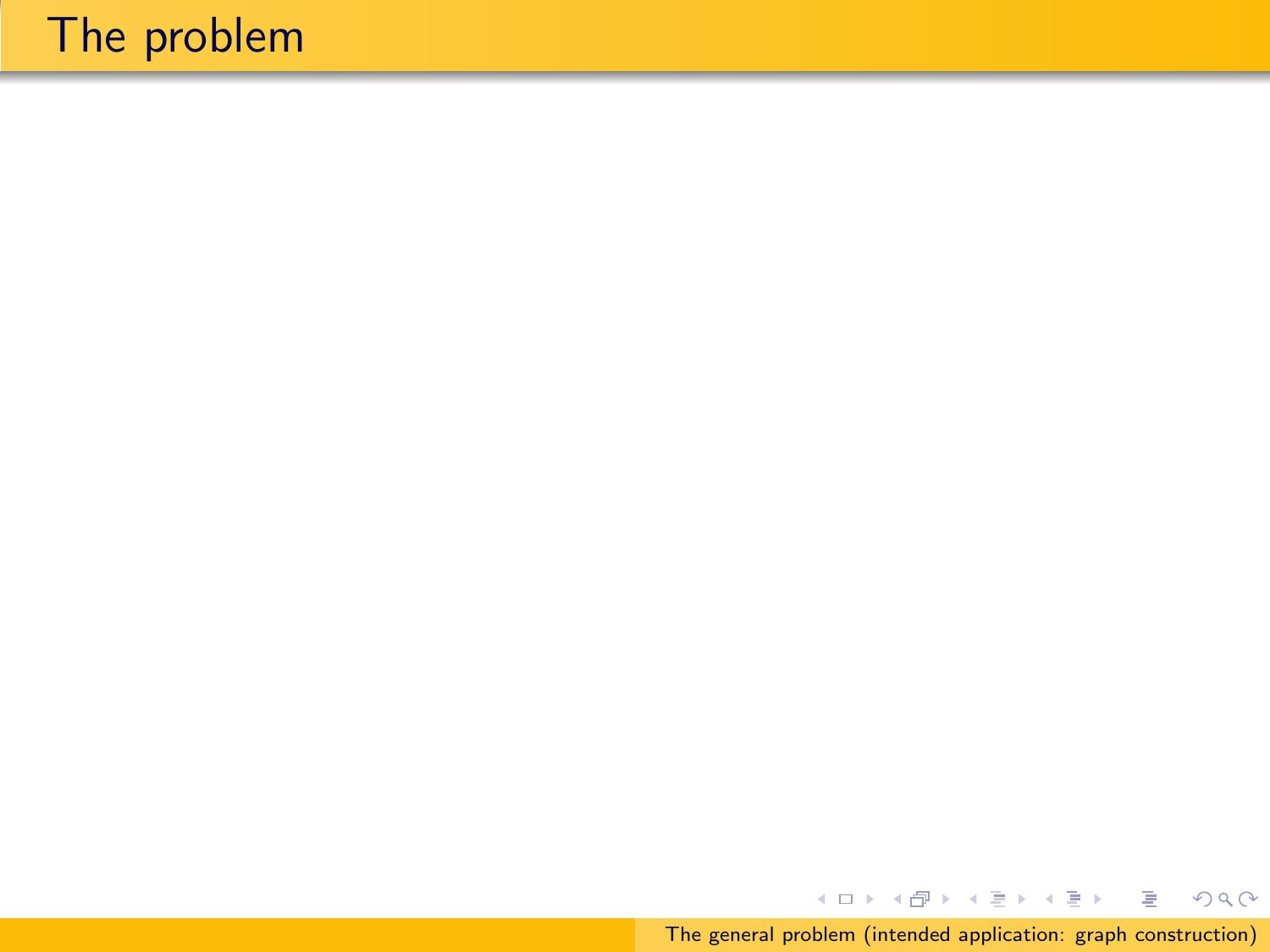• In other words, we want to represent a function like:

|                              | f(x) |
|------------------------------|------|
| http://pippo.pluto/x/y       |      |
| http://topolino.minnie/w.htm |      |
| http://topolino.minnie/z.htm | 2    |
|                              |      |

Þ

 $OQ$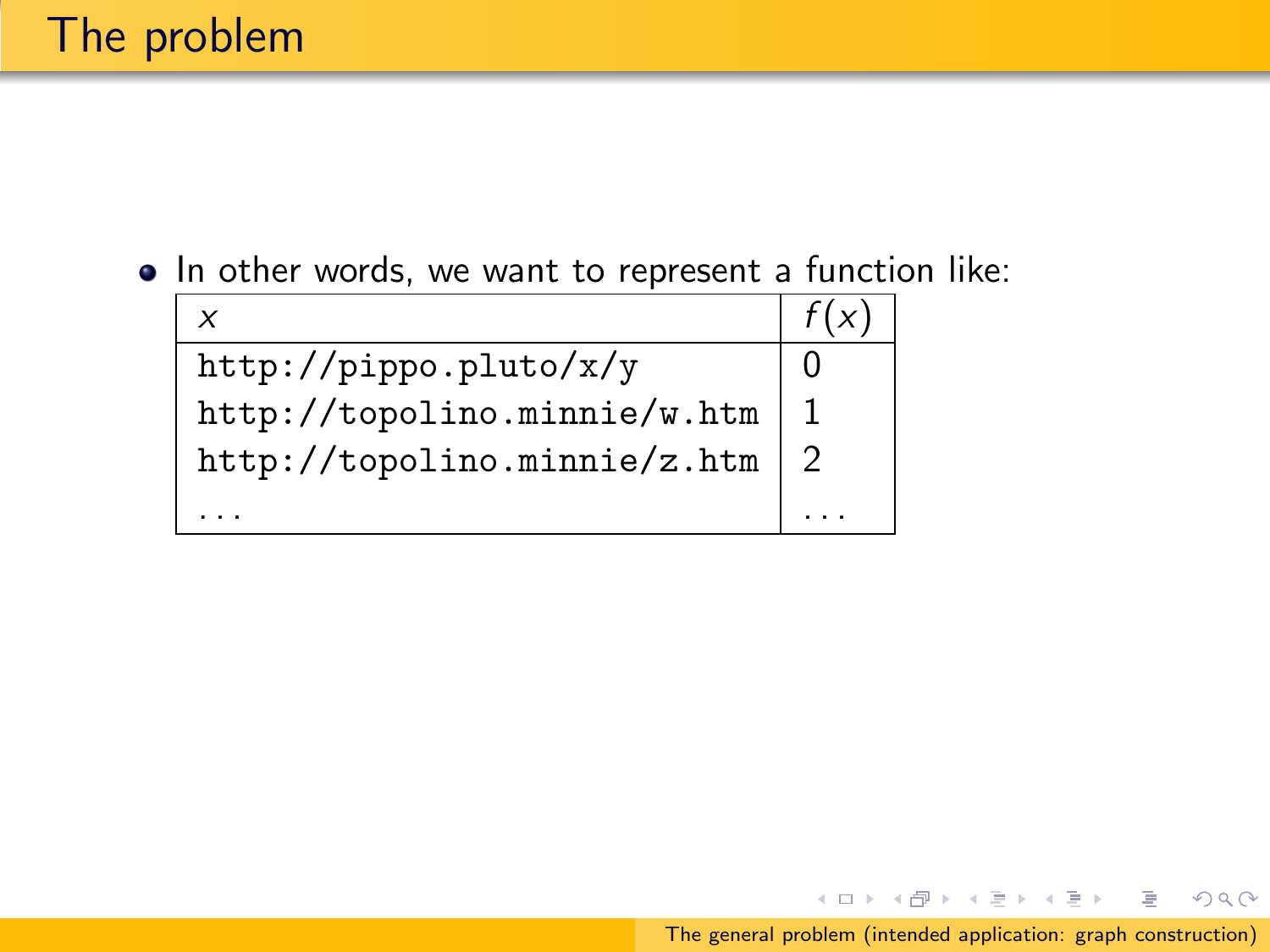• In other words, we want to represent a function like:

| x                            | f(x |
|------------------------------|-----|
| http://pippo.pluto/x/y       |     |
| http://topolino.minnie/w.htm |     |
| http://topolino.minnie/z.htm |     |
|                              |     |

• with a data structure that can compute  $f(x)$  quickly given x.

 $OQ$ 

∍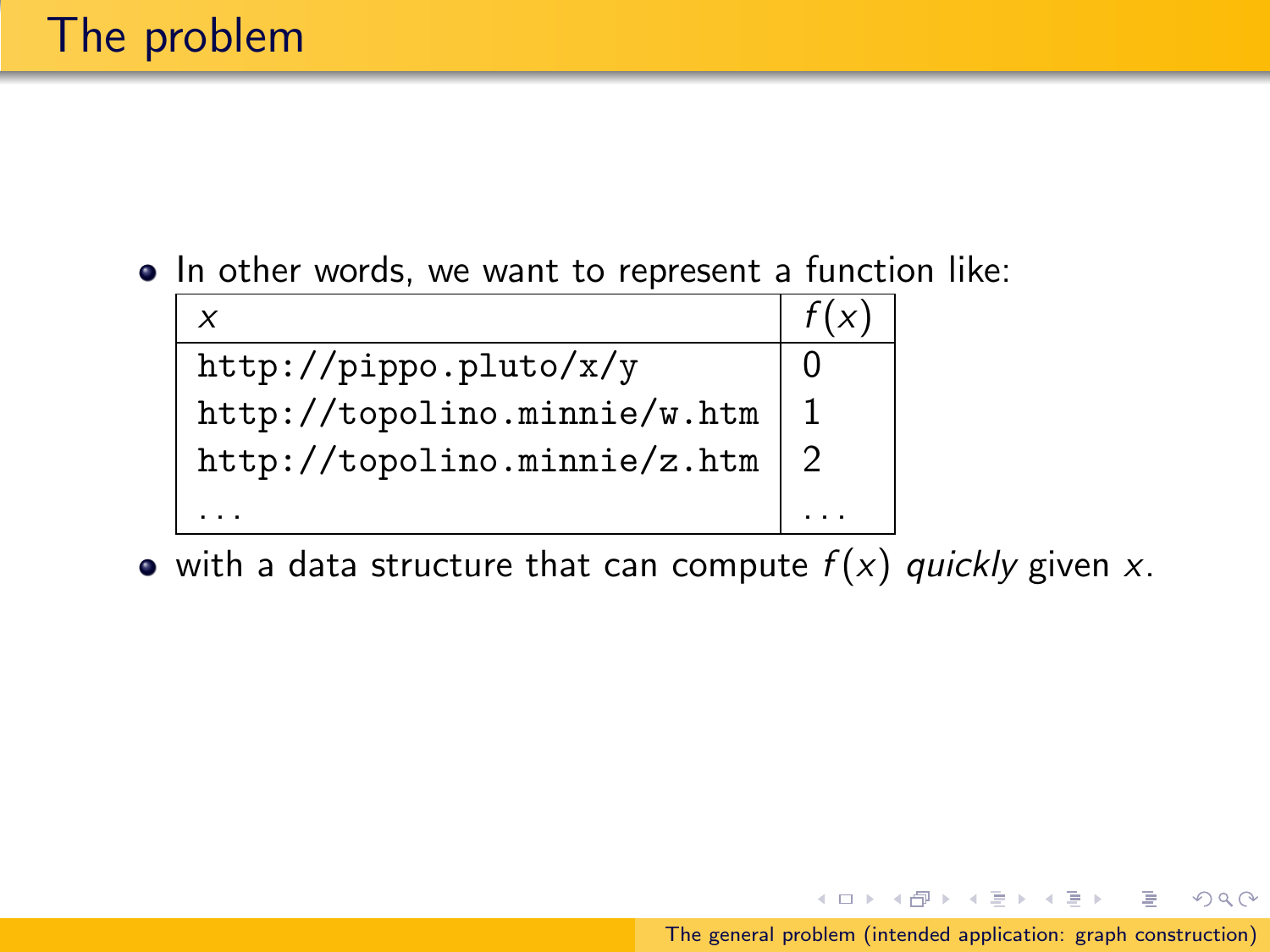• In other words, we want to represent a function like:

| x                            | f(x) |
|------------------------------|------|
| http://pippo.pluto/x/y       |      |
| http://topolino.minnie/w.htm |      |
| http://topolino.minnie/z.htm |      |
|                              |      |

- with a data structure that can compute  $f(x)$  quickly given x.
- Construction time is not a problem (within reasonable limits)!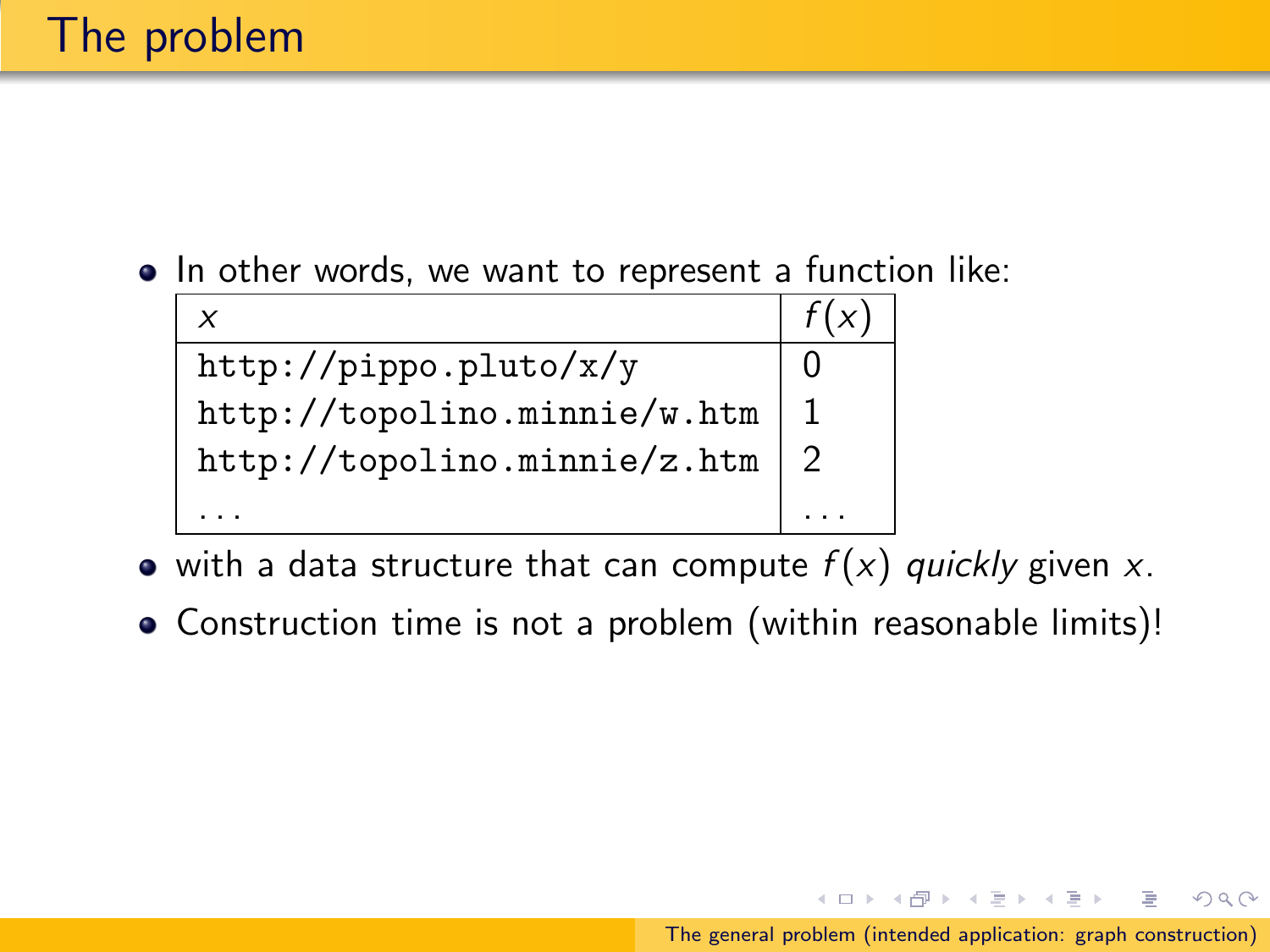• In other words, we want to represent a function like:

| X                            | f(x) |
|------------------------------|------|
| http://pippo.pluto/x/y       |      |
| http://topolino.minnie/w.htm |      |
| http://topolino.minnie/z.htm |      |
|                              |      |

- $\bullet$  with a data structure that can compute  $f(x)$  quickly given x.
- Construction time is not a problem (within reasonable limits)!
- We don't need the inverse function.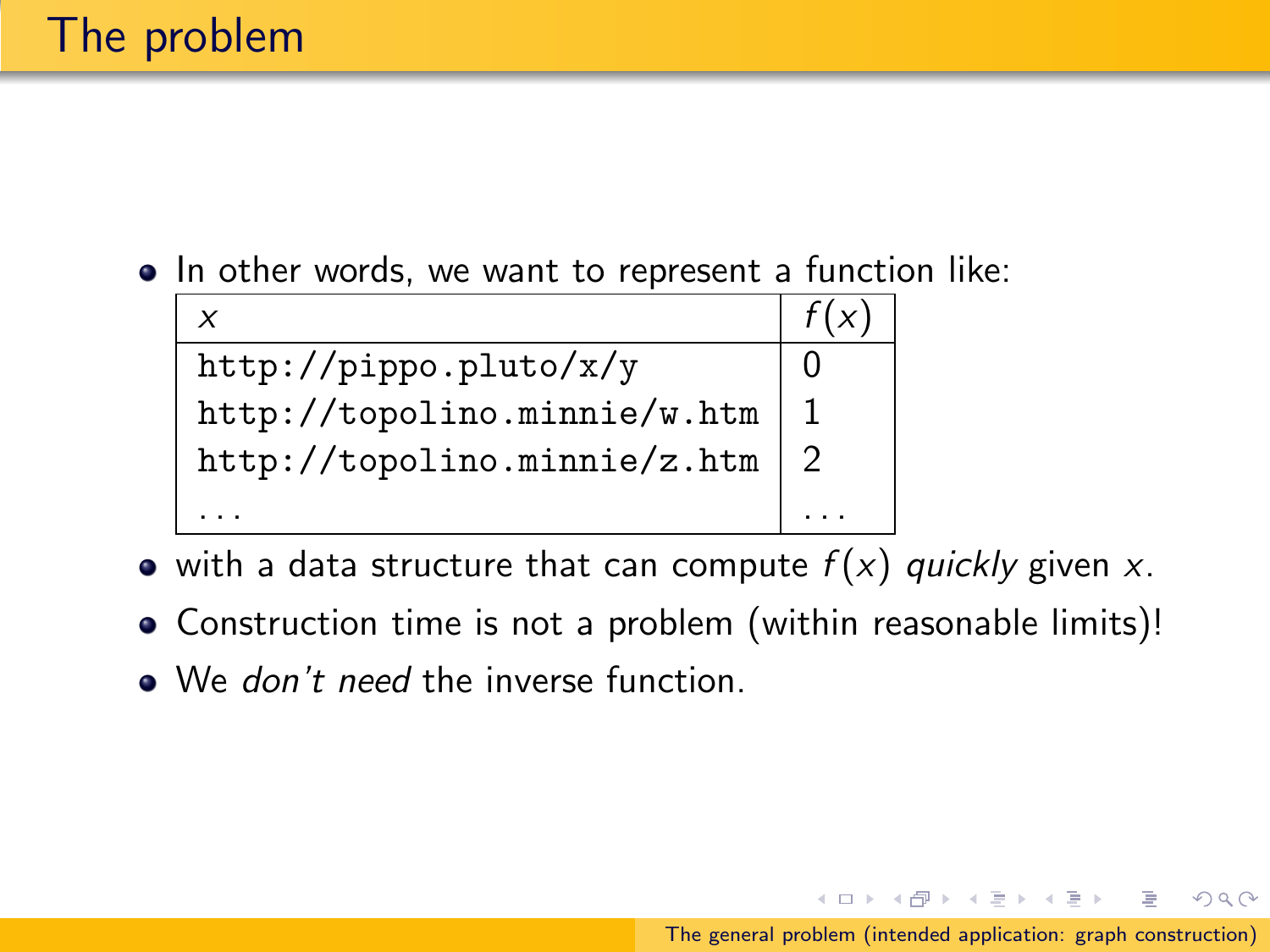# Interlude: hash functions

[Interlude: hash functions](#page-0-0)

イロト イ団 トメ ミト メ ミト

G.  $\Omega$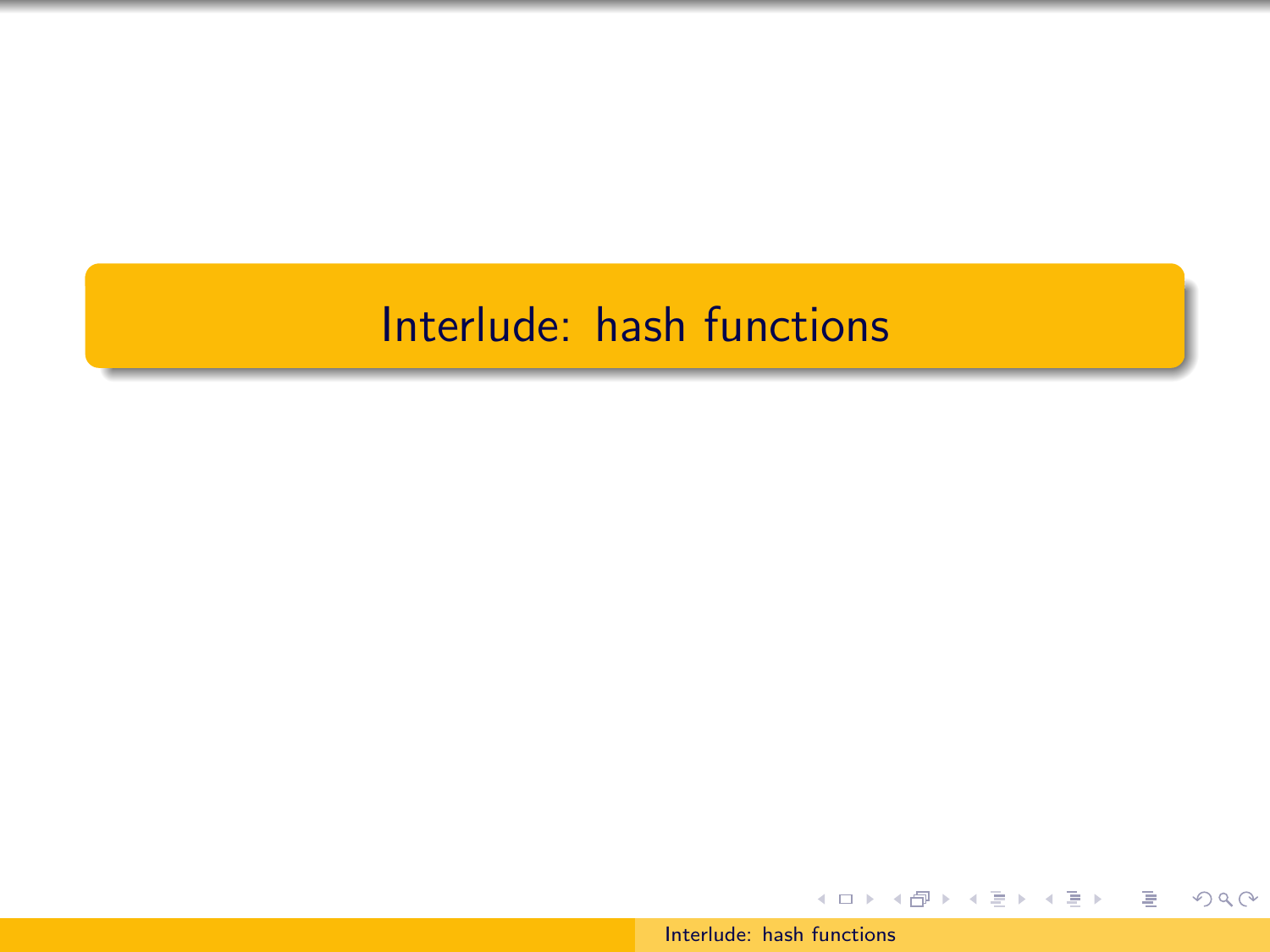[Interlude: hash functions](#page-0-0)

イロト イ団 トメ ミトメ ミトー

 $E = \Omega Q$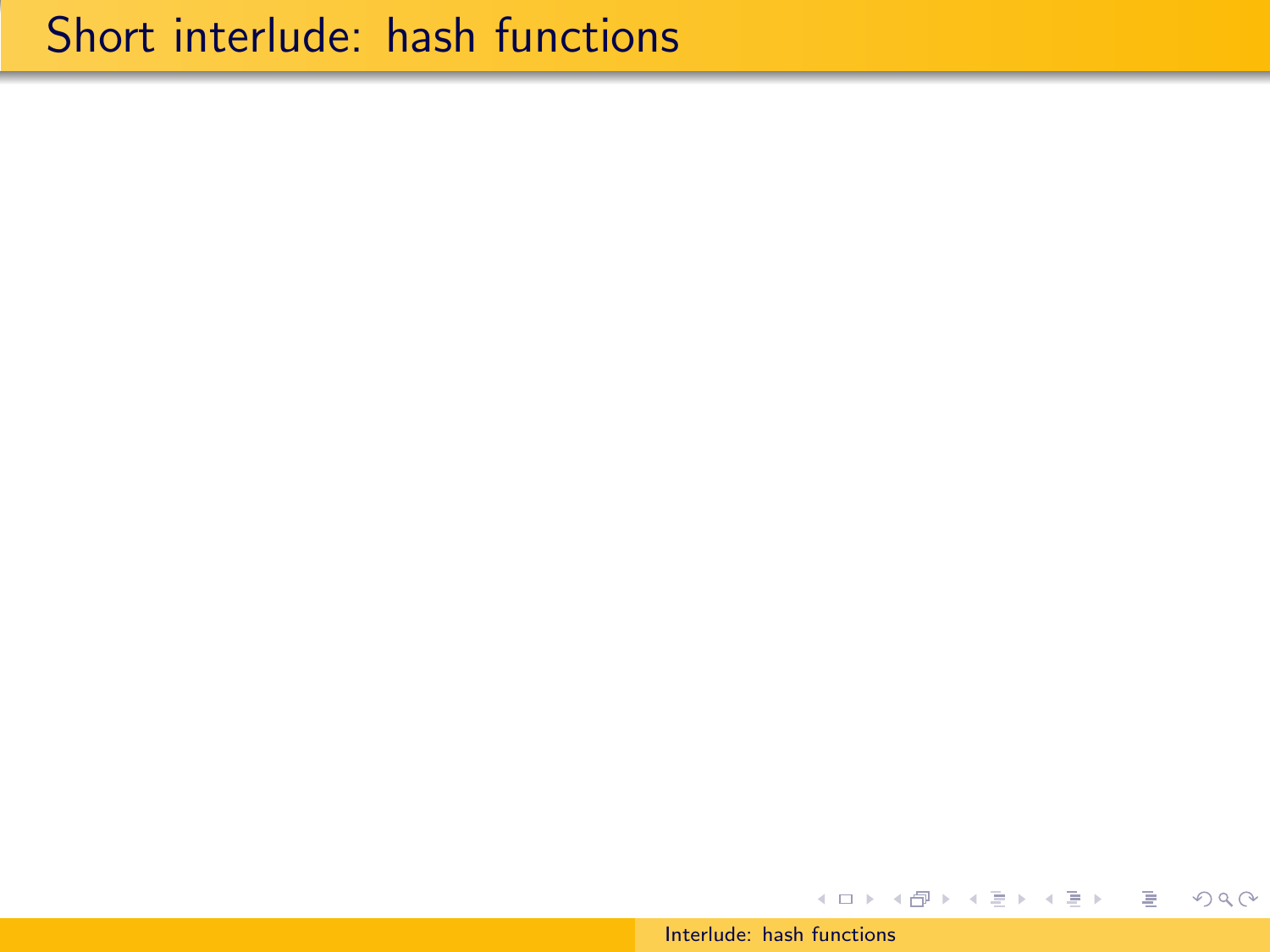• Given a universe  $Ω$  and an integer *m*, a an *m-bucket hash* function for  $\Omega$  is a function  $h : \Omega \to [m] = \{0, 1, \ldots, m - 1\}$ 

K ロ > K 何 > K ミ > K ミ > → ミ → の Q Q →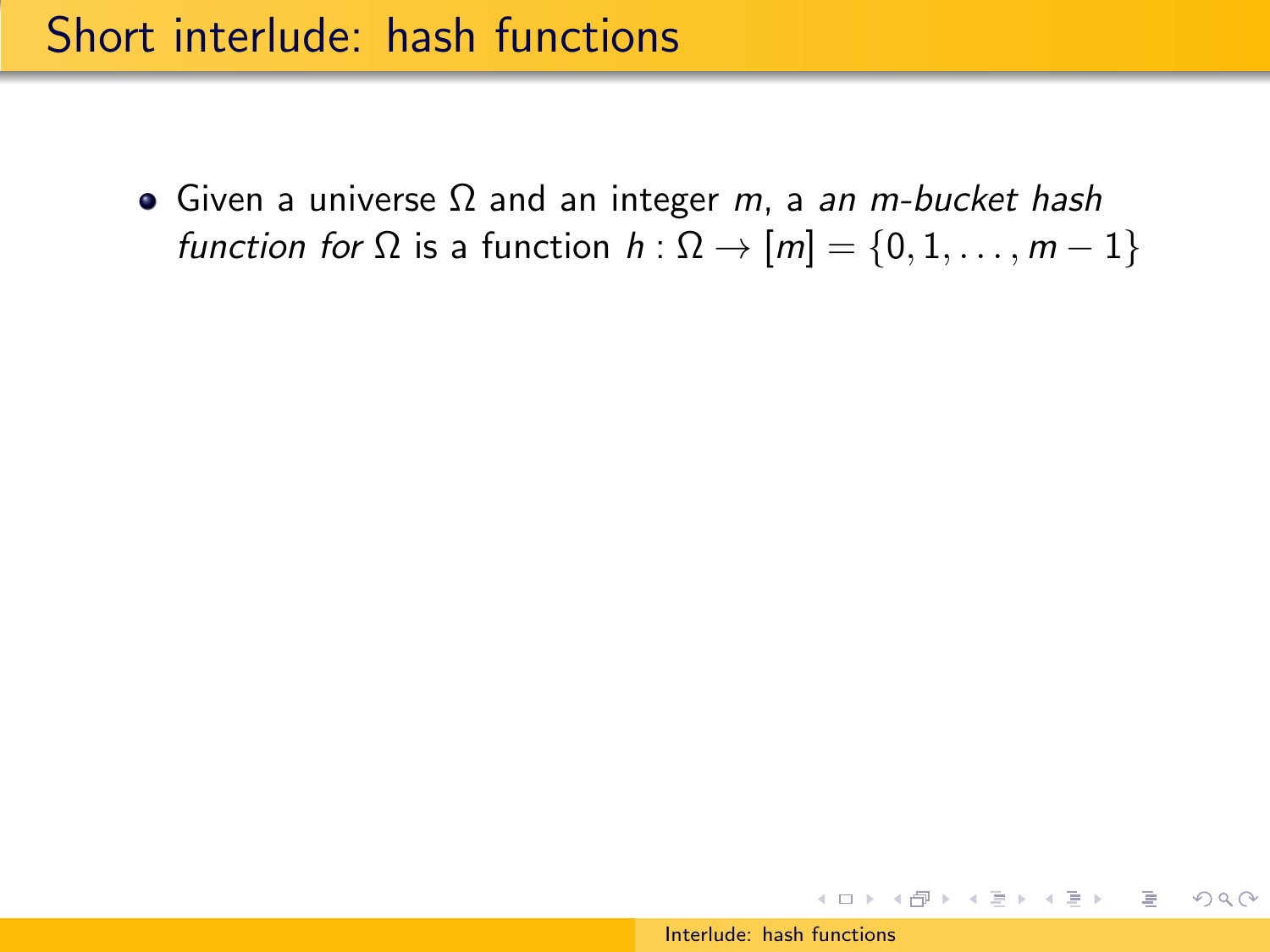- Given a universe  $\Omega$  and an integer *m*, a an *m-bucket hash* function for  $\Omega$  is a function  $h : \Omega \to [m] = \{0, 1, \ldots, m - 1\}$
- It must be easy to compute and as "injective" as possible.

イロン イ押ン イヨン イヨン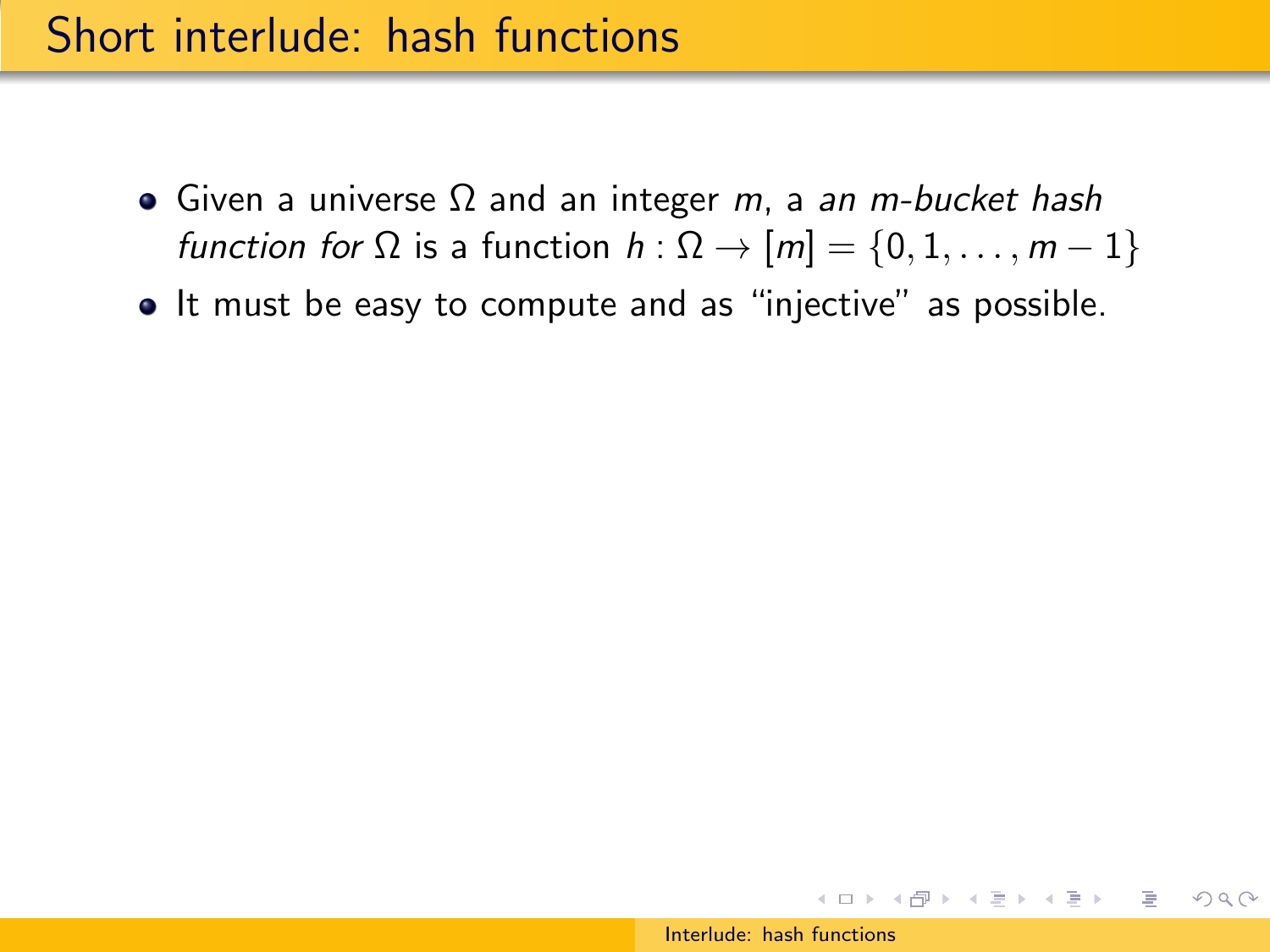- Given a universe  $\Omega$  and an integer *m*, a an *m-bucket hash* function for  $\Omega$  is a function  $h : \Omega \to [m] = \{0, 1, \ldots, m - 1\}$
- It must be easy to compute and as "injective" as possible.
- In particular, we are interested in its behaviour on a specific set  $S \subset \Omega$ .

スタンスミンスミント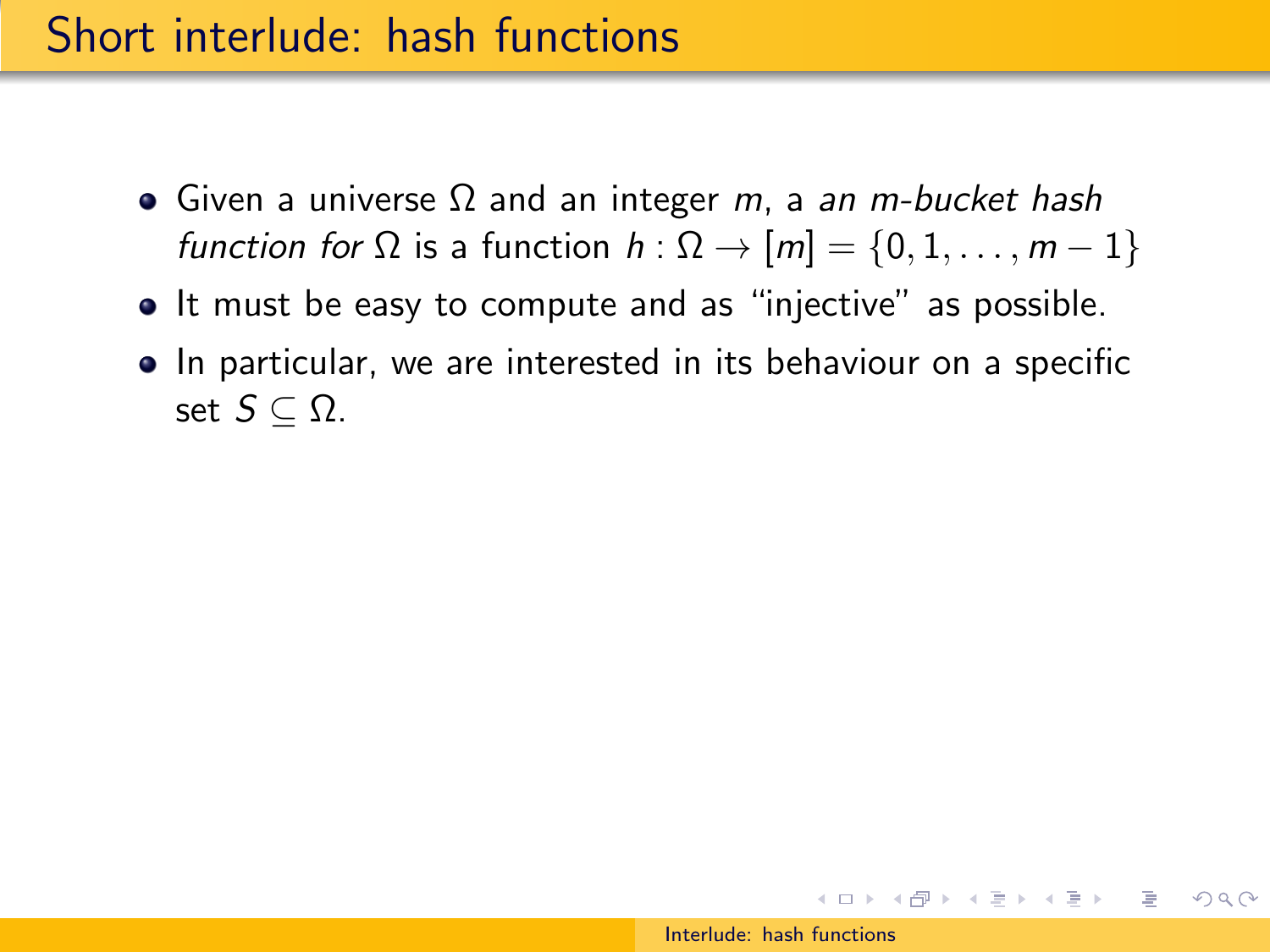- Given a universe  $\Omega$  and an integer *m*, a an *m-bucket hash* function for  $\Omega$  is a function  $h : \Omega \to [m] = \{0, 1, \ldots, m-1\}$
- It must be easy to compute and as "injective" as possible.
- In particular, we are interested in its behaviour on a specific set  $S \subset \Omega$ .
- Ideally, if  $|S| \le m$ , we would like h to be injective on S. In such a case we say that h is perfect for S.

スタンスミンスミント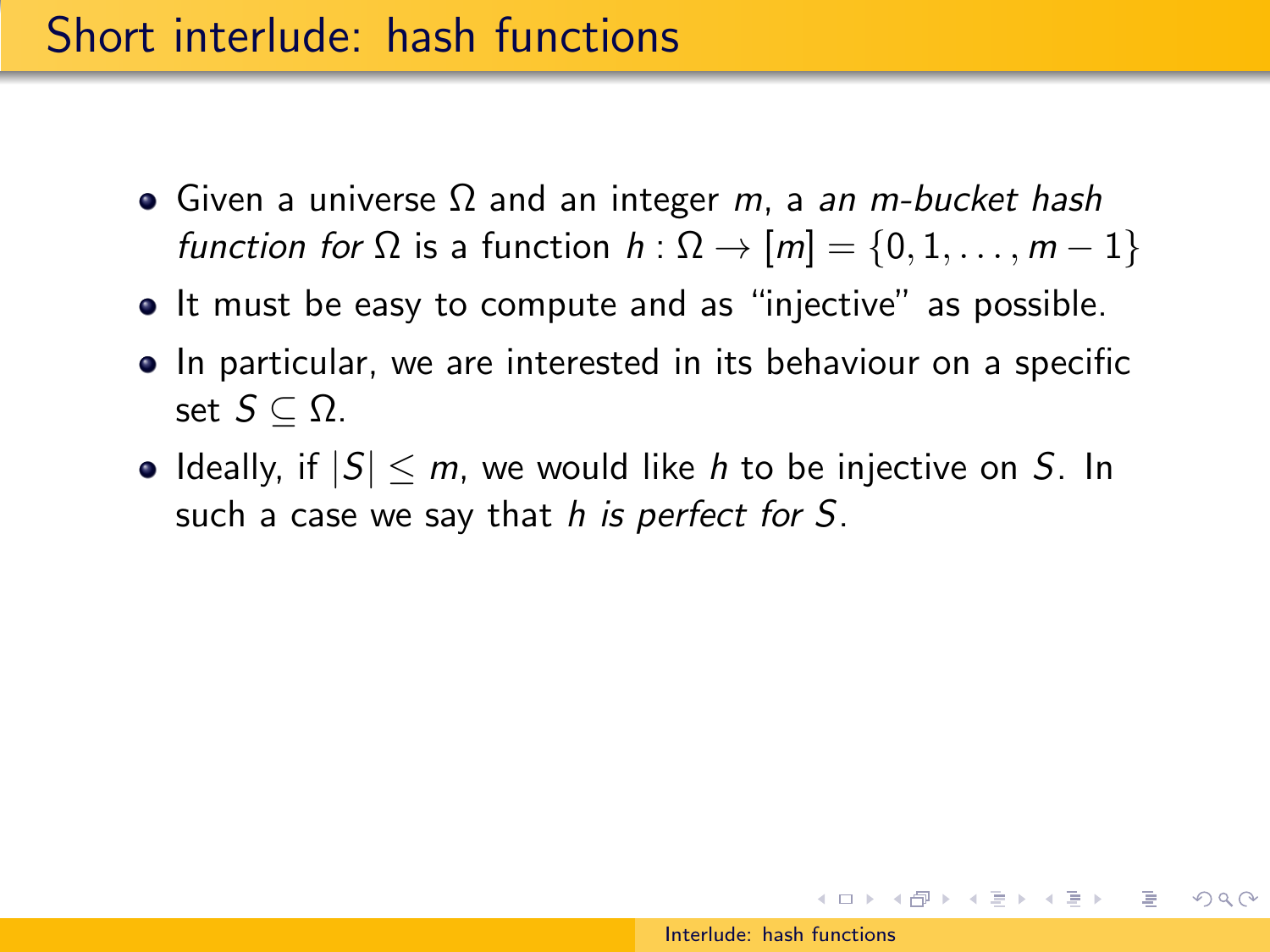- Given a universe  $\Omega$  and an integer *m*, a an *m-bucket hash* function for  $\Omega$  is a function  $h : \Omega \to [m] = \{0, 1, \ldots, m-1\}$
- It must be easy to compute and as "injective" as possible.
- In particular, we are interested in its behaviour on a specific set  $S \subset \Omega$ .
- Ideally, if  $|S| \le m$ , we would like h to be injective on S. In such a case we say that h is perfect for S.
- If moreover  $|S| = m$ , we say that h is minimal perfect.

イロメ イ団メ イモメ イモメー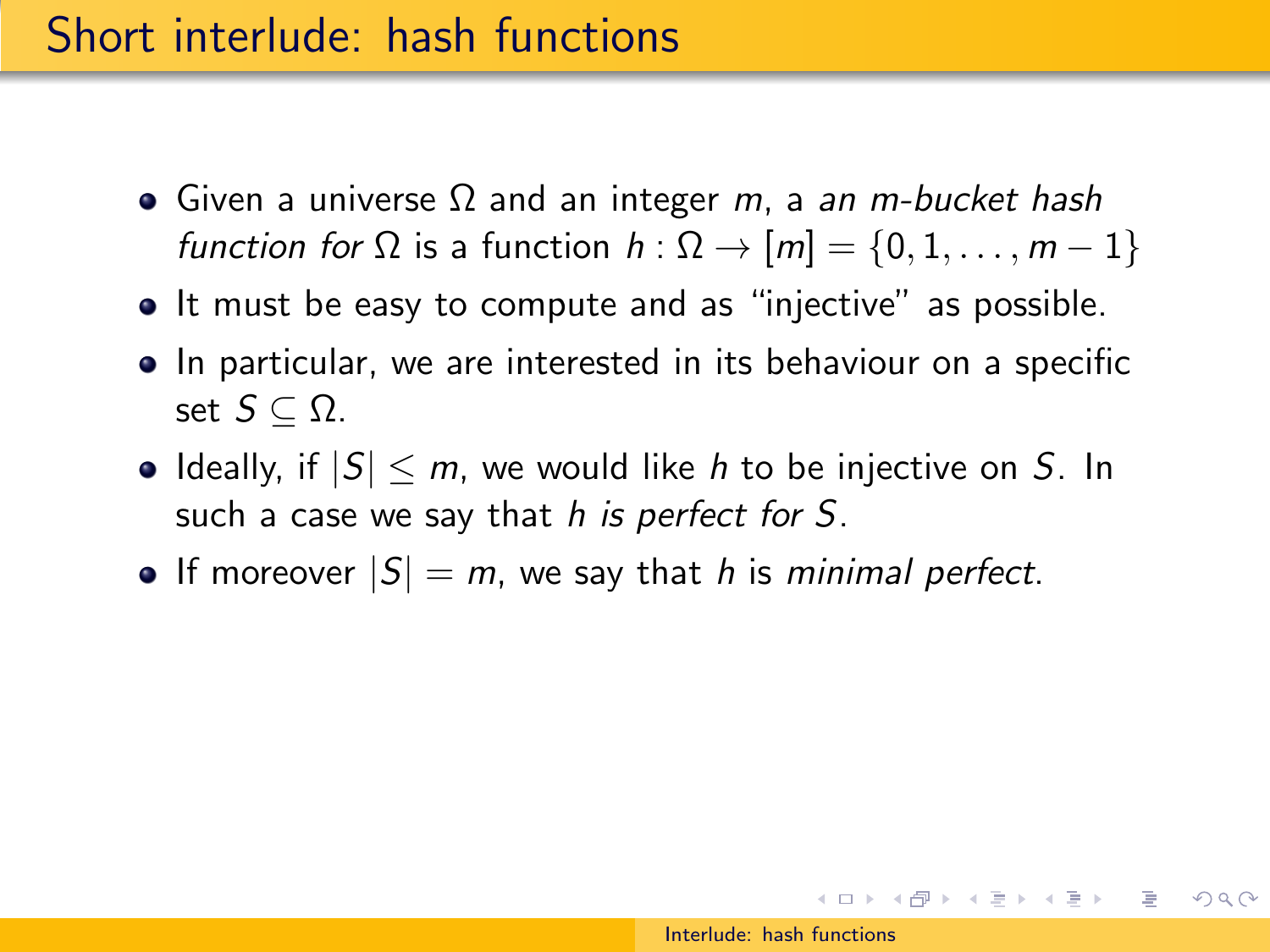- Given a universe  $\Omega$  and an integer *m*, a an *m-bucket hash* function for  $\Omega$  is a function  $h : \Omega \to [m] = \{0, 1, \ldots, m-1\}$
- It must be easy to compute and as "injective" as possible.
- In particular, we are interested in its behaviour on a specific set  $S \subset \Omega$ .
- Ideally, if  $|S| \le m$ , we would like h to be injective on S. In such a case we say that h is perfect for S.
- If moreover  $|S| = m$ , we say that h is minimal perfect.
- Usually, obtaining a minimal perfect hash function is impossible because S is unknown. Not in our case, though...

 $(0 \times 0) \times 0$  ,  $(1 \times 0) \times 0$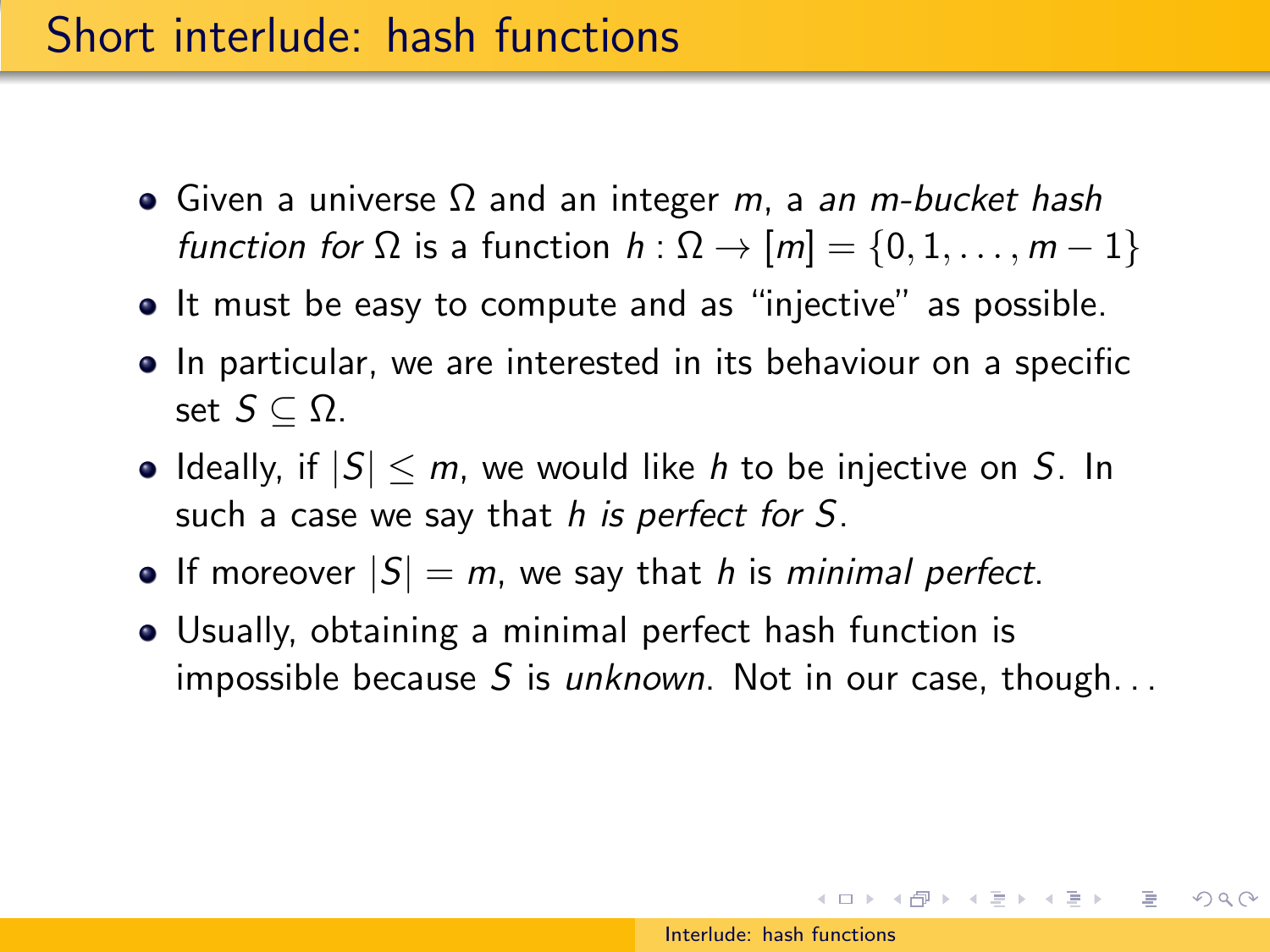- Given a universe  $\Omega$  and an integer *m*, a an *m-bucket hash* function for  $\Omega$  is a function  $h : \Omega \to [m] = \{0, 1, \ldots, m-1\}$
- It must be easy to compute and as "injective" as possible.
- In particular, we are interested in its behaviour on a specific set  $S \subset \Omega$ .
- Ideally, if  $|S| \le m$ , we would like h to be injective on S. In such a case we say that h is perfect for S.
- If moreover  $|S| = m$ , we say that h is minimal perfect.
- Usually, obtaining a minimal perfect hash function is impossible because S is unknown. Not in our case, though...
- We will present a technique introduced by Majewski, Wormald, Havas and Czech.

 $(0 \times 0) \times 0$  ,  $(1 \times 0) \times 0$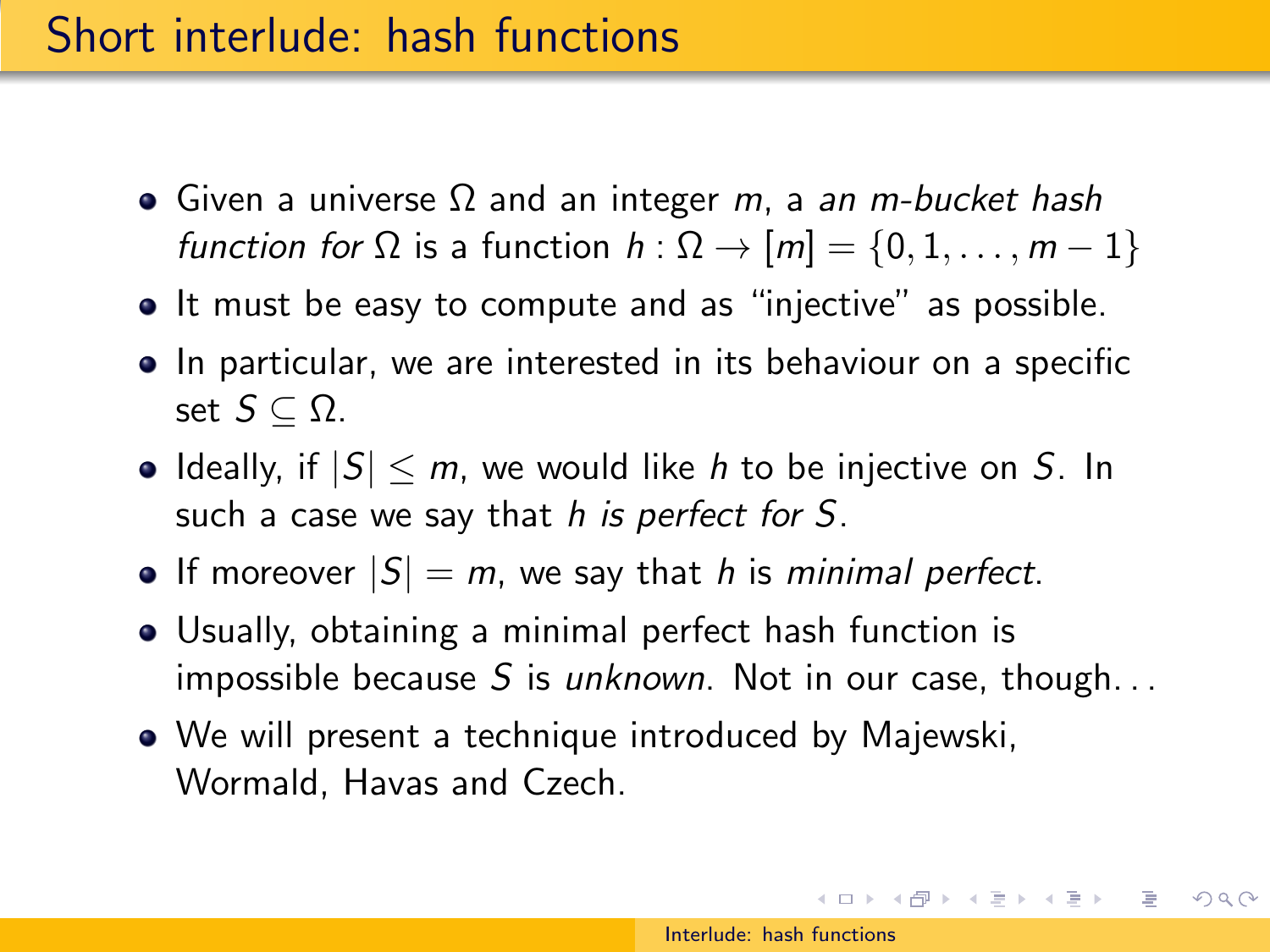A general problem: you have a perfect hash  $h: \Omega \to \{0, 1, \ldots, m-1\}$  (for  $S \subseteq \Omega$ ) and you want to make it minimal, i.e., a map  $g : \Omega \rightarrow \{0, 1, \ldots, n-1\}.$ 

イロメ イ団メ イモメ イモメー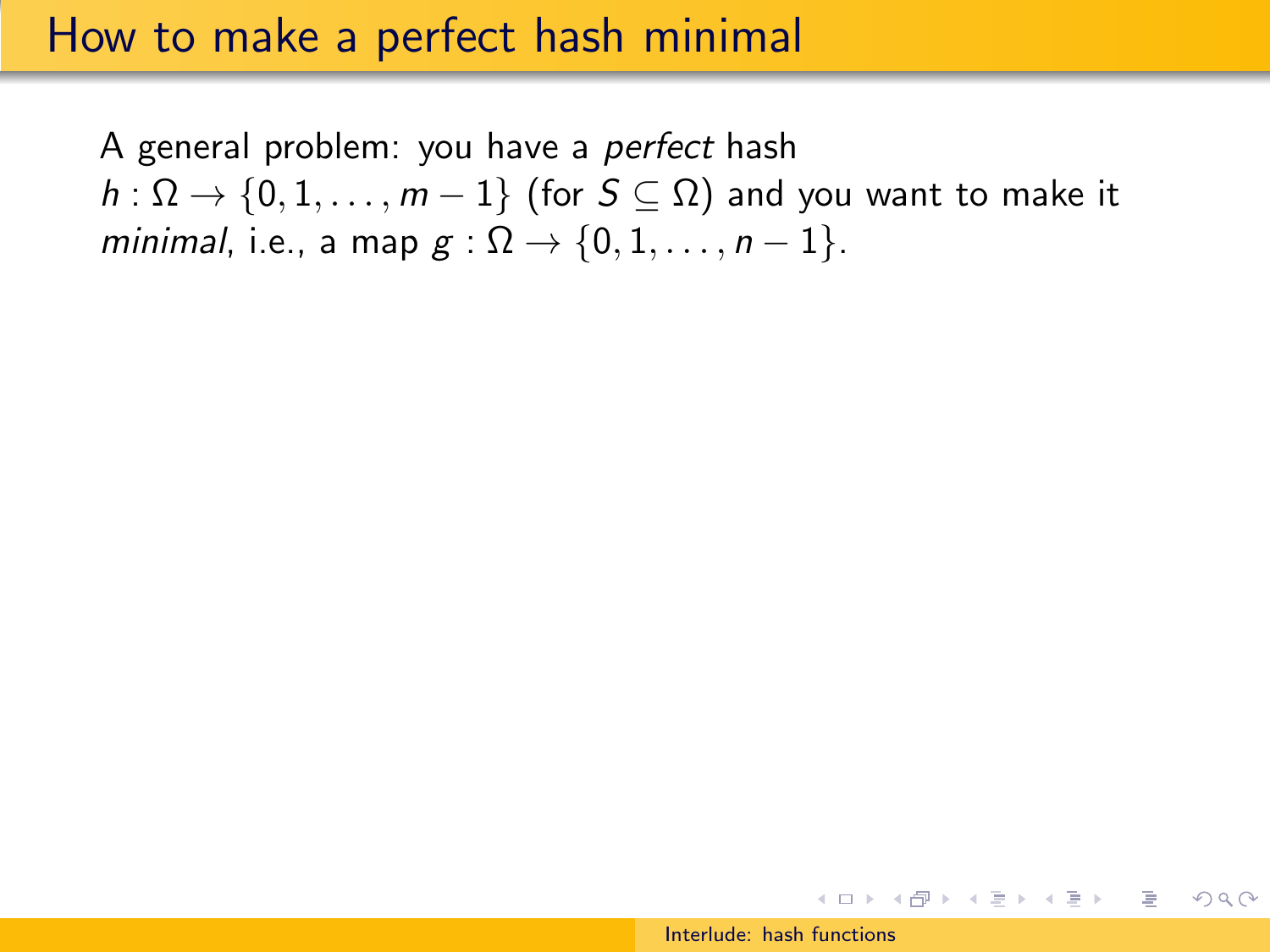A general problem: you have a perfect hash  $h: \Omega \to \{0, 1, \ldots, m-1\}$  (for  $S \subseteq \Omega$ ) and you want to make it minimal, i.e., a map  $g : \Omega \rightarrow \{0, 1, \ldots, n-1\}.$ 

 $\bullet$  One way to do so is to use an extra vector R[] of m bits where  $R[i]$  is a 1 iff  $h(x) = i$  for some  $x \in S$ .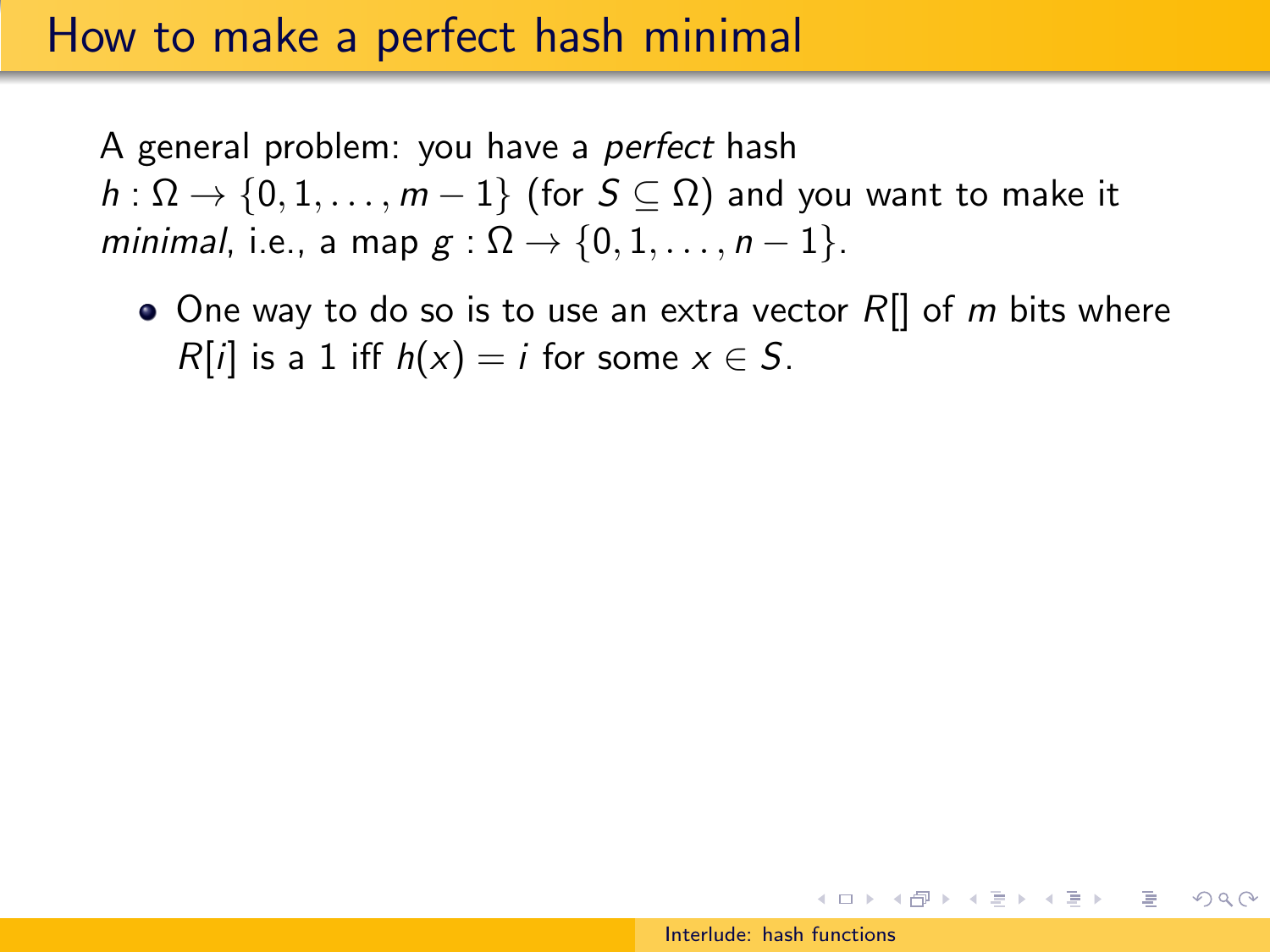A general problem: you have a perfect hash  $h: \Omega \to \{0, 1, \ldots, m-1\}$  (for  $S \subseteq \Omega$ ) and you want to make it minimal, i.e., a map  $g : \Omega \rightarrow \{0, 1, \ldots, n-1\}.$ 

- $\bullet$  One way to do so is to use an extra vector R|| of m bits where  $R[i]$  is a 1 iff  $h(x) = i$  for some  $x \in S$ .
- $\bullet$  The vector contains exactly *n* ones (because *h* is injective).

 $(0 \times 0) \times 0$  ,  $(1 \times 0) \times 0$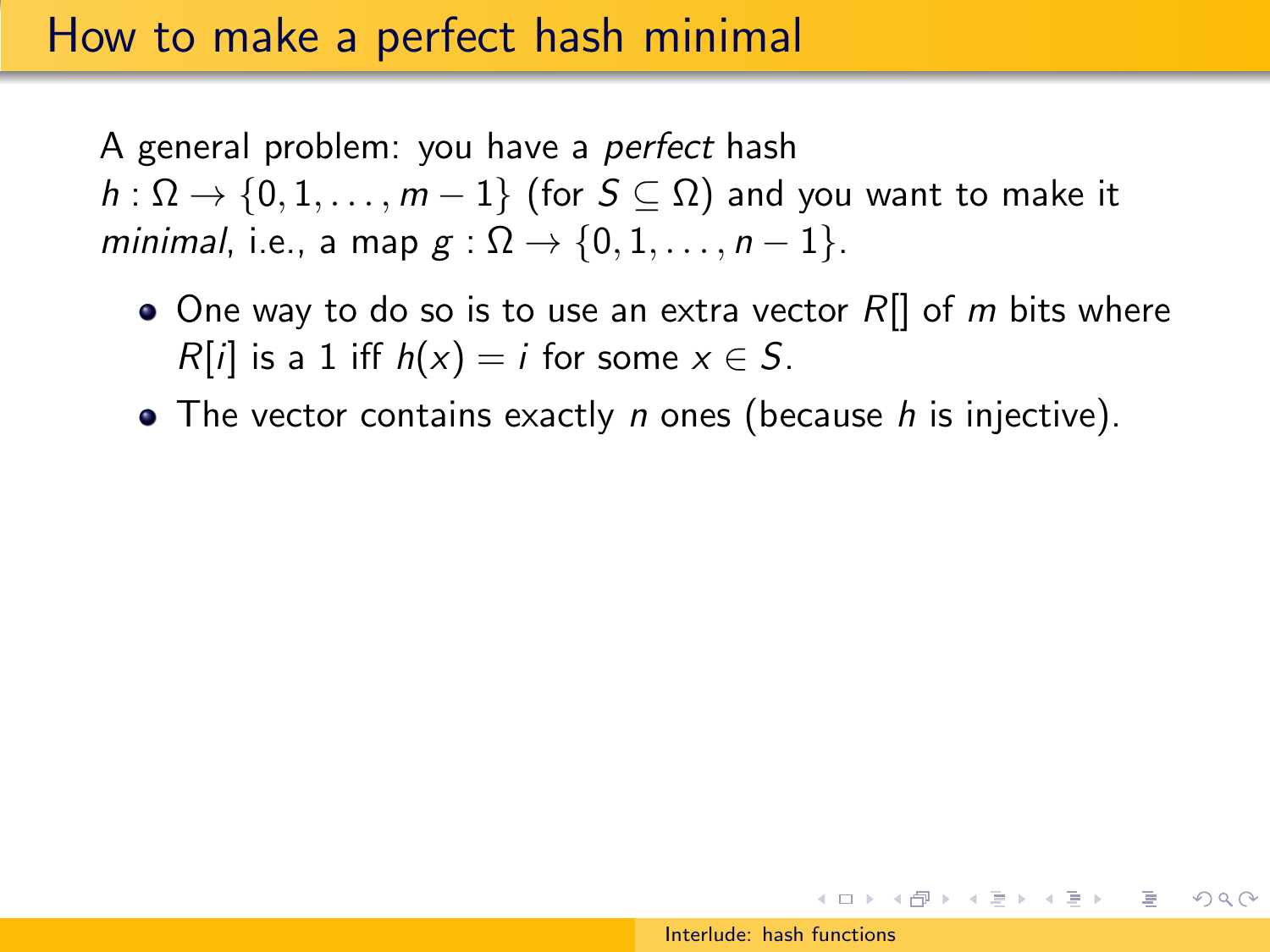A general problem: you have a perfect hash  $h: \Omega \to \{0, 1, \ldots, m-1\}$  (for  $S \subseteq \Omega$ ) and you want to make it minimal, i.e., a map  $g : \Omega \rightarrow \{0, 1, \ldots, n-1\}.$ 

- $\bullet$  One way to do so is to use an extra vector R[] of m bits where  $R[i]$  is a 1 iff  $h(x) = i$  for some  $x \in S$ .
- $\bullet$  The vector contains exactly *n* ones (because *h* is injective).
- Then, you can define  $g(x)$  as the number of 1's before  $R[h(x)]$ .

 $\mathbf{E} = \mathbf{A} \oplus \mathbf{B} + \mathbf{A} \oplus \mathbf{B} + \mathbf{A} \oplus \mathbf{B} + \mathbf{A} \oplus \mathbf{B} + \mathbf{A} \oplus \mathbf{B} + \mathbf{A} \oplus \mathbf{B} + \mathbf{A} \oplus \mathbf{B} + \mathbf{A} \oplus \mathbf{B} + \mathbf{A} \oplus \mathbf{B} + \mathbf{A} \oplus \mathbf{B} + \mathbf{A} \oplus \mathbf{B} + \mathbf{A} \oplus \mathbf{B} + \mathbf{A} \oplus \mathbf{B} + \mathbf{A$ 

 $OQ$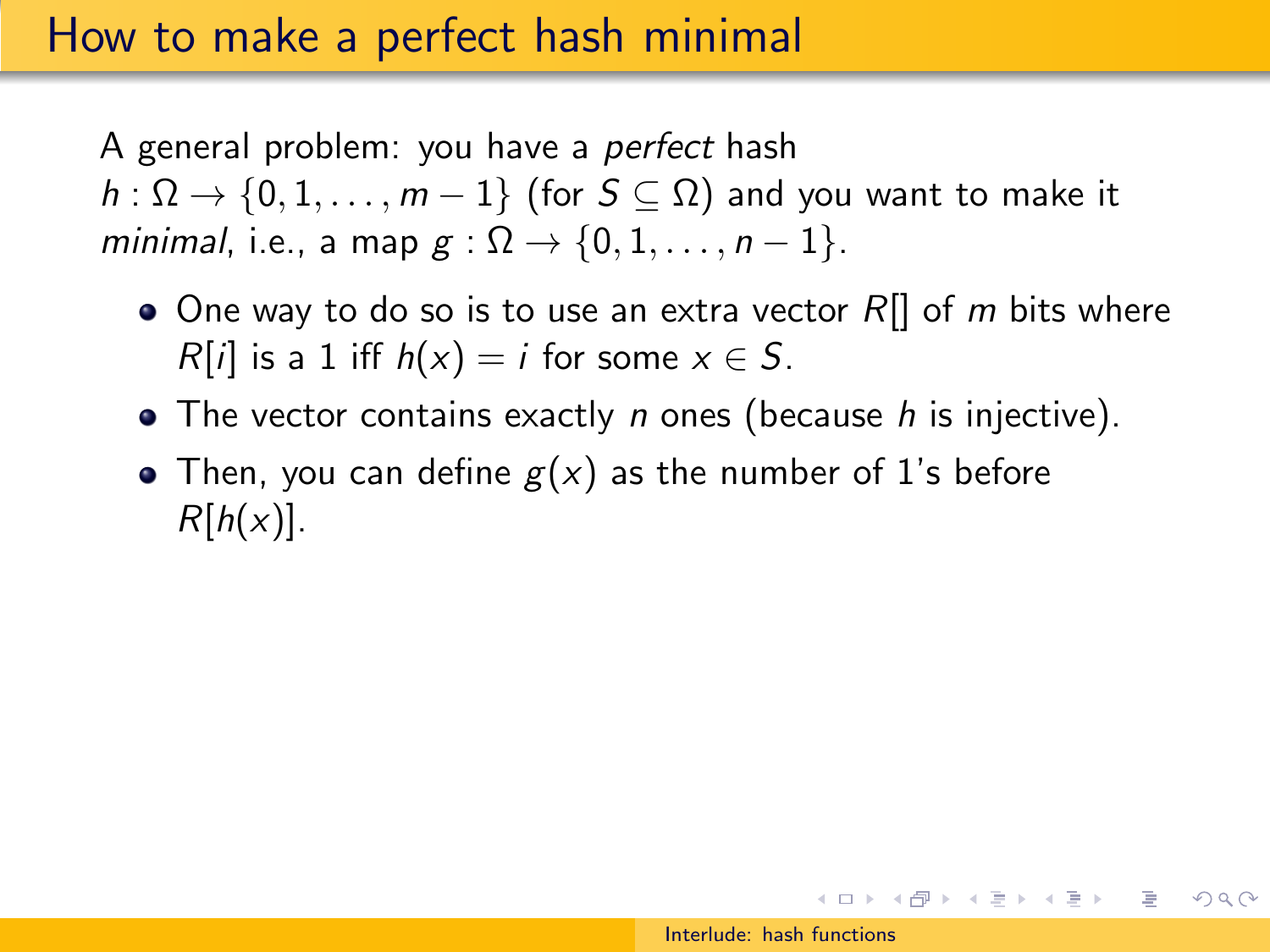A general problem: you have a perfect hash  $h: \Omega \to \{0, 1, \ldots, m-1\}$  (for  $S \subseteq \Omega$ ) and you want to make it minimal, i.e., a map  $g : \Omega \rightarrow \{0, 1, \ldots, n-1\}.$ 

- $\bullet$  One way to do so is to use an extra vector R[] of m bits where  $R[i]$  is a 1 iff  $h(x) = i$  for some  $x \in S$ .
- $\bullet$  The vector contains exactly *n* ones (because *h* is injective).
- Then, you can define  $g(x)$  as the number of 1's before  $R[h(x)].$
- Counting the number of 1's before a given position  $p$  in a bitvector is called the *(bitvector)* ranking problem.

**KORK ERRY A BY BRACK**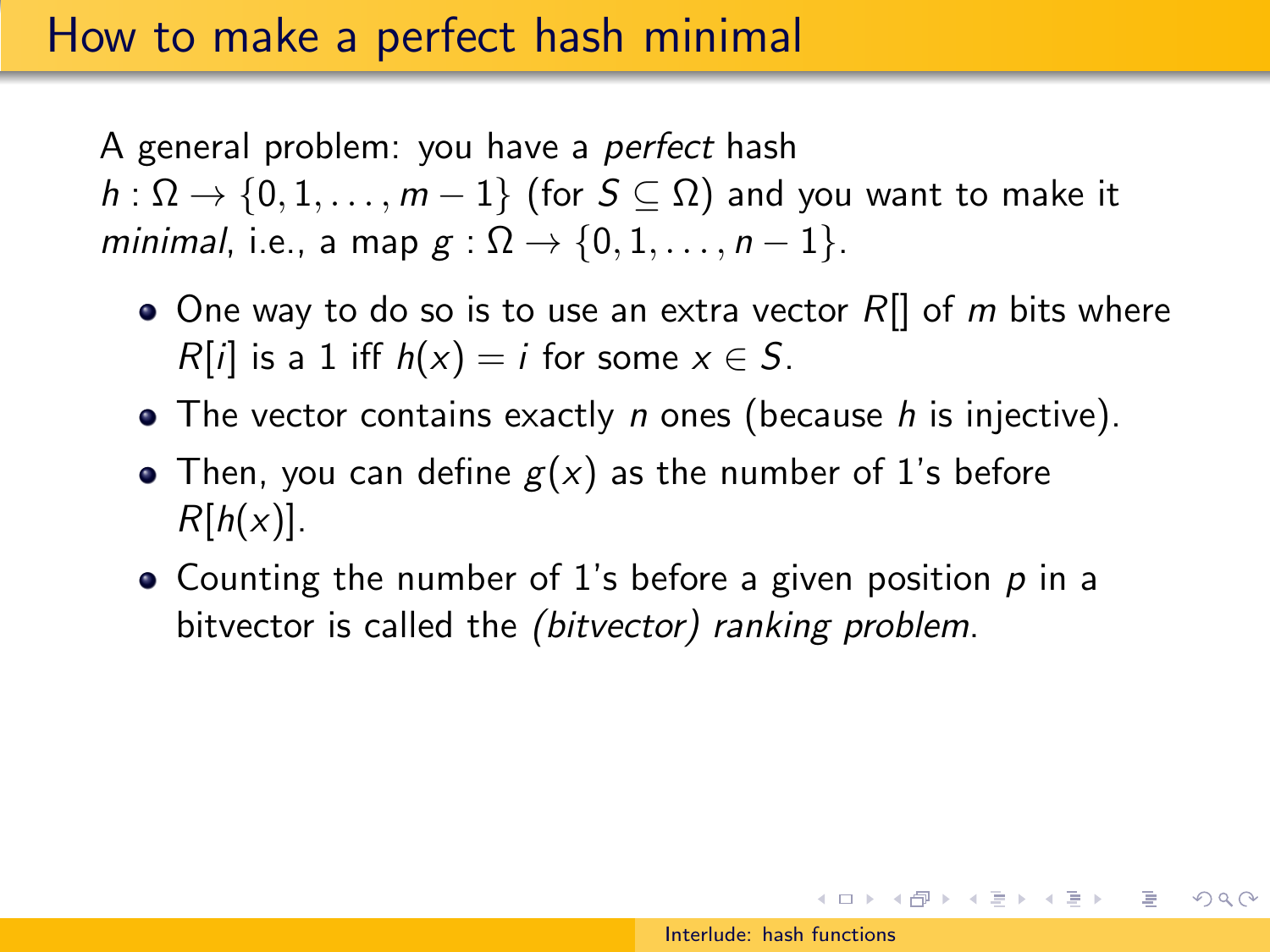A general problem: you have a perfect hash  $h: \Omega \to \{0, 1, \ldots, m-1\}$  (for  $S \subseteq \Omega$ ) and you want to make it minimal, i.e., a map  $g : \Omega \rightarrow \{0, 1, \ldots, n-1\}.$ 

- $\bullet$  One way to do so is to use an extra vector R[] of m bits where  $R[i]$  is a 1 iff  $h(x) = i$  for some  $x \in S$ .
- $\bullet$  The vector contains exactly *n* ones (because *h* is injective).
- Then, you can define  $g(x)$  as the number of 1's before  $R[h(x)].$
- Counting the number of 1's before a given position  $p$  in a bitvector is called the (bitvector) ranking problem.
- $\bullet$  Similarly, establishing the position where the k-th 1 appears in a bitvector is called the (bitvector) selection problem.

(ロ) (日) (日) (모) (모) 및 1000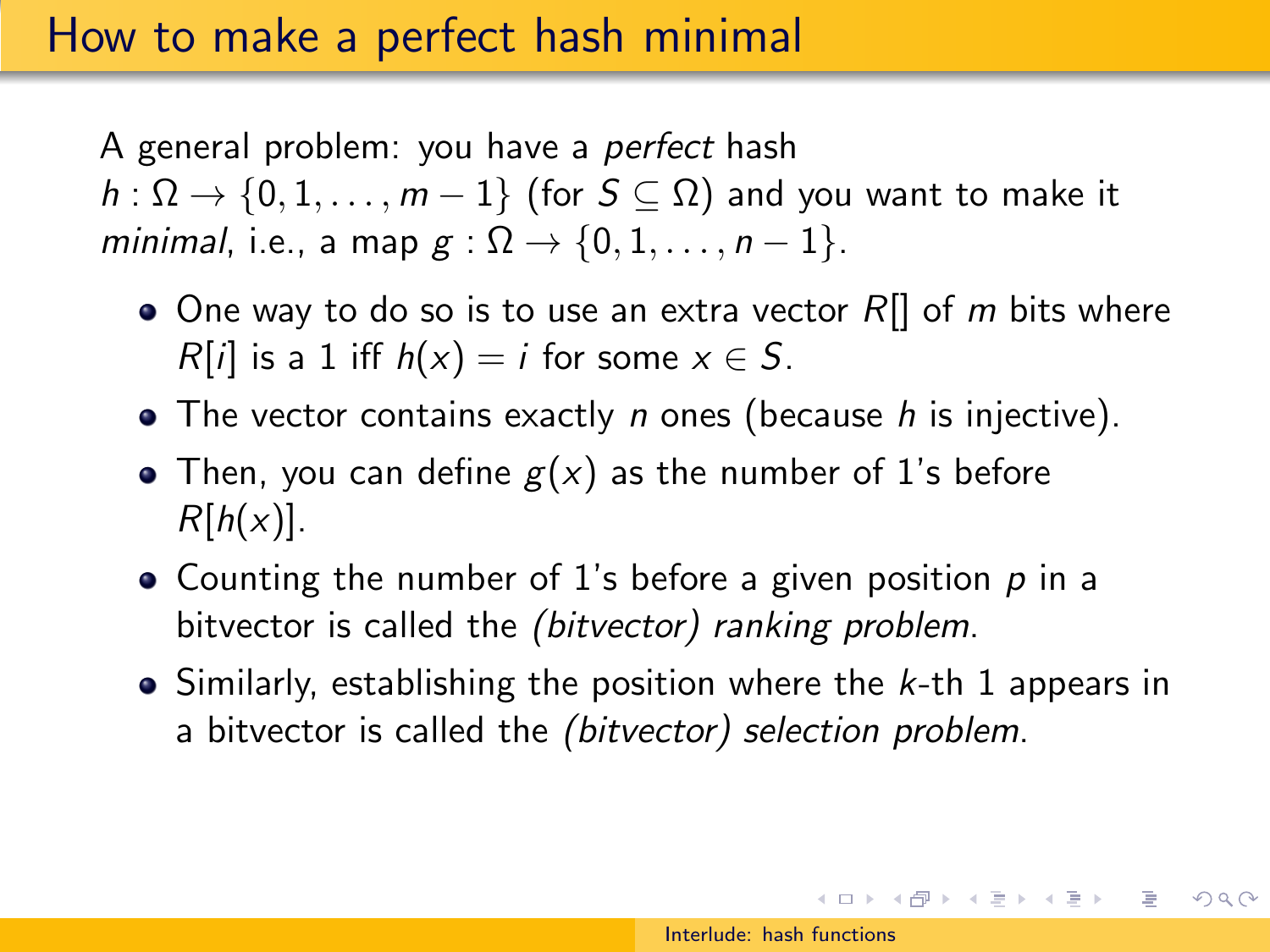A general problem: you have a perfect hash  $h: \Omega \to \{0, 1, \ldots, m-1\}$  (for  $S \subseteq \Omega$ ) and you want to make it minimal, i.e., a map  $g : \Omega \rightarrow \{0, 1, \ldots, n-1\}.$ 

- $\bullet$  One way to do so is to use an extra vector R[] of m bits where  $R[i]$  is a 1 iff  $h(x) = i$  for some  $x \in S$ .
- $\bullet$  The vector contains exactly *n* ones (because *h* is injective).
- Then, you can define  $g(x)$  as the number of 1's before  $R[h(x)].$
- Counting the number of 1's before a given position  $p$  in a bitvector is called the *(bitvector)* ranking problem.
- $\bullet$  Similarly, establishing the position where the k-th 1 appears in a bitvector is called the (bitvector) selection problem.
- $\bullet$  It is possible to rank/select a bitvector of length m in constant time using only  $o(m)$  extra bits.

 $\mathbf{A} \otimes \mathbf{B} \rightarrow \mathbf{A} \otimes \mathbf{B} \rightarrow \mathbf{A} \otimes \mathbf{B} \rightarrow \mathbf{A} \otimes \mathbf{B} \rightarrow \mathbf{B} \otimes \mathbf{B}$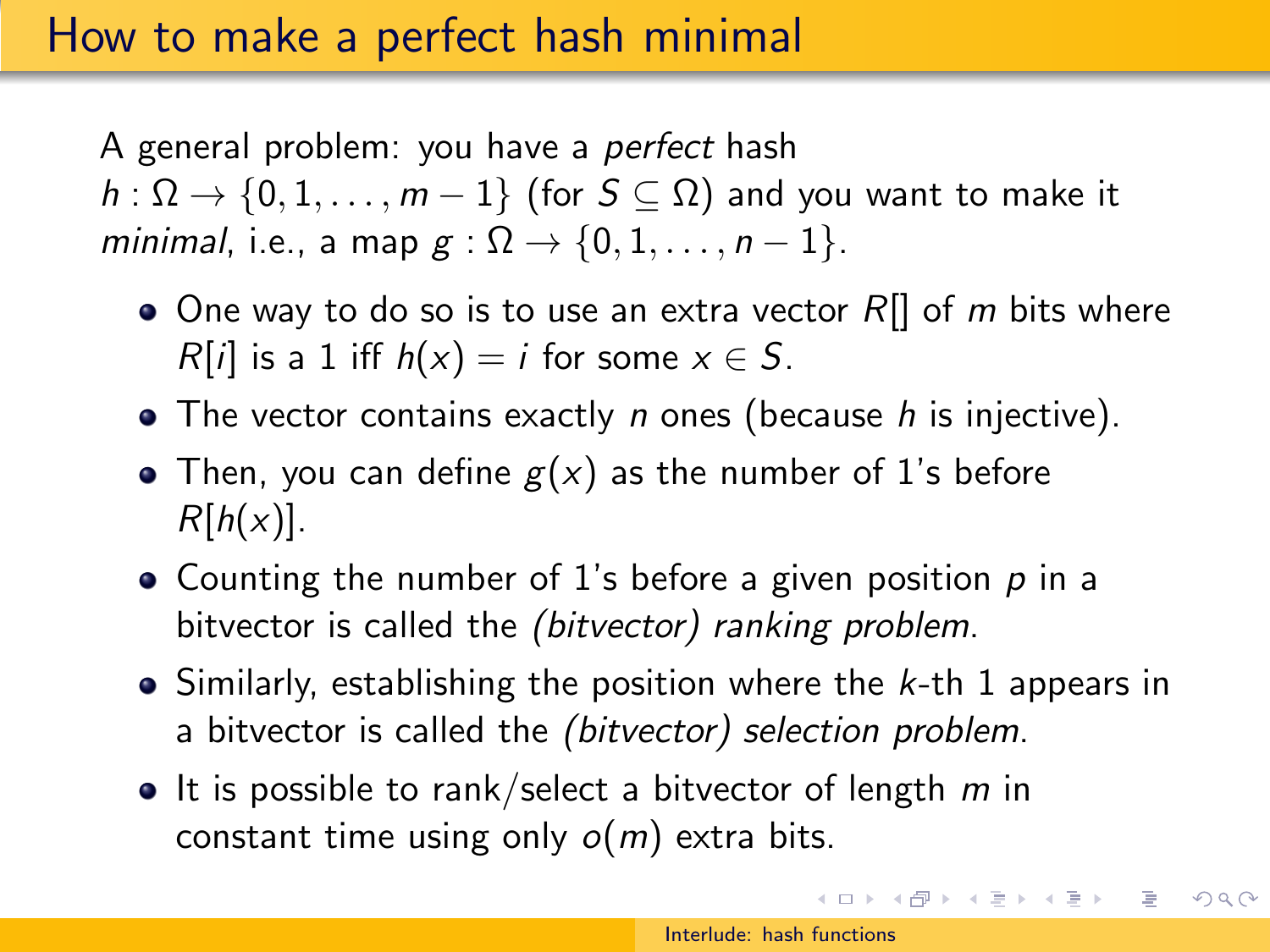Note that, if  $h : \Omega \to \{0, 1, \ldots, n-1\}$  is a minimal perfect hash for S, and you apply it to some element  $x \notin S$ , the result is arbitrary: it is not a dictionary (i.e., you cannot use it to establish membership to  $S$ ).

イロト イ団 トイモト イモト

 $QQ$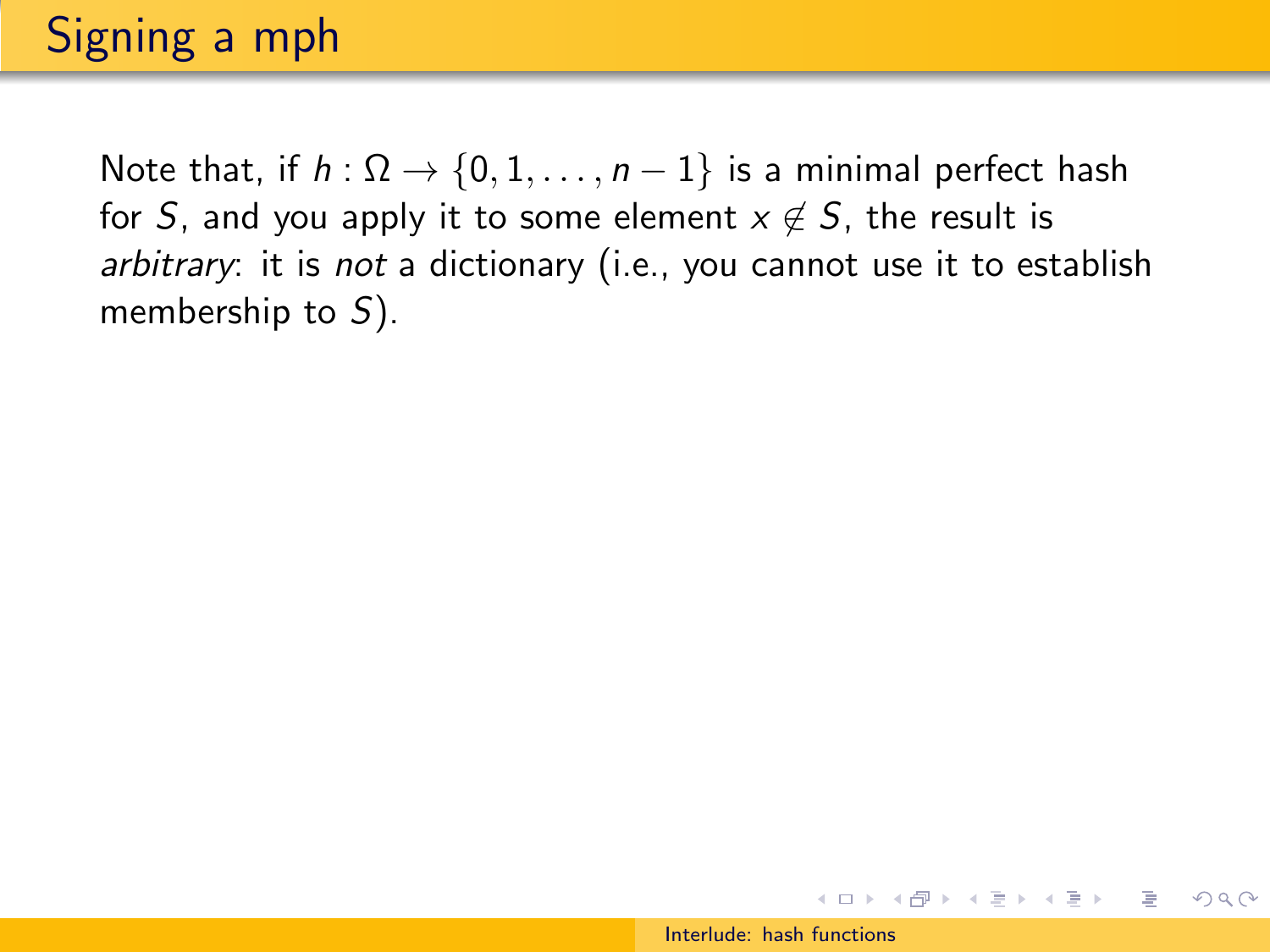Note that, if  $h : \Omega \to \{0, 1, \ldots, n-1\}$  is a minimal perfect hash for S, and you apply it to some element  $x \notin S$ , the result is arbitrary: it is not a dictionary (i.e., you cannot use it to establish membership to  $S$ ).

If you want to avoid that  $h(x)$  returns a sensible result when  $x \notin S$ , you can sign the map

イロト イ押 トイヨト イヨト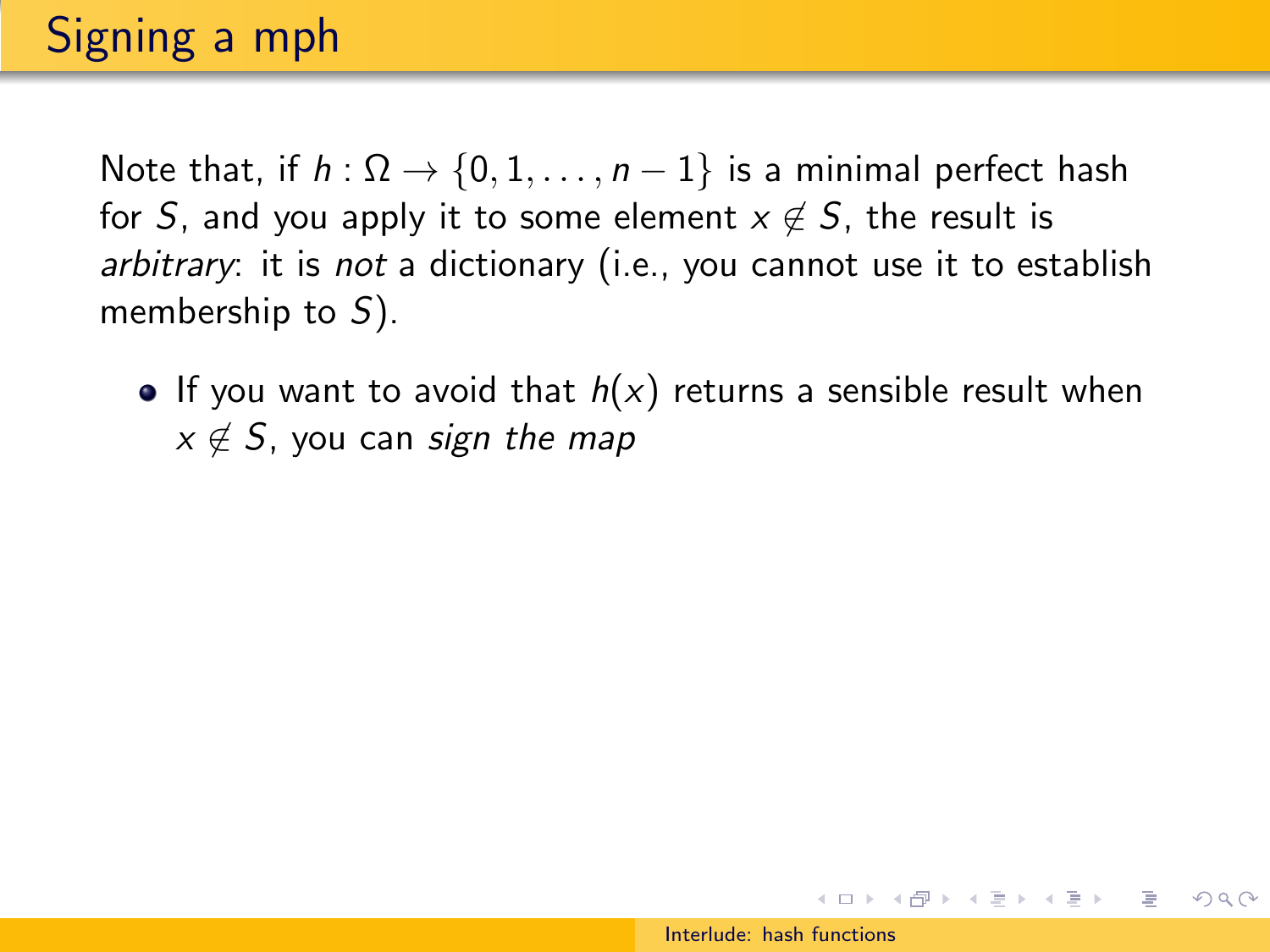Note that, if  $h : \Omega \to \{0, 1, \ldots, n-1\}$  is a minimal perfect hash for S, and you apply it to some element  $x \notin S$ , the result is arbitrary: it is not a dictionary (i.e., you cannot use it to establish membership to  $S$ ).

- If you want to avoid that  $h(x)$  returns a sensible result when  $x \notin S$ , you can sign the map
- Compute some signature (e.g., CRC)  $\sigma(x)$  for every  $x \in S$ , and store them in an array s[]  $(\sigma(x))$  is stored in s[h(x)])

イロト イ団 トイモト イモト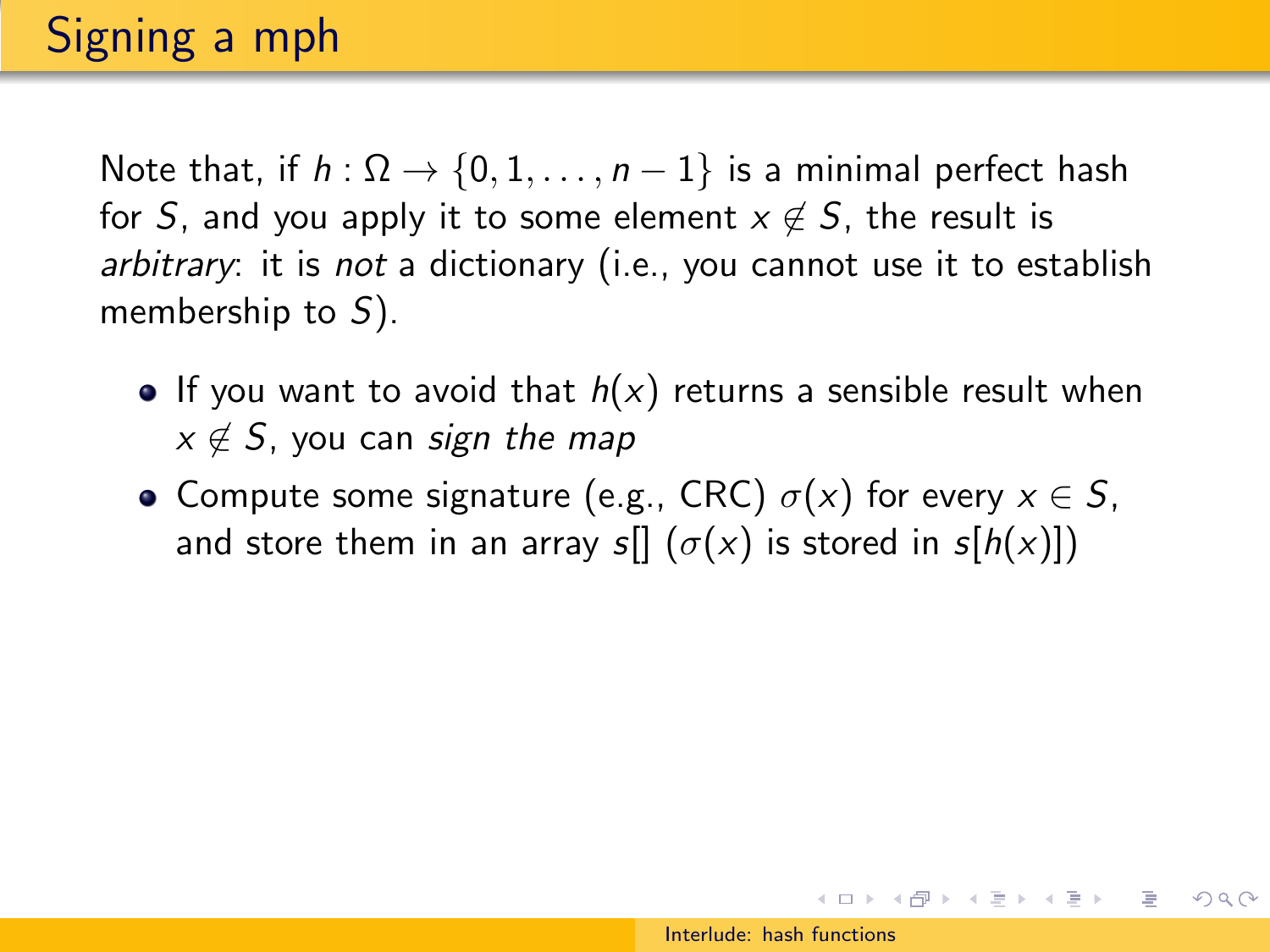Note that, if  $h : \Omega \rightarrow \{0, 1, \ldots, n-1\}$  is a minimal perfect hash for S, and you apply it to some element  $x \notin S$ , the result is arbitrary: it is not a dictionary (i.e., you cannot use it to establish membership to  $S$ ).

- If you want to avoid that  $h(x)$  returns a sensible result when  $x \notin S$ , you can sign the map
- Compute some signature (e.g., CRC)  $\sigma(x)$  for every  $x \in S$ , and store them in an array s[]  $(\sigma(x))$  is stored in s[h(x)])
- On input x, compute  $h(x)$  and check if  $s[h(x)] = \sigma(x)$ :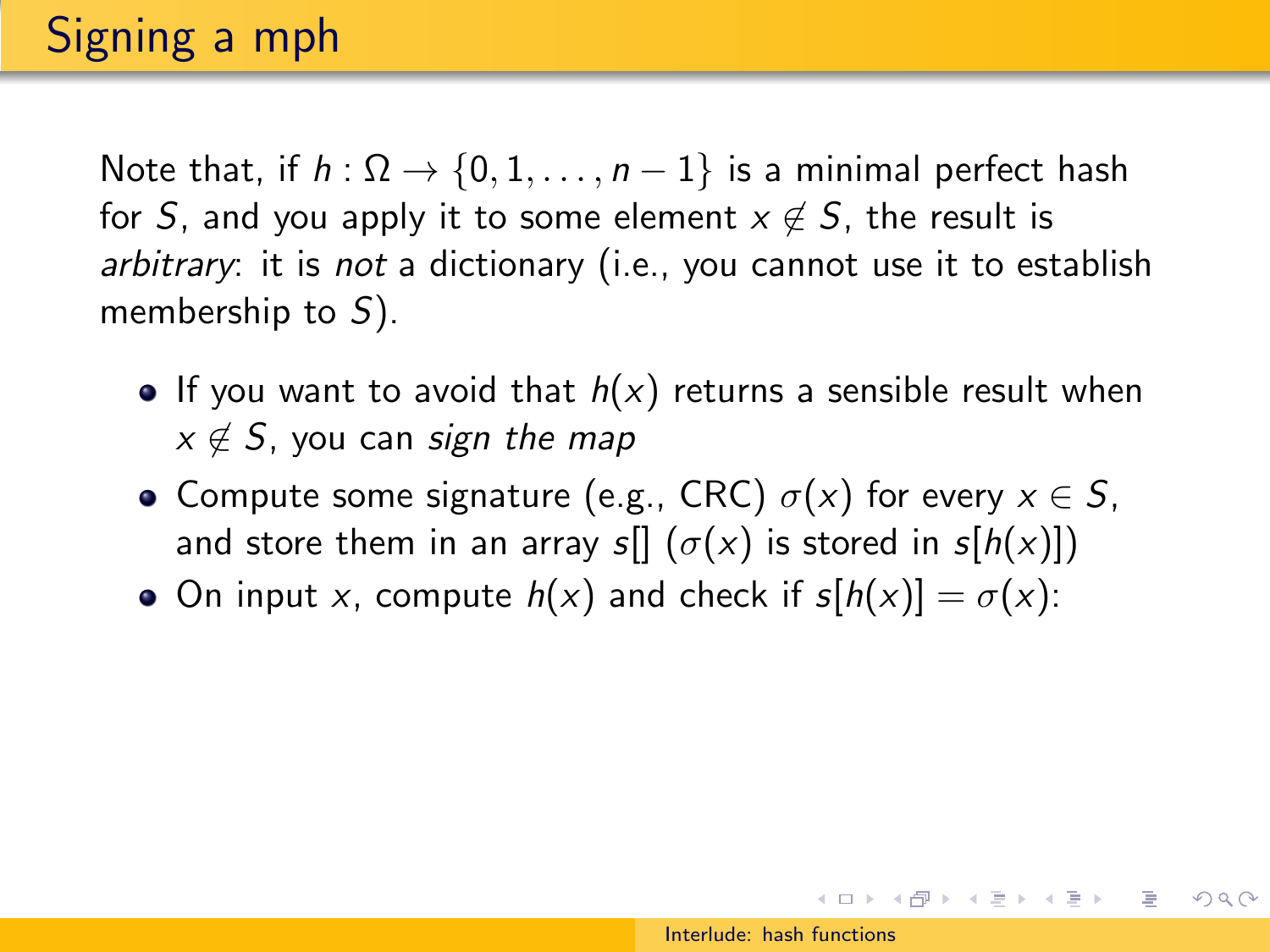Note that, if  $h : \Omega \rightarrow \{0, 1, \ldots, n-1\}$  is a minimal perfect hash for S, and you apply it to some element  $x \notin S$ , the result is arbitrary: it is not a dictionary (i.e., you cannot use it to establish membership to  $S$ ).

- If you want to avoid that  $h(x)$  returns a sensible result when  $x \notin S$ , you can sign the map
- Compute some signature (e.g., CRC)  $\sigma(x)$  for every  $x \in S$ , and store them in an array s[]  $(\sigma(x))$  is stored in s[h(x)])
- On input x, compute  $h(x)$  and check if  $s[h(x)] = \sigma(x)$ :
	- if not, return  $-1$  (certainly  $x \notin S$ )

 $(0 \times 0) \times 0$  ,  $(1 \times 0) \times 0$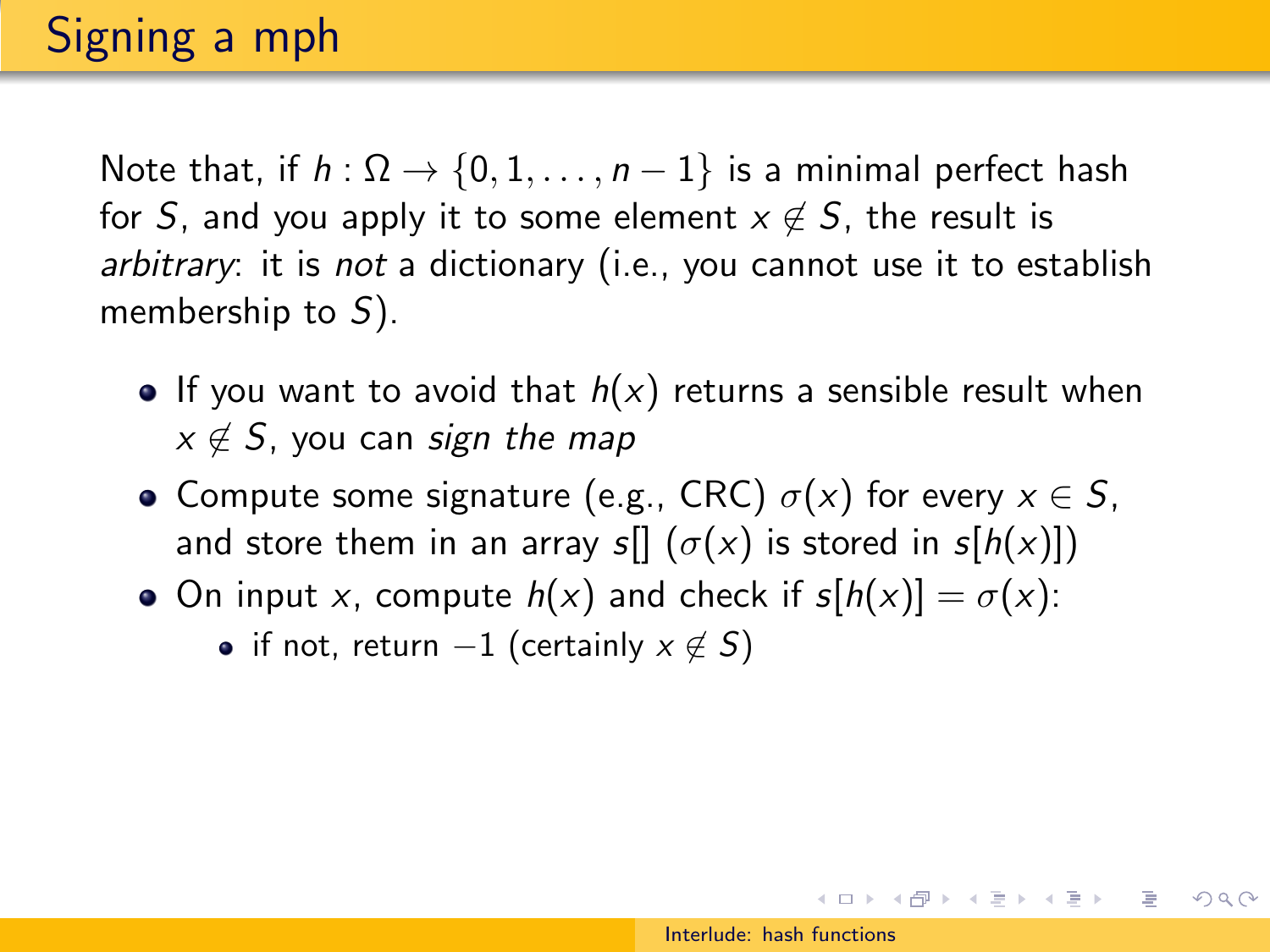Note that, if  $h : \Omega \rightarrow \{0, 1, \ldots, n-1\}$  is a minimal perfect hash for S, and you apply it to some element  $x \notin S$ , the result is arbitrary: it is not a dictionary (i.e., you cannot use it to establish membership to  $S$ ).

- If you want to avoid that  $h(x)$  returns a sensible result when  $x \notin S$ , you can sign the map
- Compute some signature (e.g., CRC)  $\sigma(x)$  for every  $x \in S$ , and store them in an array s[]  $(\sigma(x))$  is stored in s[h(x)])
- On input x, compute  $h(x)$  and check if  $s[h(x)] = \sigma(x)$ :
	- if not, return  $-1$  (certainly  $x \notin S$ )
	- otherwise, return  $h(x)$ .

 $(0 \times 0) \times 0$  ,  $(1 \times 0) \times 0$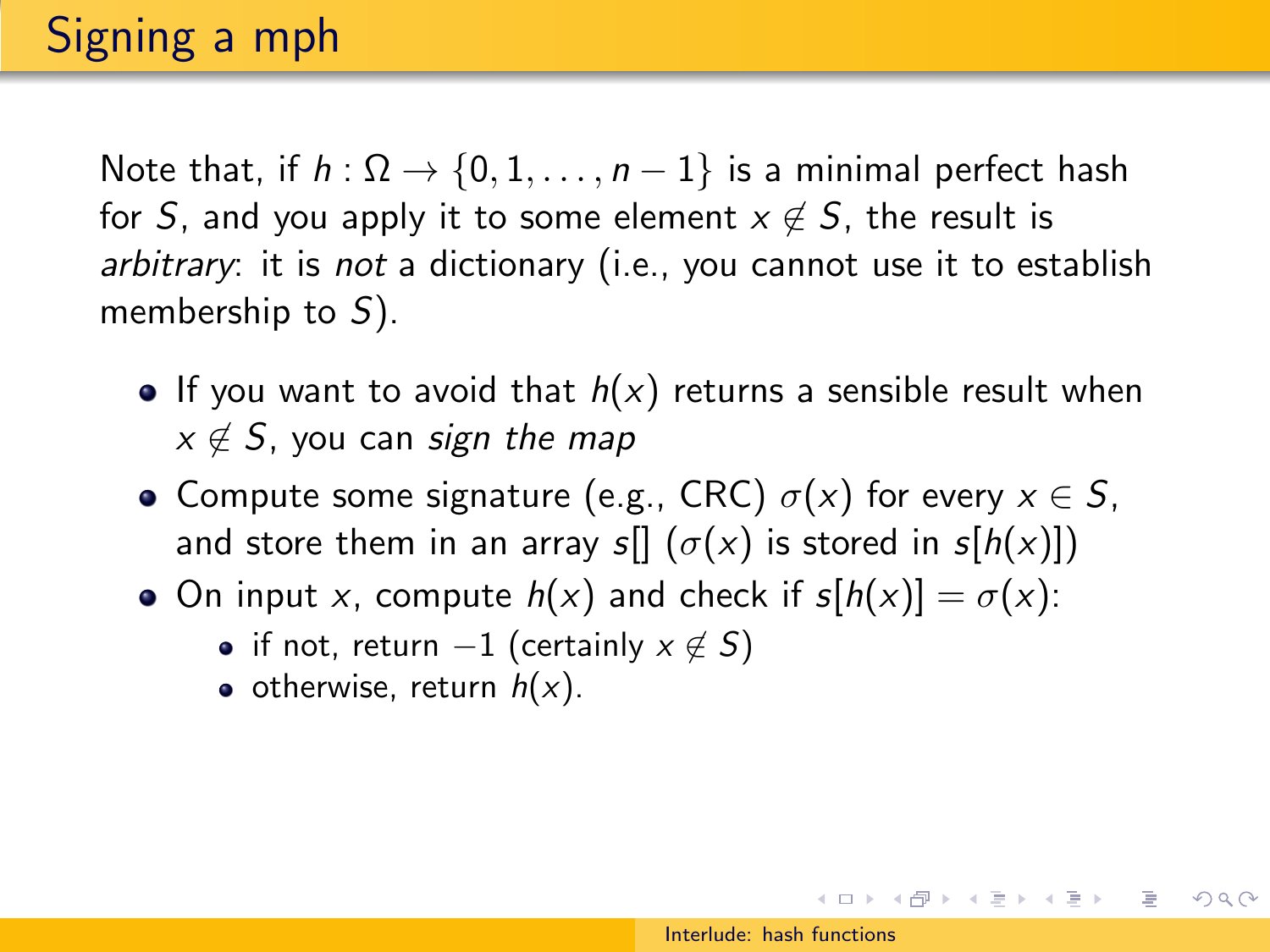Note that, if  $h : \Omega \rightarrow \{0, 1, \ldots, n-1\}$  is a minimal perfect hash for S, and you apply it to some element  $x \notin S$ , the result is arbitrary: it is not a dictionary (i.e., you cannot use it to establish membership to  $S$ ).

- If you want to avoid that  $h(x)$  returns a sensible result when  $x \notin S$ , you can sign the map
- Compute some signature (e.g., CRC)  $\sigma(x)$  for every  $x \in S$ , and store them in an array s[]  $(\sigma(x))$  is stored in s[h(x)])
- On input x, compute  $h(x)$  and check if  $s[h(x)] = \sigma(x)$ :
	- if not, return  $-1$  (certainly  $x \notin S$ )
	- otherwise, return  $h(x)$ .
- The latter can be a false positive, but with low probability (even zero probability, if  $\sigma(-)$  is taken to be the identity).

イロト イ押ト イヨト イヨト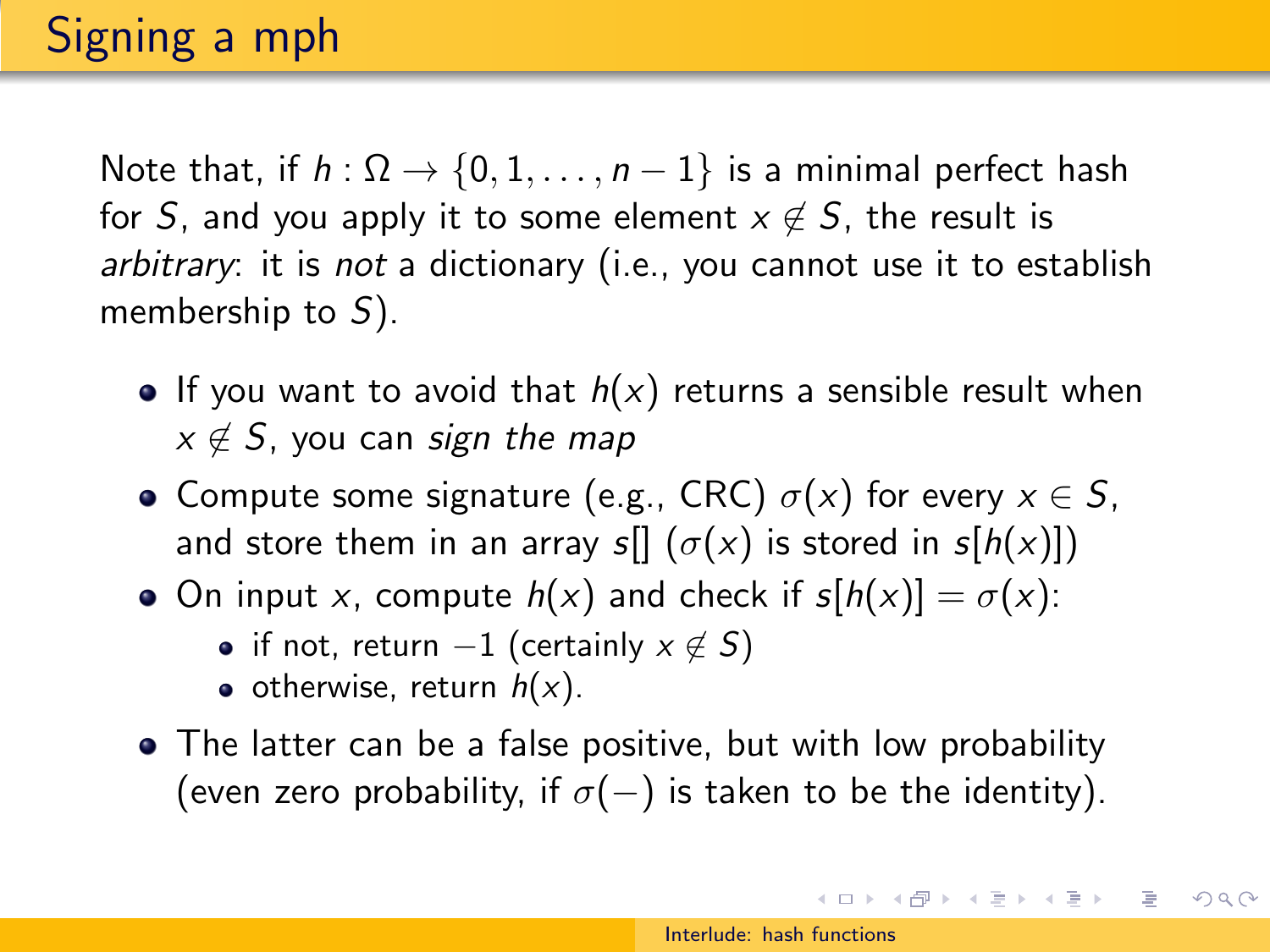#### [Interlude: hash functions](#page-0-0)

イロメ イ部メ イモメ イモメー

目

 $2Q$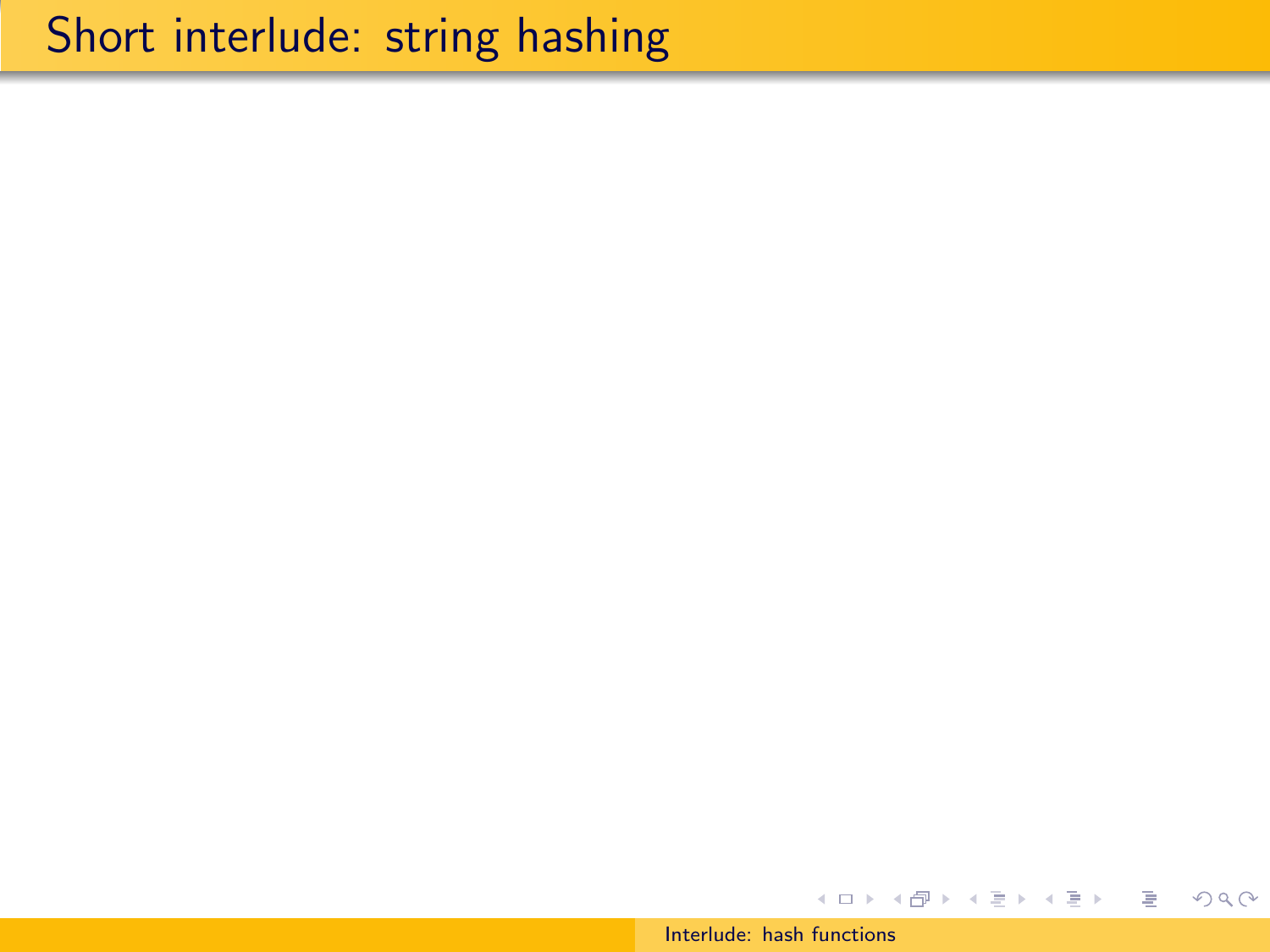• As a concrete example: let  $\Omega = \Sigma^{\leq w}$  (the set of all strings of length  $\leq w$  on an alphabet  $\Sigma$ );

イロト イ押 トイラト イラト

 $OQ$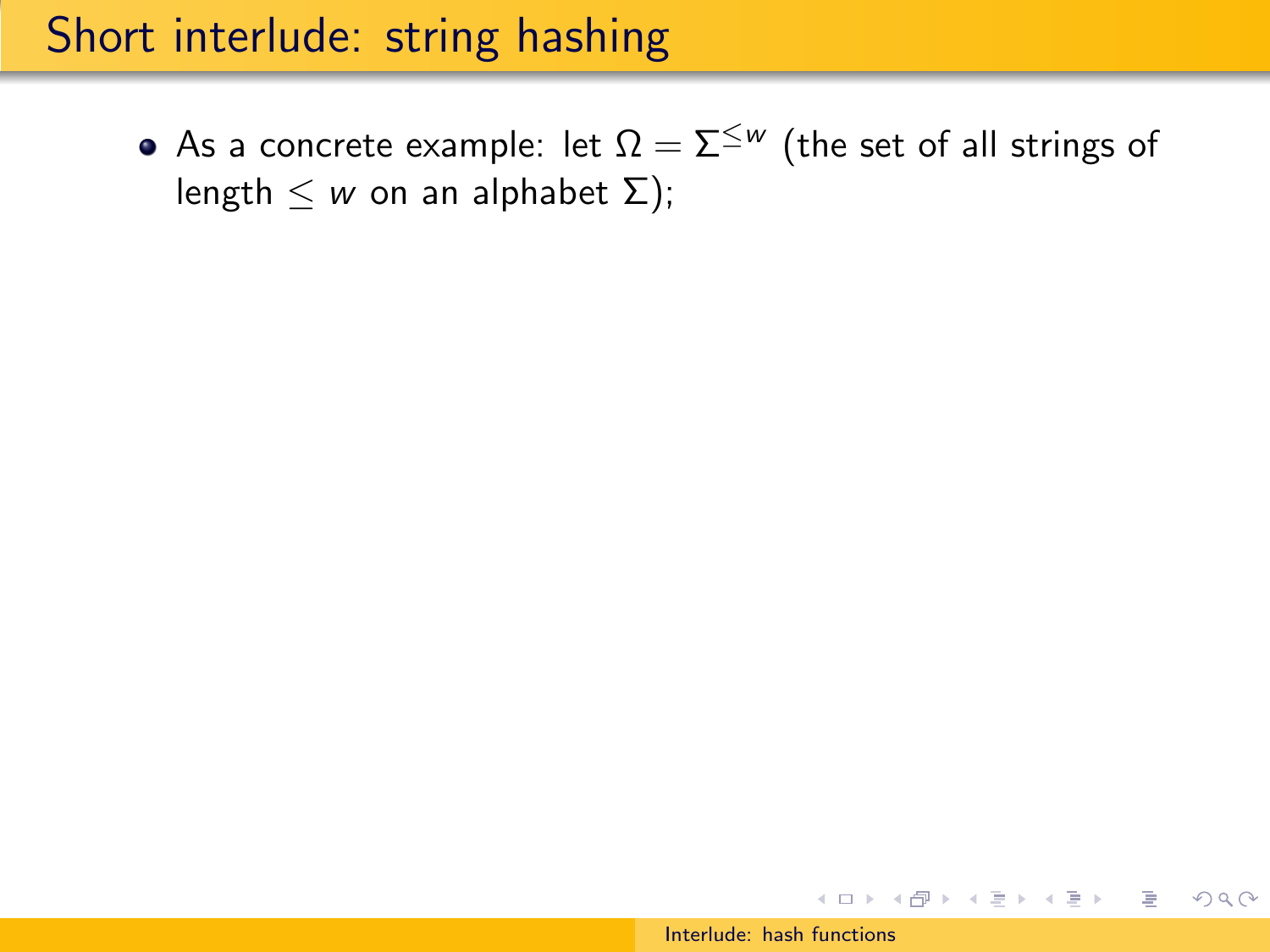- As a concrete example: let  $\Omega = \Sigma^{\leq w}$  (the set of all strings of length  $\leq w$  on an alphabet  $\Sigma$ );
- $\bullet$  Let *m* be an integer

イロト イ押 トイラト イラト

 $OQ$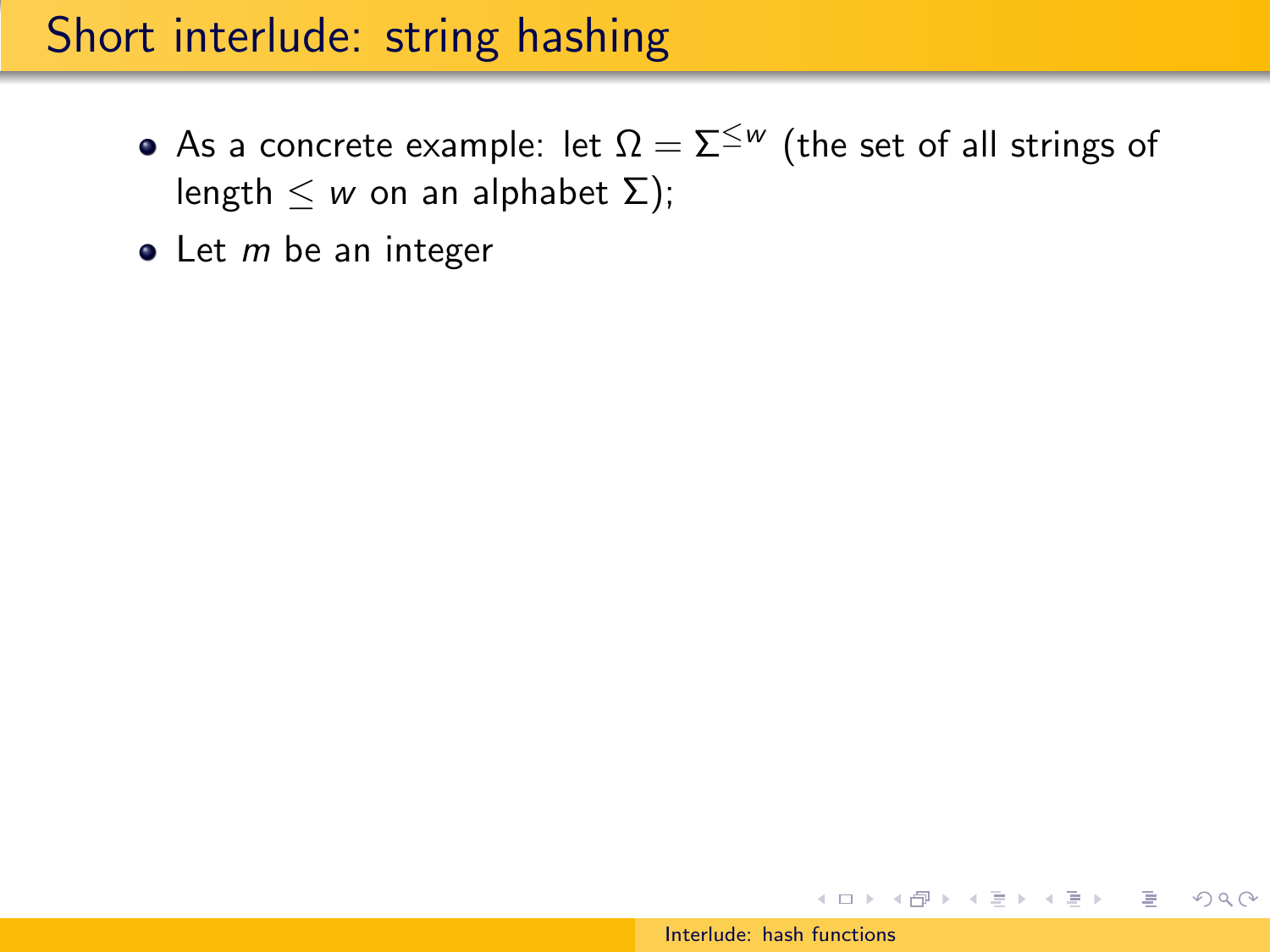- As a concrete example: let  $\Omega = \Sigma^{\leq w}$  (the set of all strings of length  $\leq w$  on an alphabet  $\Sigma$ );
- $\bullet$  Let *m* be an integer
- Let us draw w weights (at random) between 0 and  $m 1$ :

3 12 7 41 33 . . . 5

メラト メミト メミトー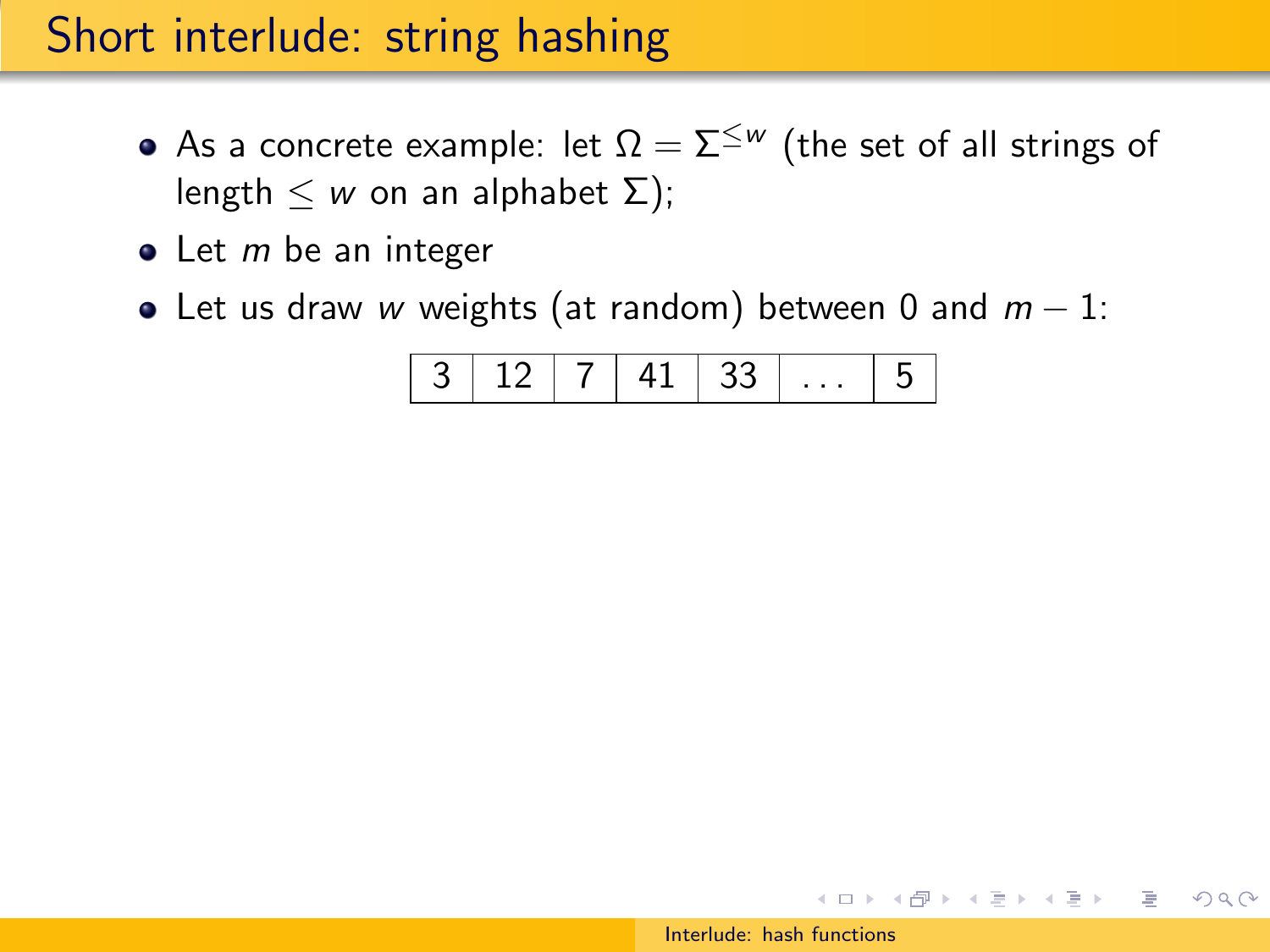- As a concrete example: let  $\Omega = \Sigma^{\leq w}$  (the set of all strings of length  $\leq w$  on an alphabet  $\Sigma$ );
- $\bullet$  Let *m* be an integer
- Let us draw w weights (at random) between 0 and  $m-1$ :

3 12 7 41 33 . . . 5

• Given a string  $x \in \Omega$ 

$$
\boxed{n\mid i\mid n\mid o}
$$

we look at it as a sequence of w numbers (padding it with zeroes at the end):

110 105 110 111 0 . . . 0

→ 何 ▶ → ヨ ▶ → ヨ ▶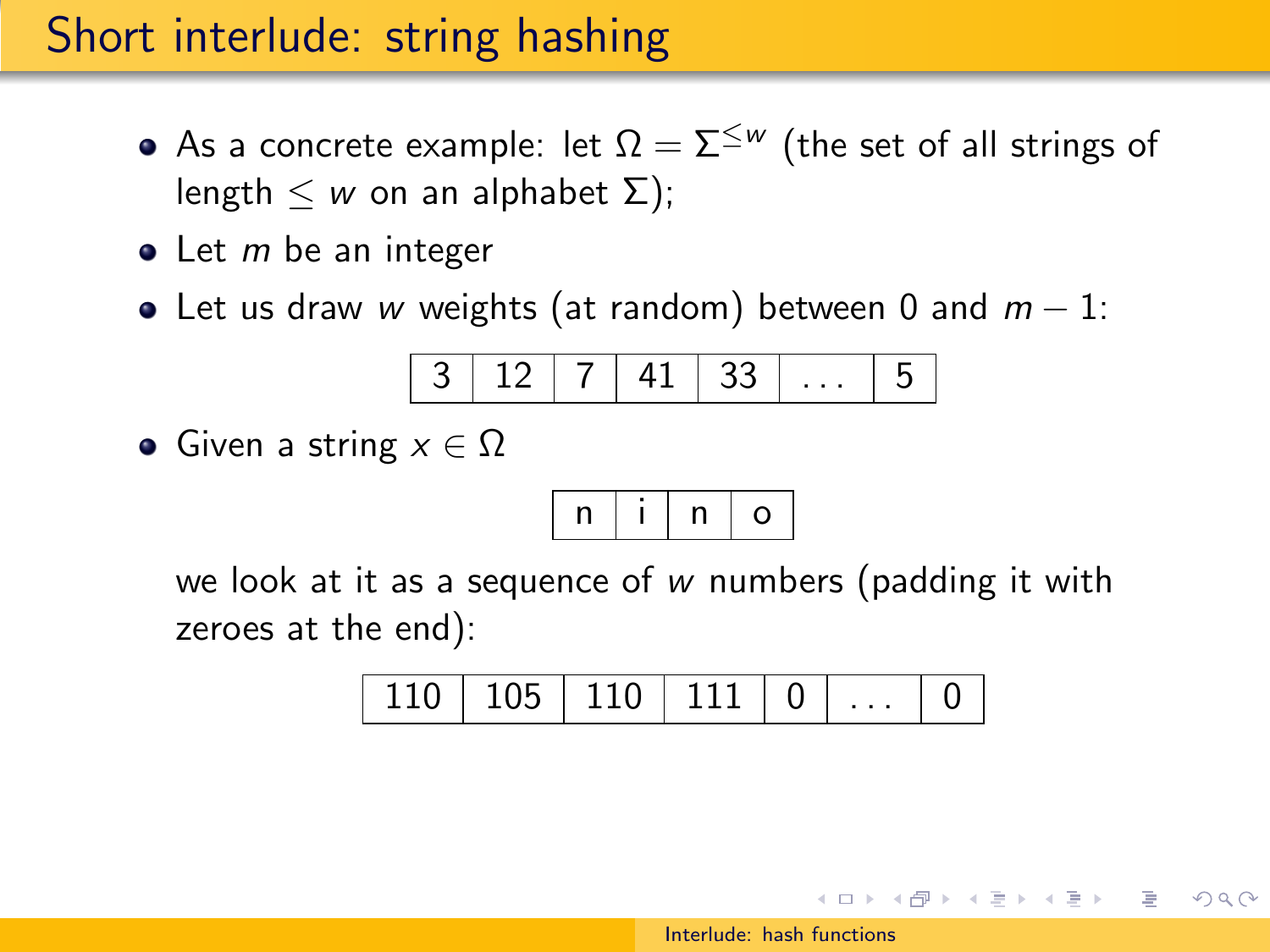- As a concrete example: let  $\Omega = \Sigma^{\leq w}$  (the set of all strings of length  $\leq w$  on an alphabet  $\Sigma$ );
- $\bullet$  Let *m* be an integer
- Let us draw w weights (at random) between 0 and  $m 1$ :

3 12 7 41 33 . . . 5

• Given a string  $x \in \Omega$ 

$$
\boxed{n\mid i\mid n\mid o}
$$

we look at it as a sequence of w numbers (padding it with zeroes at the end):



 $\bullet$   $h(x)$  is defined multiplying each character to the corresponding weight, summing up and taking the result modulo *m*:  $(3 \times 110 + 12 \times 105 + ...)$  mod *m*.

イ伊 メイヨ メイヨメー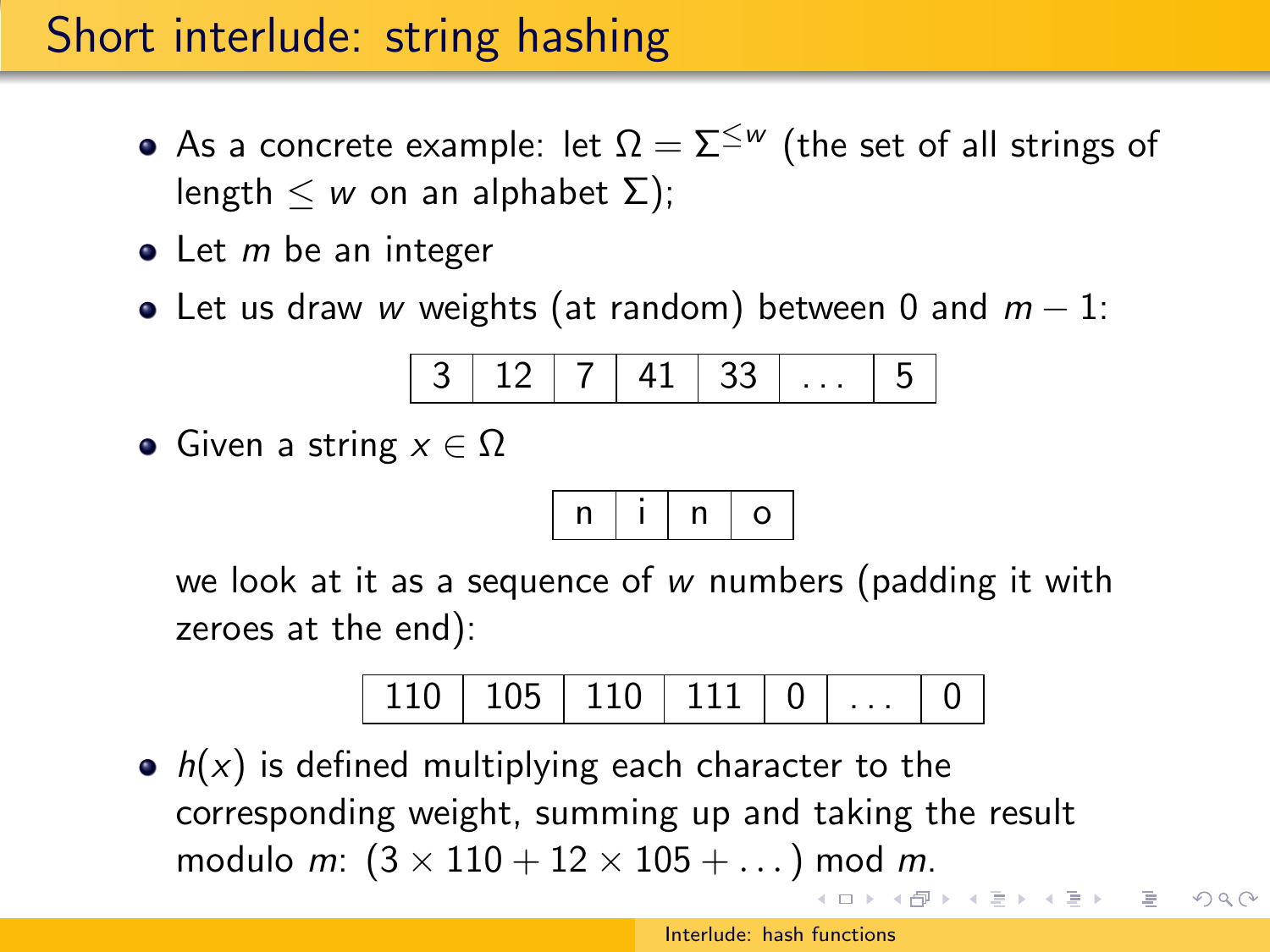# <span id="page-45-0"></span>The MWHC algorithm for sparse arrays

[The MWHC algorithm for sparse arrays](#page-0-0)

イロメ イ押メ イヨメ イヨメー

 $2Q$ 

э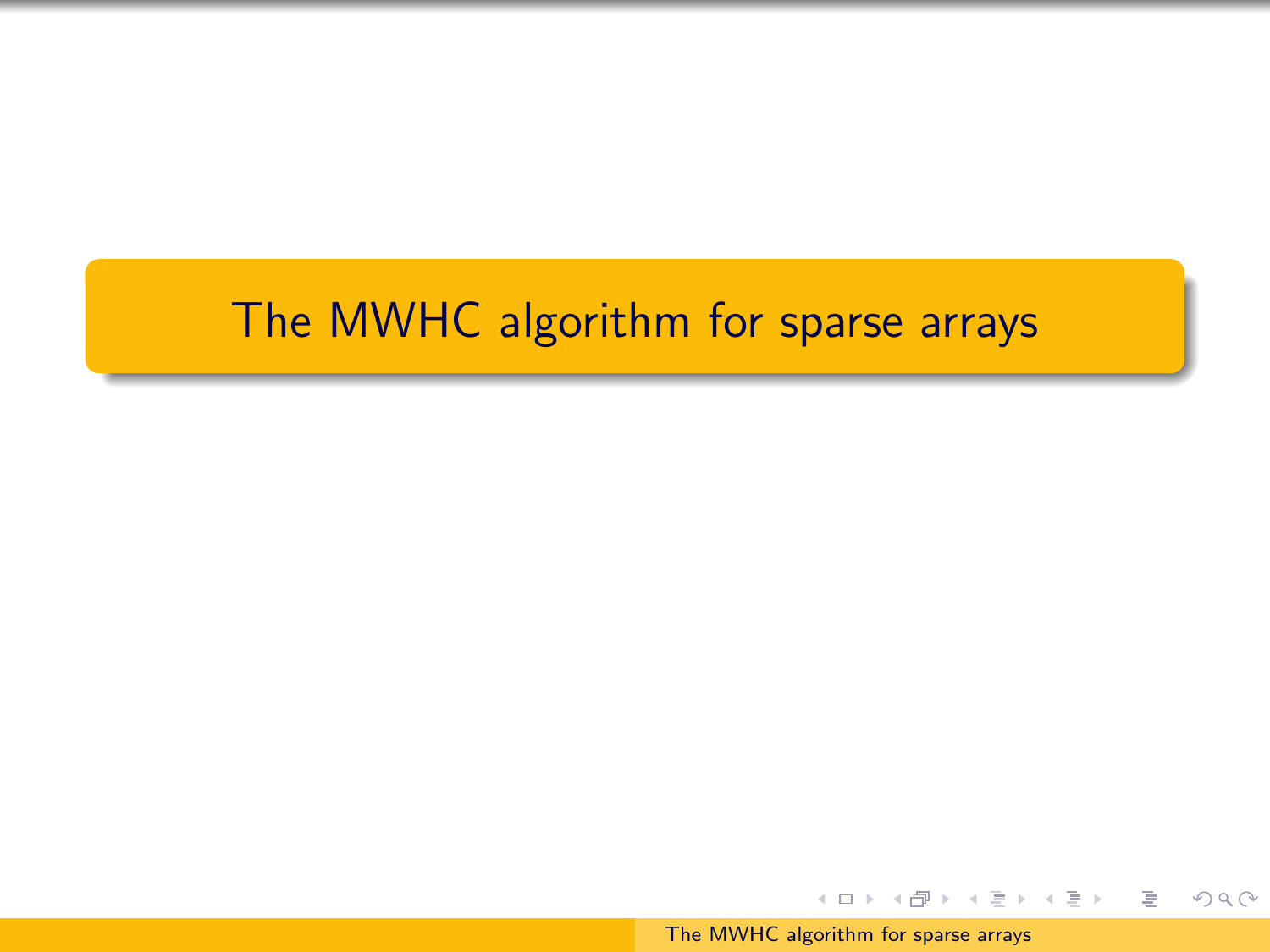[The MWHC algorithm for sparse arrays](#page-0-0)

イロン イ団ン イミン イミン

ミー  $299$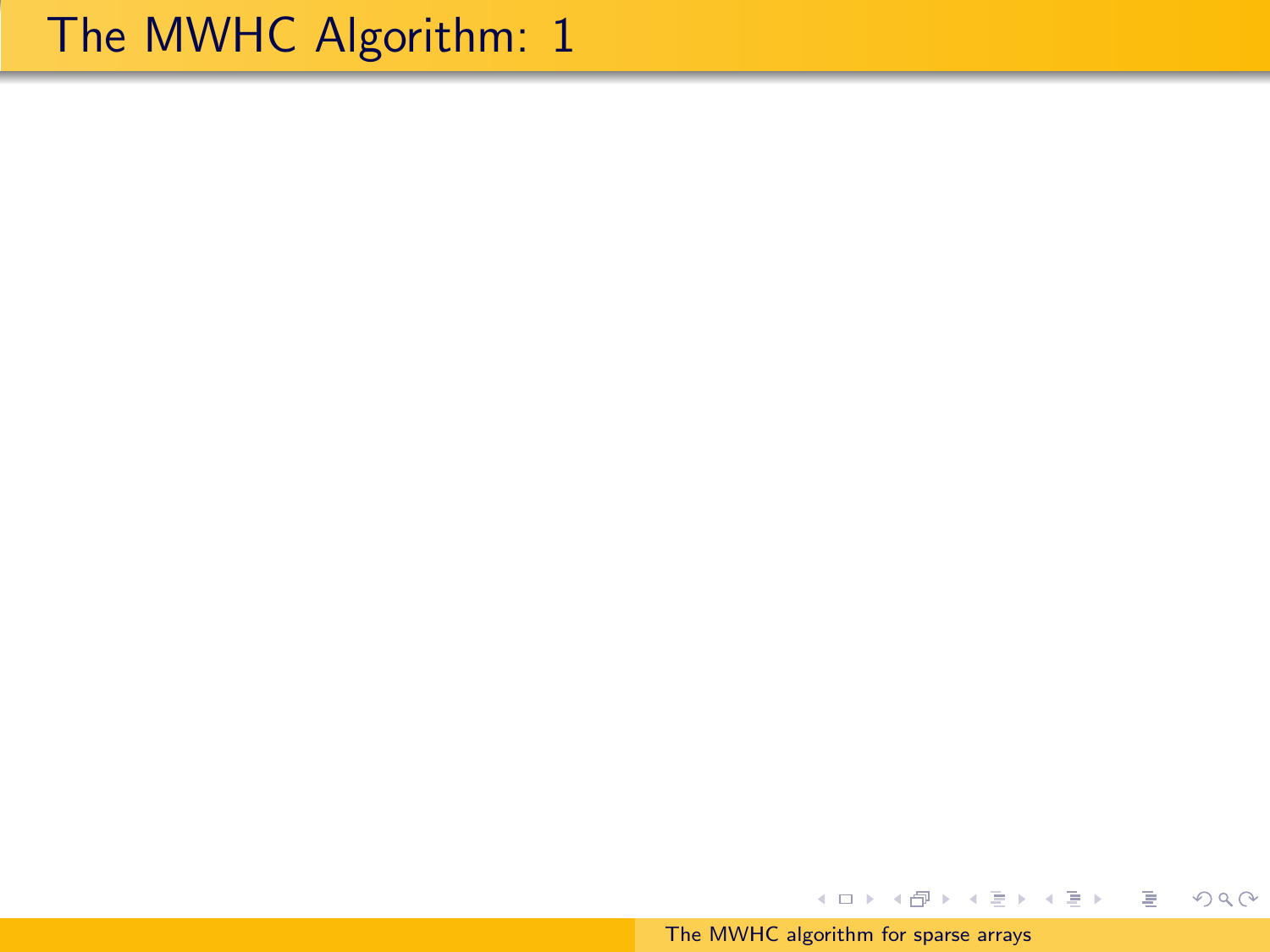• Take some  $m \ge n$ , and choose uniformly at random two hash functions  $h_1$  and  $h_2$  from strings to  $\{0, 1, \ldots, m-1\}$ 

イロメ イ母メ イヨメ イヨメー

 $OQ$ 

∍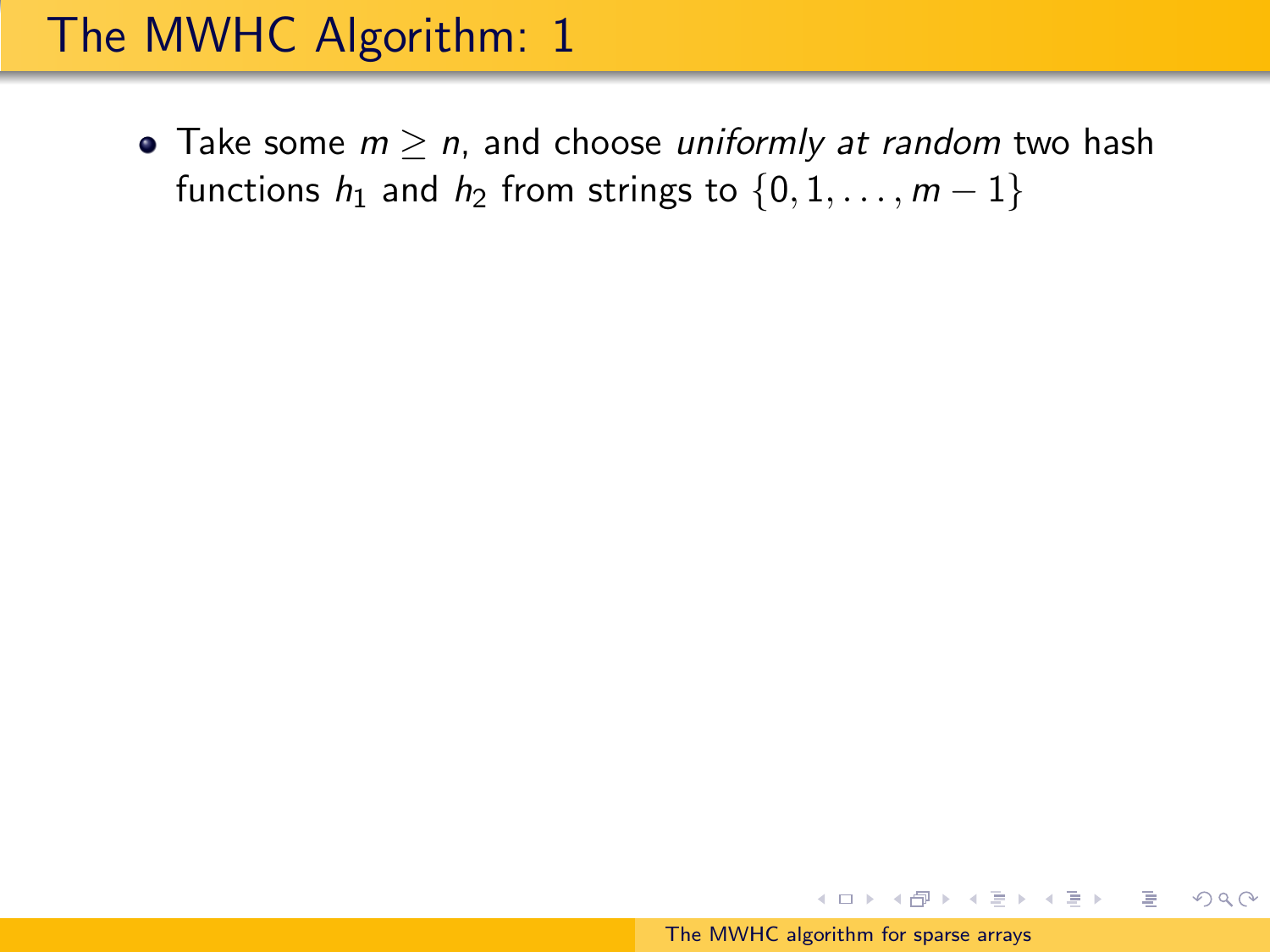- Take some  $m \ge n$ , and choose uniformly at random two hash functions  $h_1$  and  $h_2$  from strings to  $\{0, 1, \ldots, m-1\}$
- For example

| x                            | $h_1(x)$ | $h_2(x)$ |
|------------------------------|----------|----------|
| http://pippo.pluto/x/y       | 231      | 3443     |
| http://topolino.minnie/w.htm | 32       | 5534     |
| http://topolino.minnie/z.htm | 231      | 32       |
|                              |          |          |

イロメ イ押メ イヨメ イヨメー

∍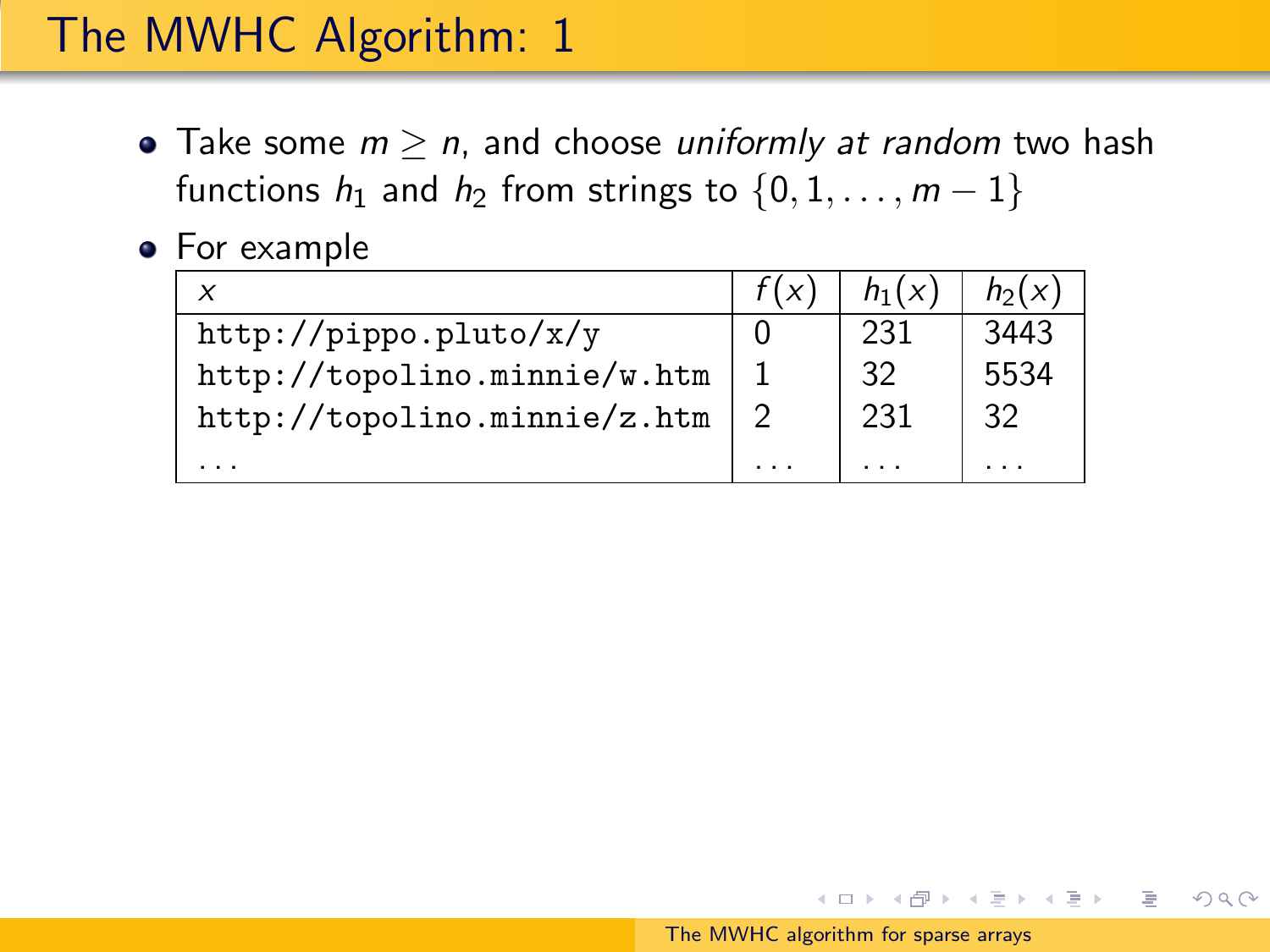- Take some  $m \ge n$ , and choose uniformly at random two hash functions  $h_1$  and  $h_2$  from strings to  $\{0, 1, \ldots, m-1\}$
- For example

| x                            | $h_1(x)$ | $h_2(x)$ |
|------------------------------|----------|----------|
| http://pippo.pluto/x/y       | 231      | 3443     |
| http://topolino.minnie/w.htm | 32       | 5534     |
| http://topolino.minnie/z.htm | 231      | 32       |
|                              |          |          |

• Build a graph whose vertices are  $\{0, 1, \ldots, m-1\}$  and with an edge for every string: the edge for string x connects  $h_1(x)$ and  $h_2(x)$ .

スタンスミンスミント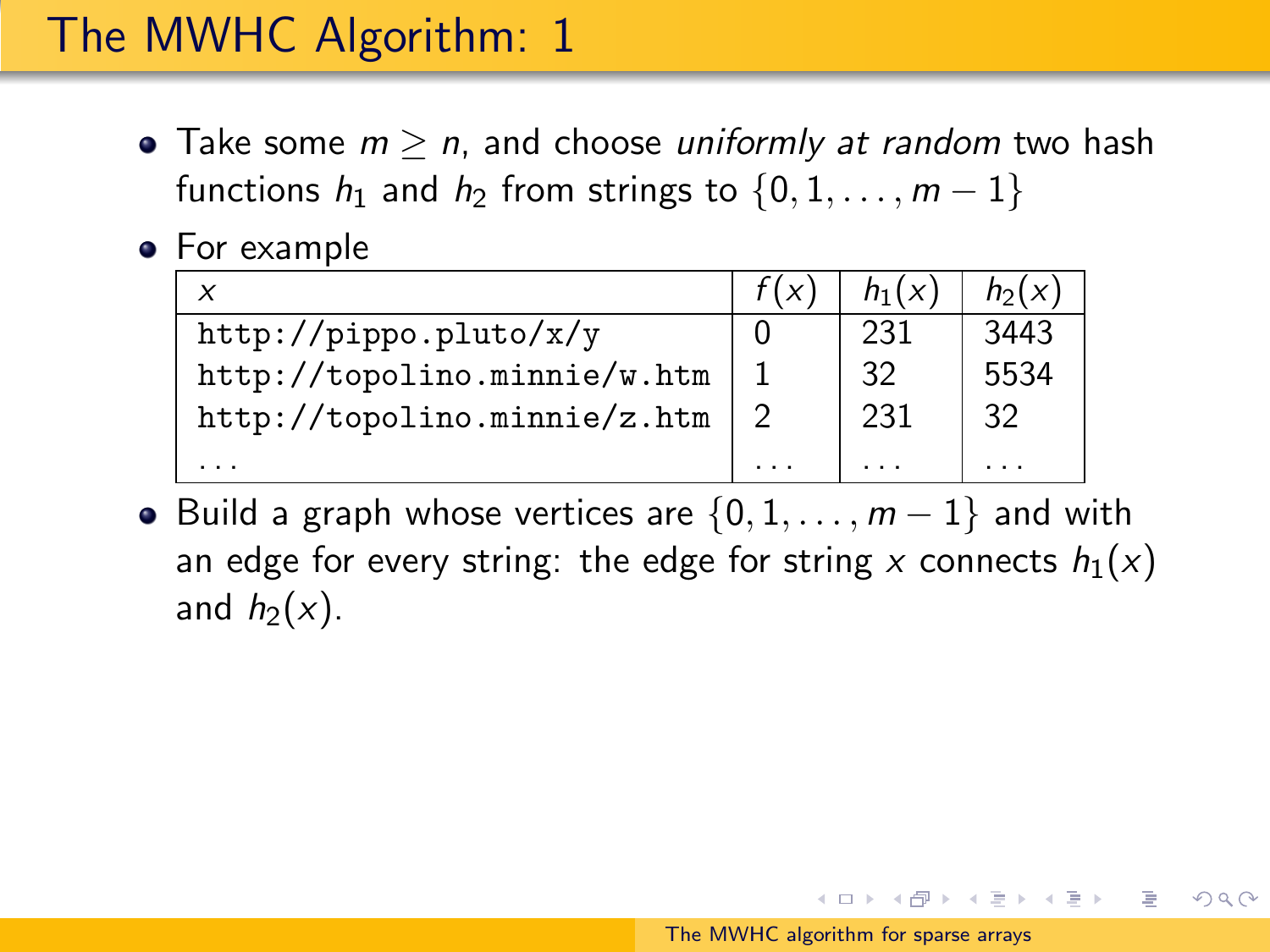- <span id="page-50-0"></span>• Take some  $m > n$ , and choose *uniformly at random* two hash functions  $h_1$  and  $h_2$  from strings to  $\{0, 1, \ldots, m-1\}$
- For example

| ×                            | $h_1(x)$ | $h_2(x)$ |
|------------------------------|----------|----------|
| http://pippo.pluto/x/y       | 231      | 3443     |
| http://topolino.minnie/w.htm | 32       | 5534     |
| http://topolino.minnie/z.htm | 231      | 32       |
|                              |          |          |

- Build a graph whose vertices are  $\{0, 1, \ldots, m-1\}$  and with an edge for every string: the edge for string x connects  $h_1(x)$ and  $h_2(x)$ .
- Special cases: degenerate arcs? coincident arcs? cyclic graph? We throw  $h_1$  and  $h_2$  away and generate another pair.

ス 何 ト ス ヨ ト ス ヨ ト ニ ヨ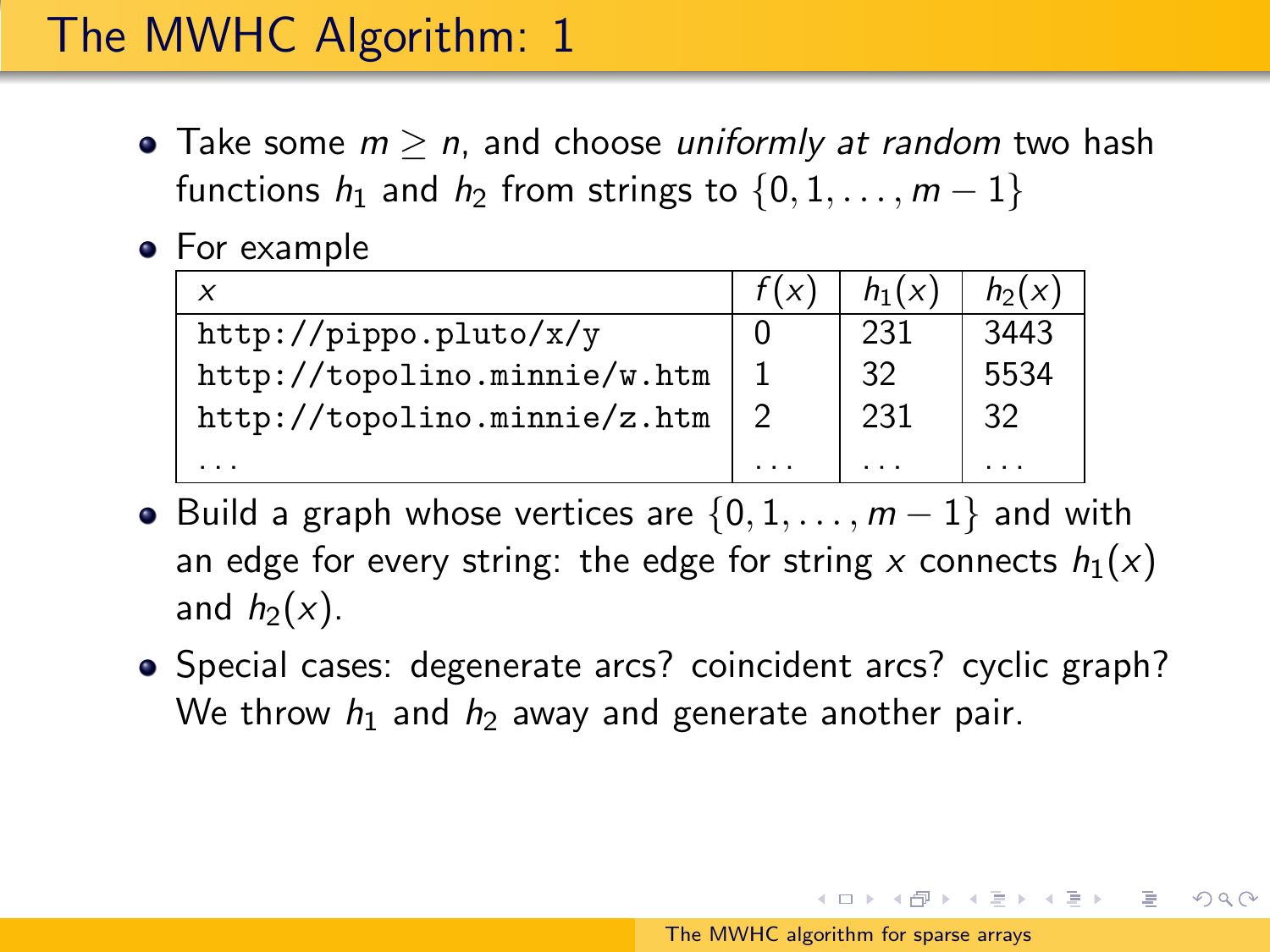- Take some  $m > n$ , and choose *uniformly at random* two hash functions  $h_1$  and  $h_2$  from strings to  $\{0, 1, \ldots, m-1\}$
- For example

| ×                            | $h_1(x)$ | $h_2(x)$ |
|------------------------------|----------|----------|
| http://pippo.pluto/x/y       | 231      | 3443     |
| http://topolino.minnie/w.htm | 32       | 5534     |
| http://topolino.minnie/z.htm | 231      | 32       |
|                              |          |          |

- Build a graph whose vertices are  $\{0, 1, \ldots, m-1\}$  and with an edge for every string: the edge for string x connects  $h_1(x)$ and  $h_2(x)$ .
- Special cases: degenerate arcs? coincident arcs? cyclic graph? We throw  $h_1$  and  $h_2$  away and generate another pair.
- Theorem: if m is large enough  $(m > 1.75n)$  with high probability (with an expected number of  $e^{4/5} \approx 2$  attempts) we will get a graph satisfying the const[rai](#page-50-0)[nts](#page-52-0)[.](#page-45-0) ス 何 ト ス ヨ ト ス ヨ ト ニ ヨ

 $OQ$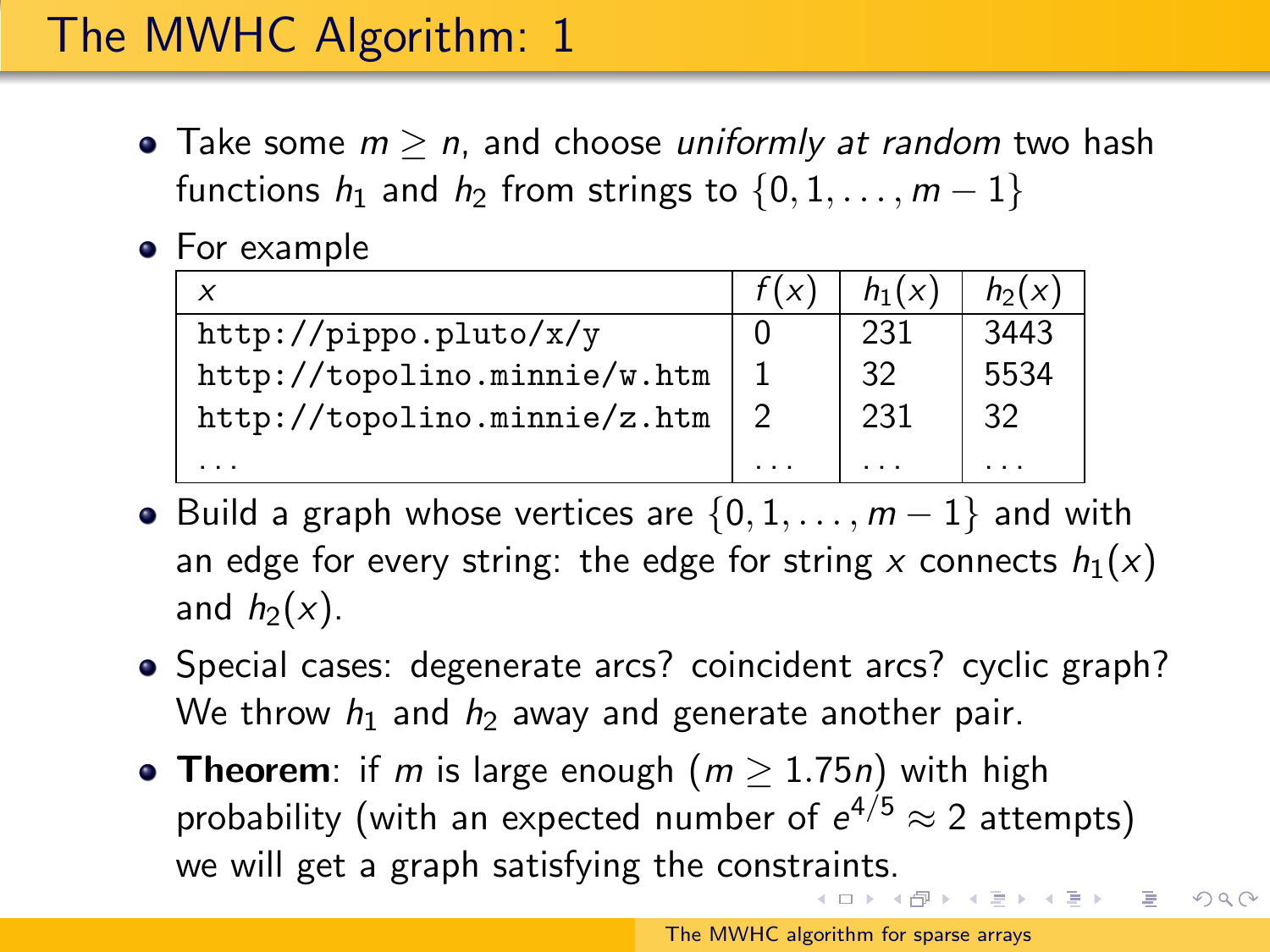<span id="page-52-0"></span>[The MWHC algorithm for sparse arrays](#page-0-0)

イロン イ団ン イミン イミン

ミー  $299$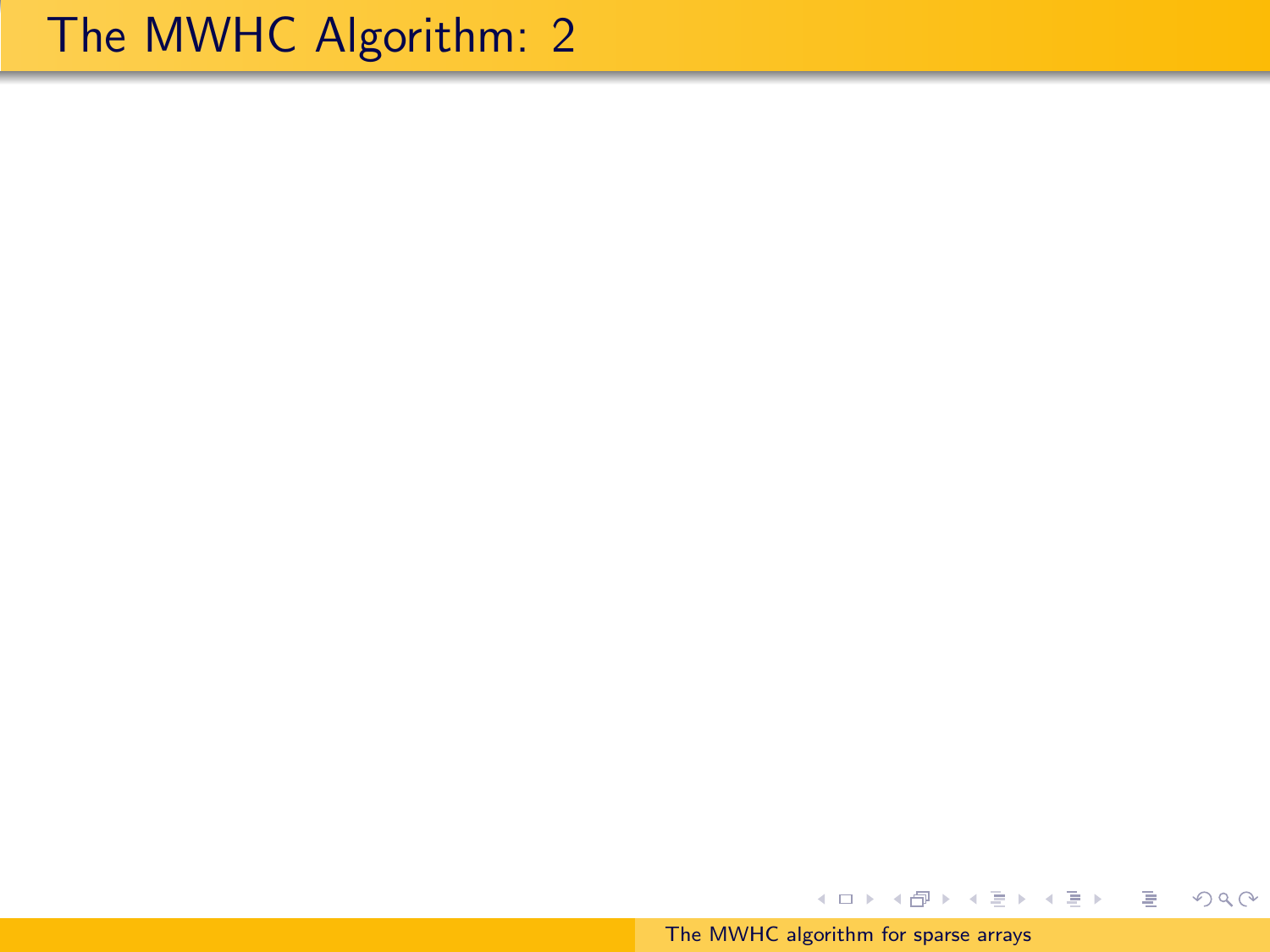### Let's go back to our example:

| $\times$                     | $h_1(x)$ | $h_2(x)$ |
|------------------------------|----------|----------|
| http://pippo.pluto/x/y       | 231      | 3443     |
| http://topolino.minnie/w.htm | 32       | 5534     |
| http://topolino.minnie/z.htm | 231      | 32       |
|                              |          |          |

イロト イ部 トイモト イモトー

目

 $2Q$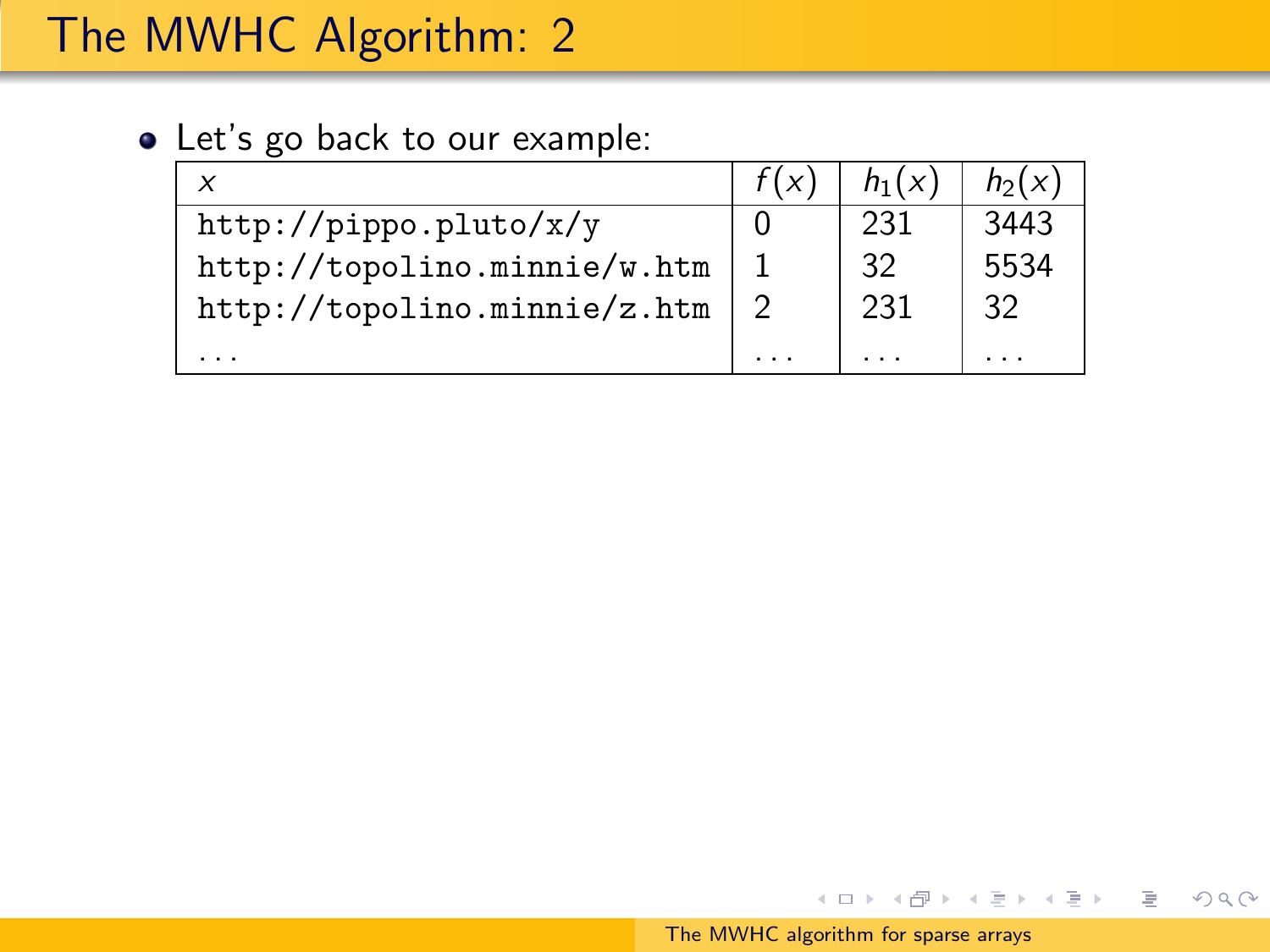• Let's go back to our example:

| $\times$                     | $h_1(x)$ | $h_2(x)$ |
|------------------------------|----------|----------|
| http://pippo.pluto/x/y       | 231      | 3443     |
| http://topolino.minnie/w.htm | 32       | 5534     |
| http://topolino.minnie/z.htm | 231      | 32       |
|                              |          |          |

We associate to every vertex a variable (the variable associated to 231 is  $x_{231}$ ) and look at the graph as a system of modular equations:

$$
(x_{231} + x_{3443}) \mod m = 0
$$
  

$$
(x_{32} + x_{5534}) \mod m = 1
$$
  

$$
(x_{231} + x_{32}) \mod m = 2
$$

イロメ イ押メ イヨメ イヨメー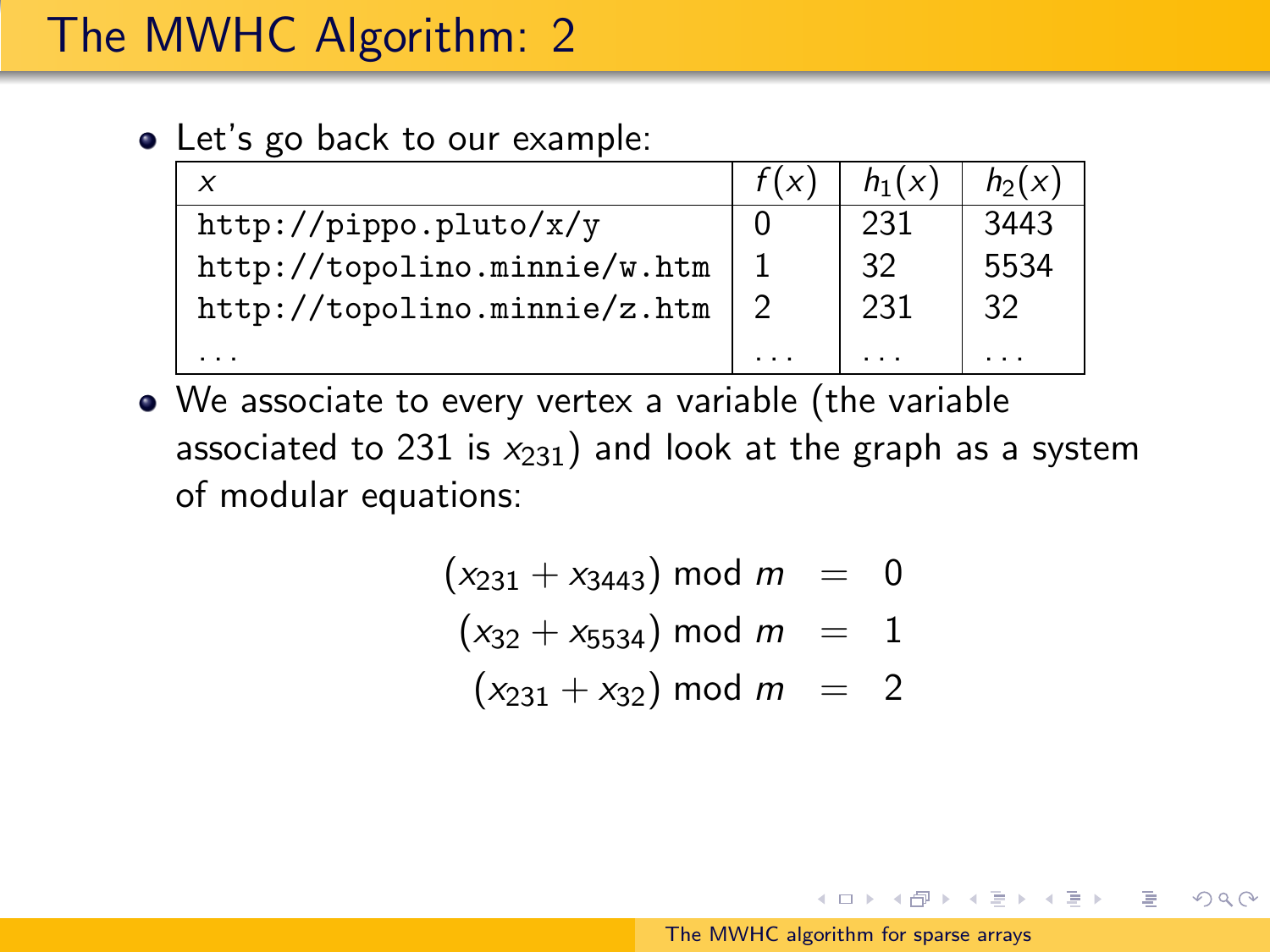• Let's go back to our example:

| ×                            | $h_1(x)$ | $h_2(x)$ |
|------------------------------|----------|----------|
| http://pippo.pluto/x/y       | 231      | 3443     |
| http://topolino.minnie/w.htm | 32       | 5534     |
| http://topolino.minnie/z.htm | 231      | 32       |
|                              |          |          |

We associate to every vertex a variable (the variable associated to 231 is  $x_{231}$ ) and look at the graph as a system of modular equations:

> $(x_{231} + x_{3443})$  mod  $m = 0$  $(x_{32} + x_{5534})$  mod  $m = 1$  $(x_{231} + x_{32})$  mod  $m = 2$

• Theorem: If the graph is acyclic, this system admits a solution (it can be found with a DFS).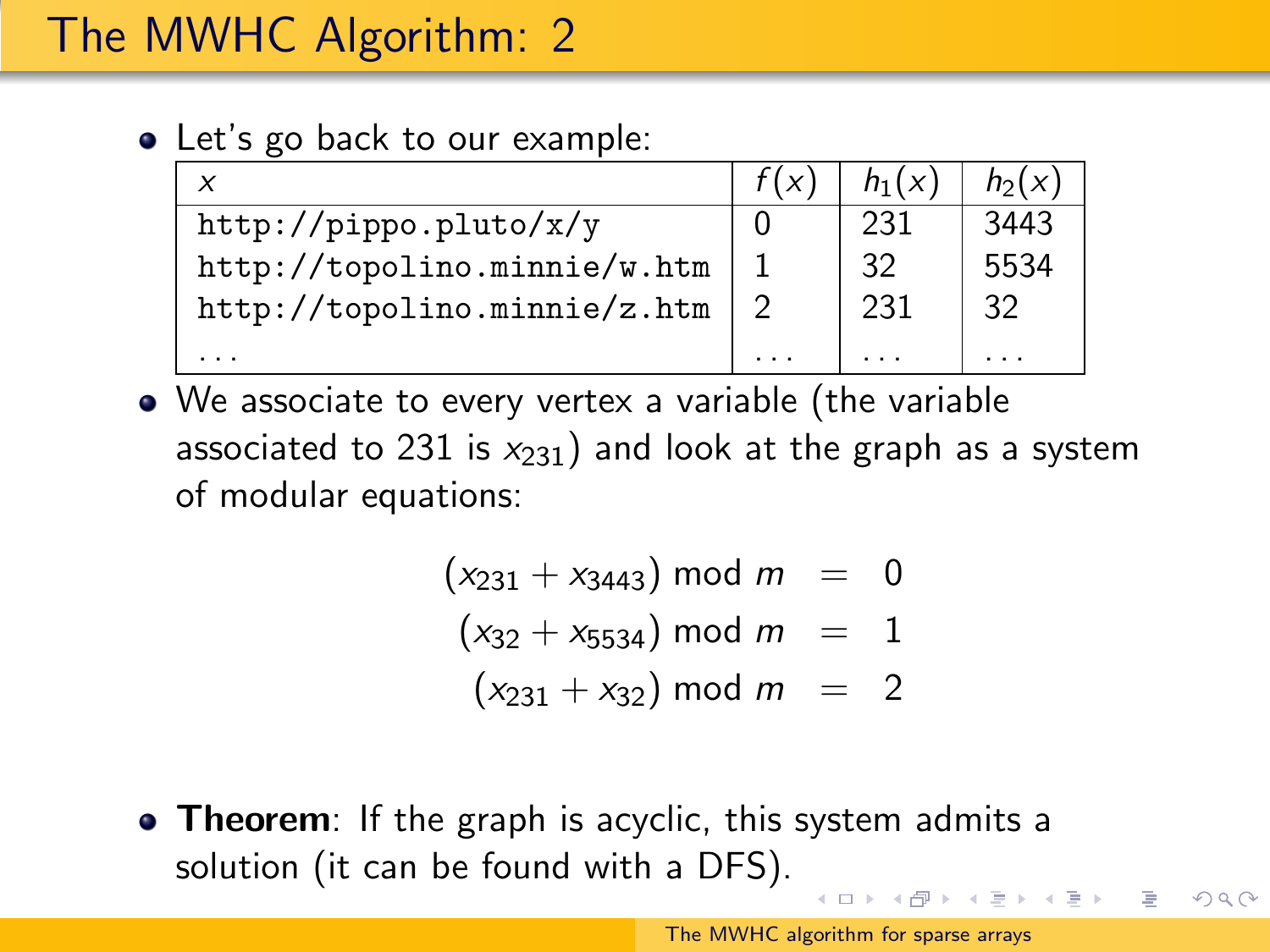[The MWHC algorithm for sparse arrays](#page-0-0)

イロン イ団ン イミン イミン

€.

 $2Q$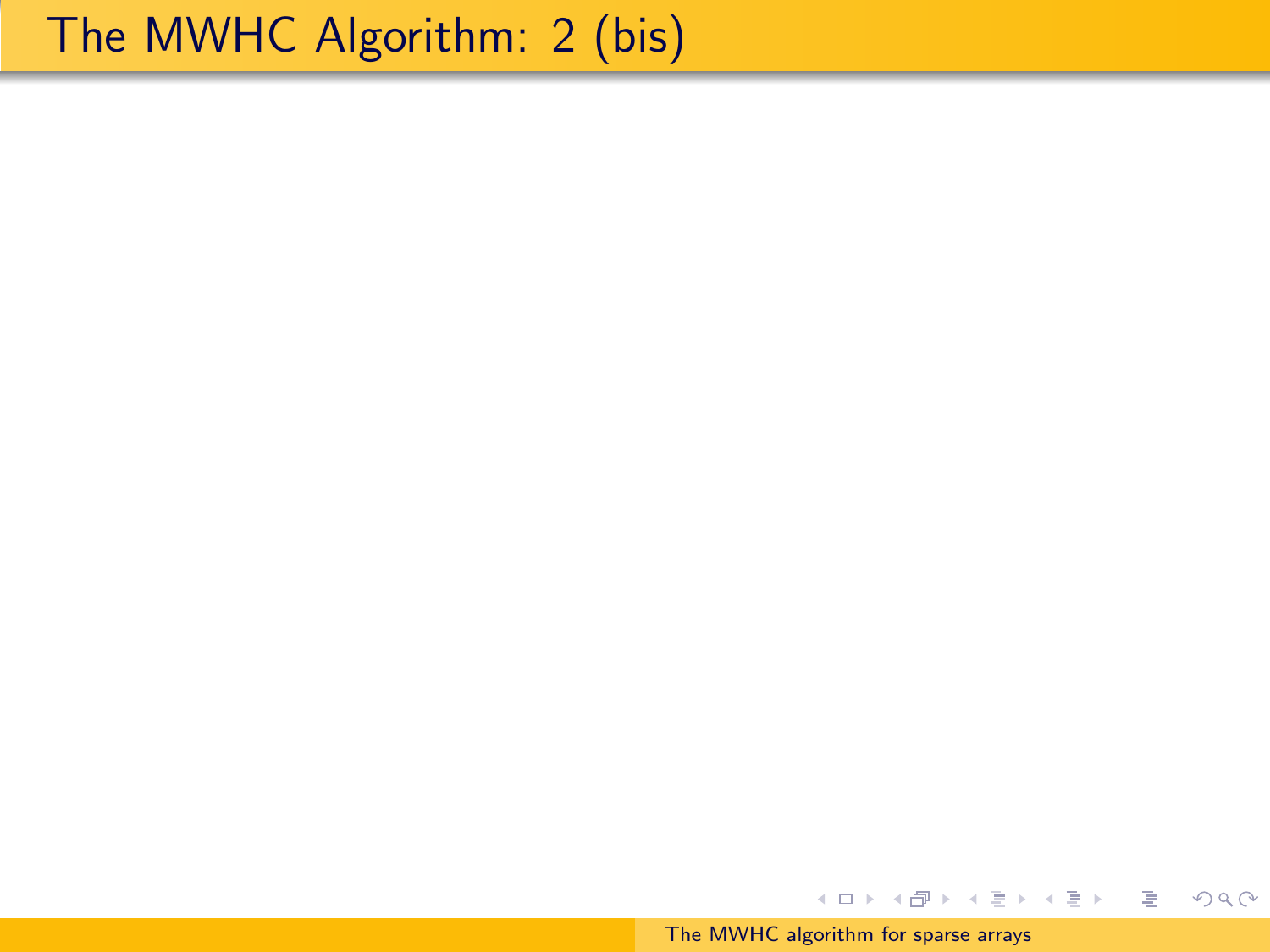More precisely, graph acyclicity implies that you can re-order the equations in such a way that every equation contains a variable that never appear before:

$$
(x_{231} + x_{3443}) \bmod m = 0
$$

$$
(x_{32} + x_{5534}) \mod m = 1
$$

 $(x_{231} + x_{32})$  mod  $m = 2$ 

イロメ イ押メ イヨメ イヨメー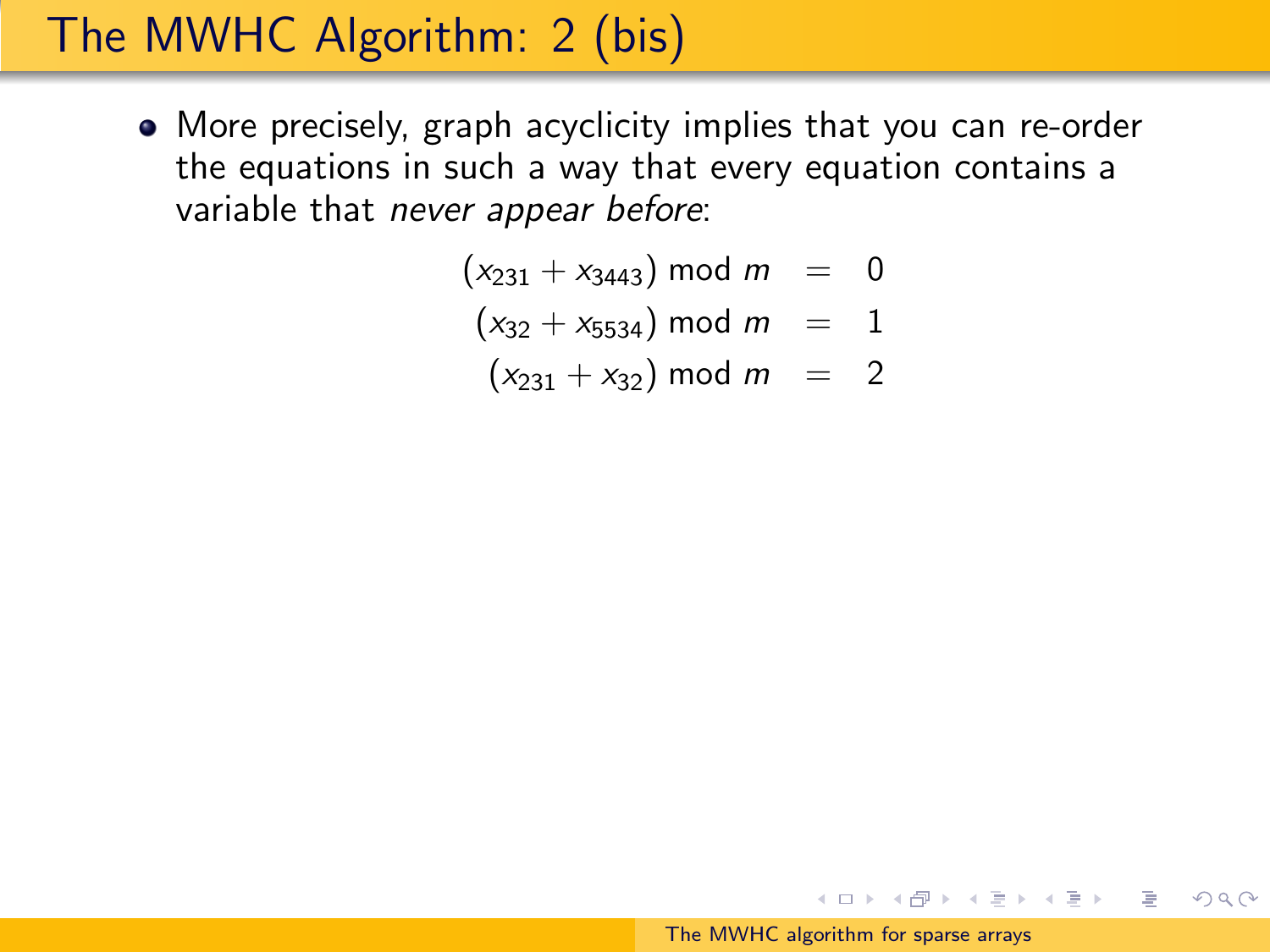More precisely, graph acyclicity implies that you can re-order the equations in such a way that every equation contains a variable that never appear before:

$$
(x_{231} + x_{3443}) \mod m = 0
$$
  
\n
$$
(x_{32} + x_{5534}) \mod m = 1
$$
  
\n
$$
(x_{231} + x_{32}) \mod m = 2
$$

. . . becomes . . .

$$
(x_{231} + x_{3443}) \mod m = 0
$$
  

$$
(x_{231} + x_{32}) \mod m = 2
$$
  

$$
(x_{32} + x_{5534}) \mod m = 1
$$

K ロンス 御 > スミンス ミンニ ミ

 $OQ$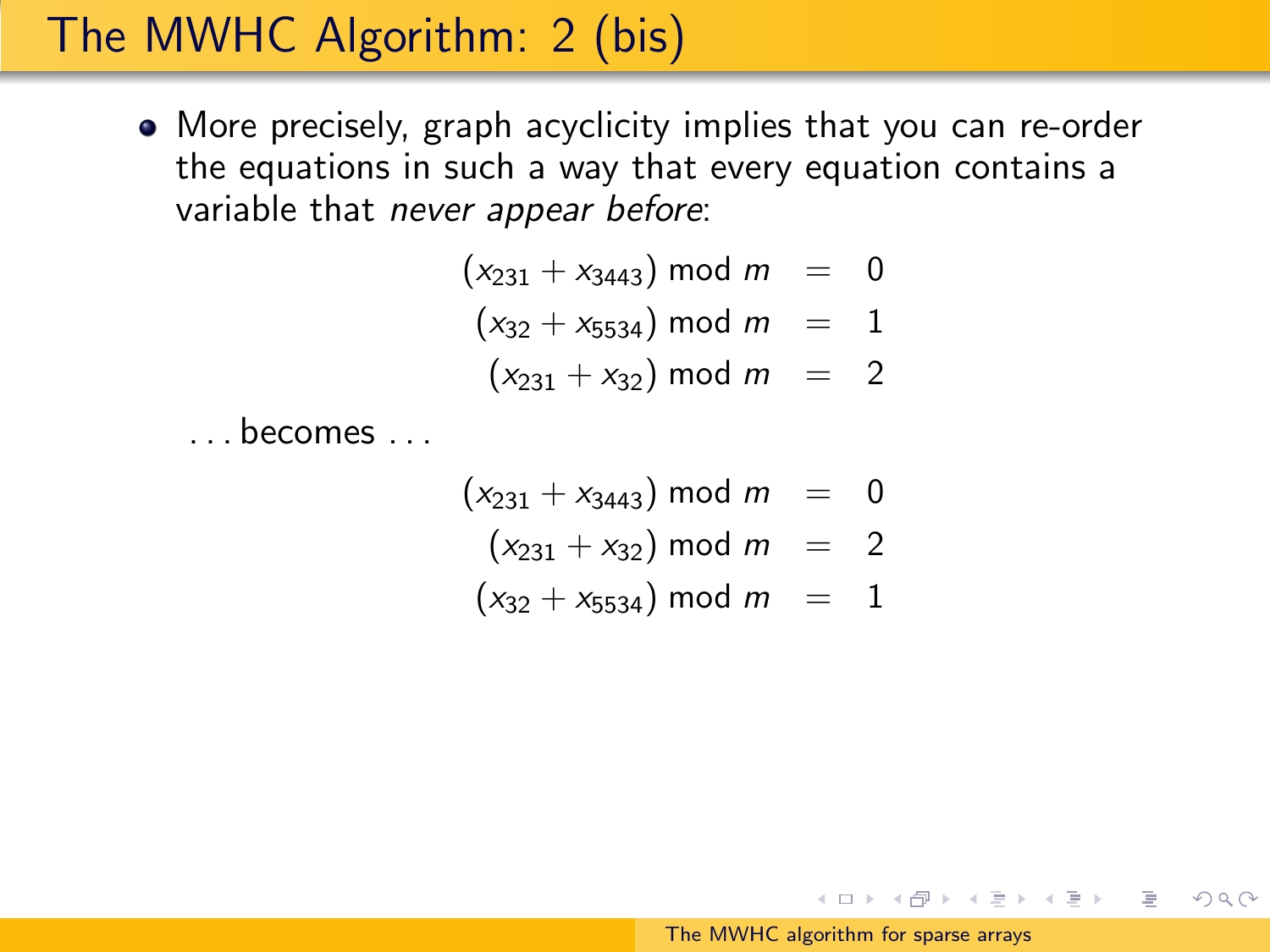More precisely, graph acyclicity implies that you can re-order the equations in such a way that every equation contains a variable that never appear before:

$$
(x_{231} + x_{3443}) \mod m = 0
$$
  
\n
$$
(x_{32} + x_{5534}) \mod m = 1
$$
  
\n
$$
(x_{231} + x_{32}) \mod m = 2
$$

. . . becomes . . .

$$
(x_{231} + x_{3443}) \mod m = 0
$$
  
\n
$$
(x_{231} + x_{32}) \mod m = 2
$$
  
\n
$$
(x_{32} + x_{5534}) \mod m = 1
$$

The "new" variable that appears in every equation is called the "hinge" of that equation.

イロン イ団ン イミン イミン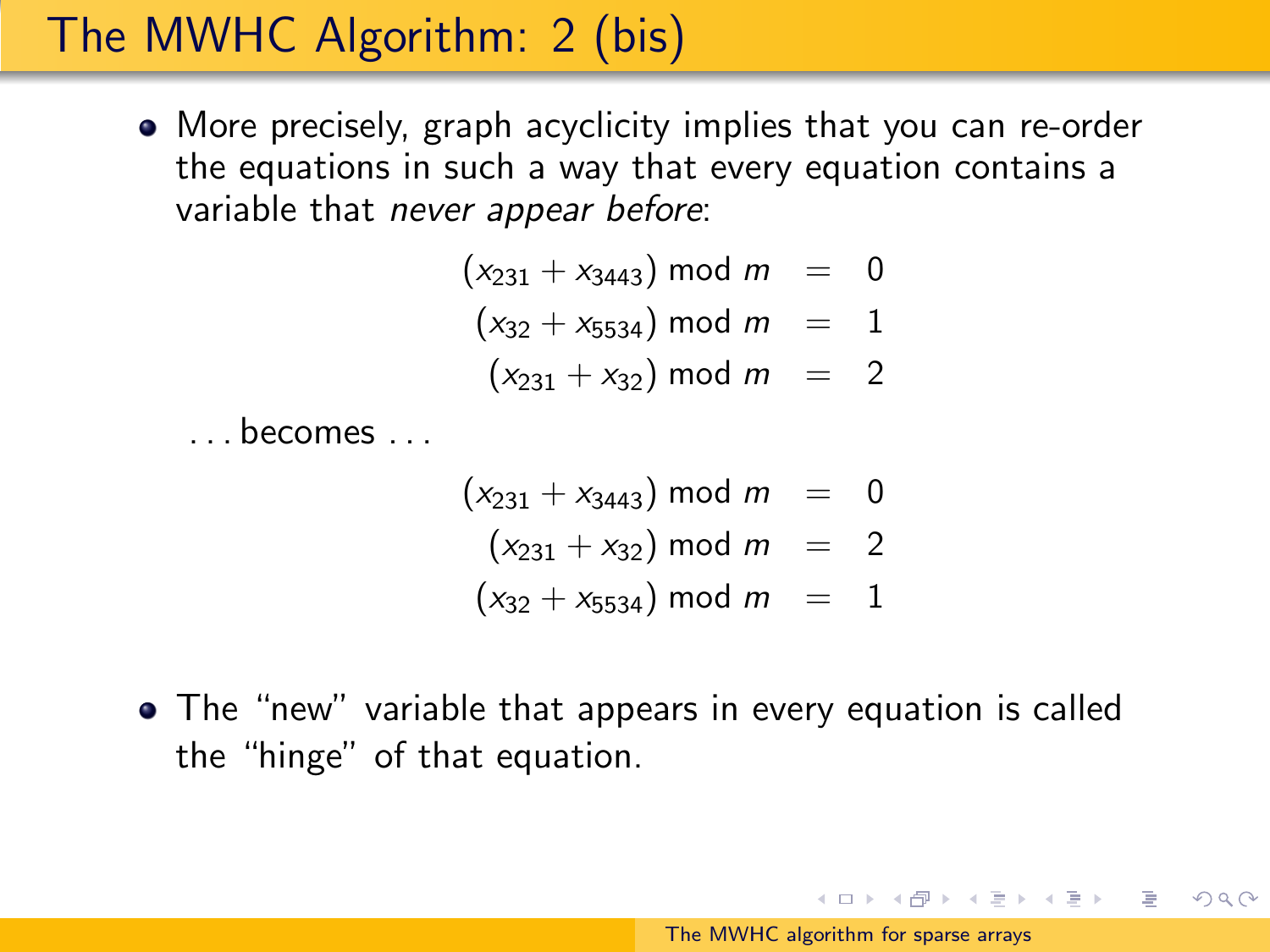More precisely, graph acyclicity implies that you can re-order the equations in such a way that every equation contains a variable that never appear before:

$$
(x_{231} + x_{3443}) \mod m = 0
$$
  
\n
$$
(x_{32} + x_{5534}) \mod m = 1
$$
  
\n
$$
(x_{231} + x_{32}) \mod m = 2
$$

. . . becomes . . .

$$
(x_{231} + x_{3443}) \mod m = 0
$$
  
\n
$$
(x_{231} + x_{32}) \mod m = 2
$$
  
\n
$$
(x_{32} + x_{5534}) \mod m = 1
$$

- The "new" variable that appears in every equation is called the "hinge" of that equation.
- Hinges are free! (So you find a solution to the system by assigning to every hinge the value you need to make the equation right)

 $OQ$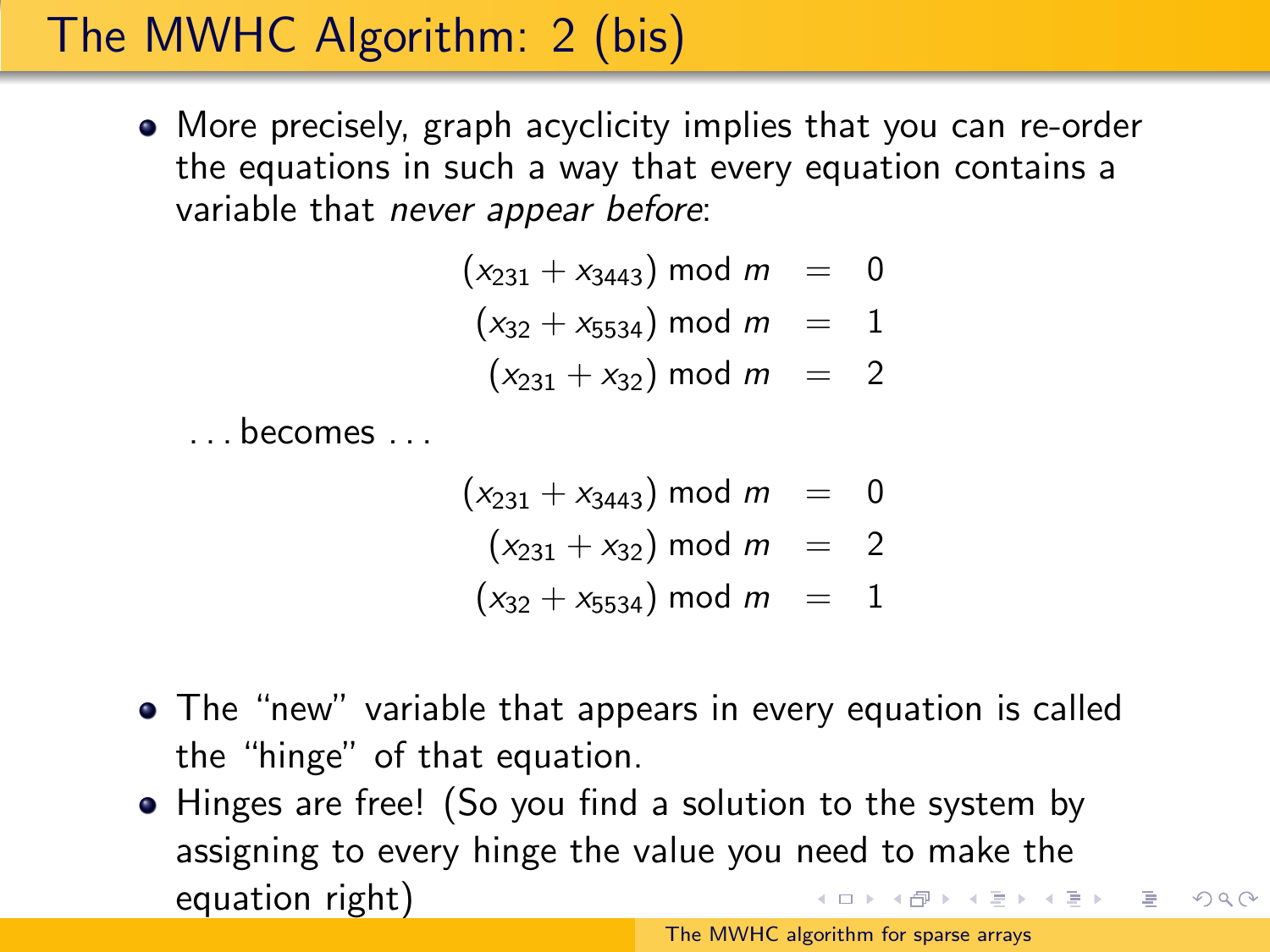[The MWHC algorithm for sparse arrays](#page-0-0)

イロン イ部ン イミン イミン

ミー  $299$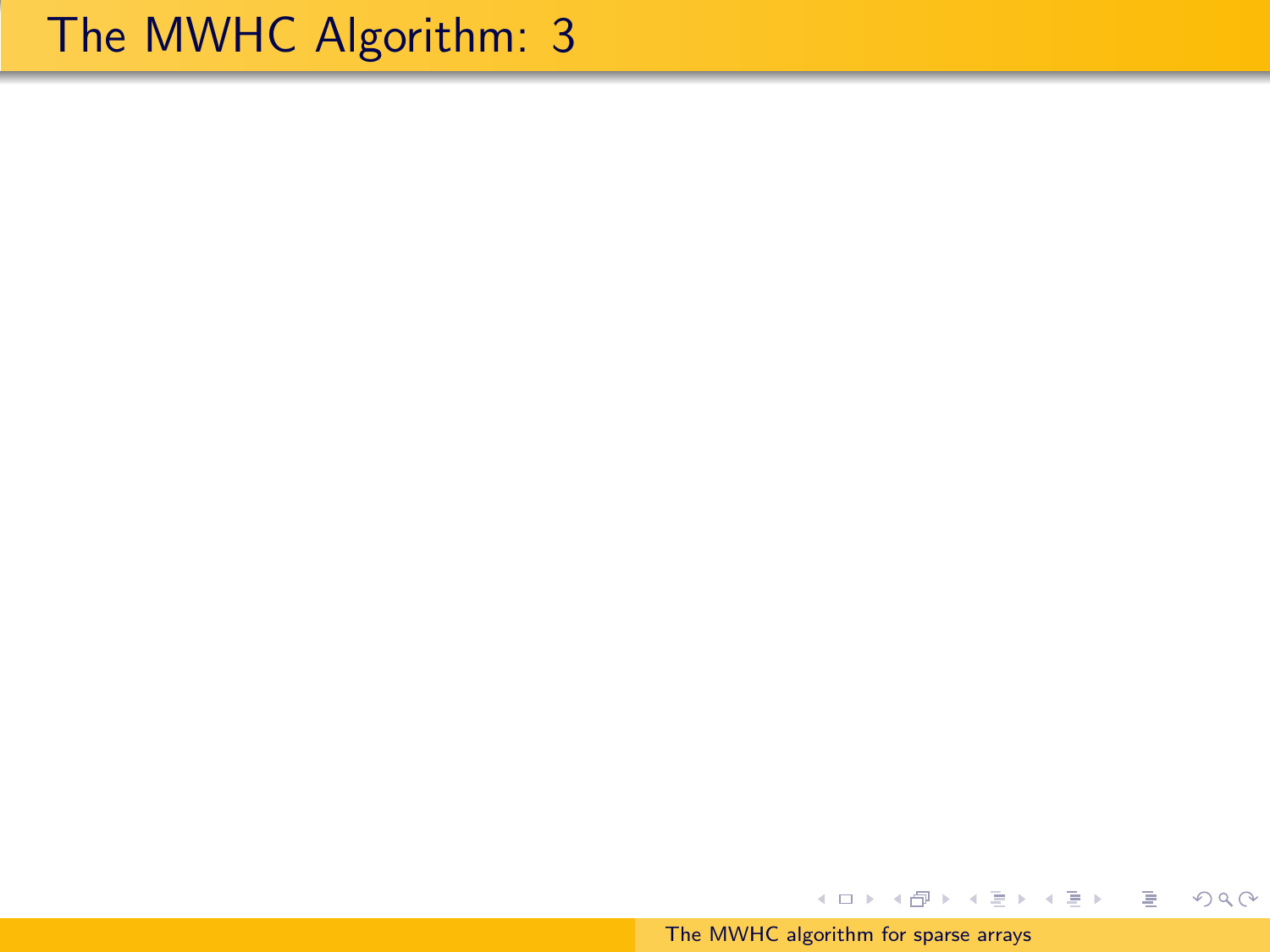• We store an array  $x$ ] with the solution found: this array has the property that, for every string  $x$ :

 $(x[h_1(x)] + x[h_2(x)])$  mod  $m = f(x)$ .

イロメ イ母メ イヨメ イヨメー

 $OQ$ 

∍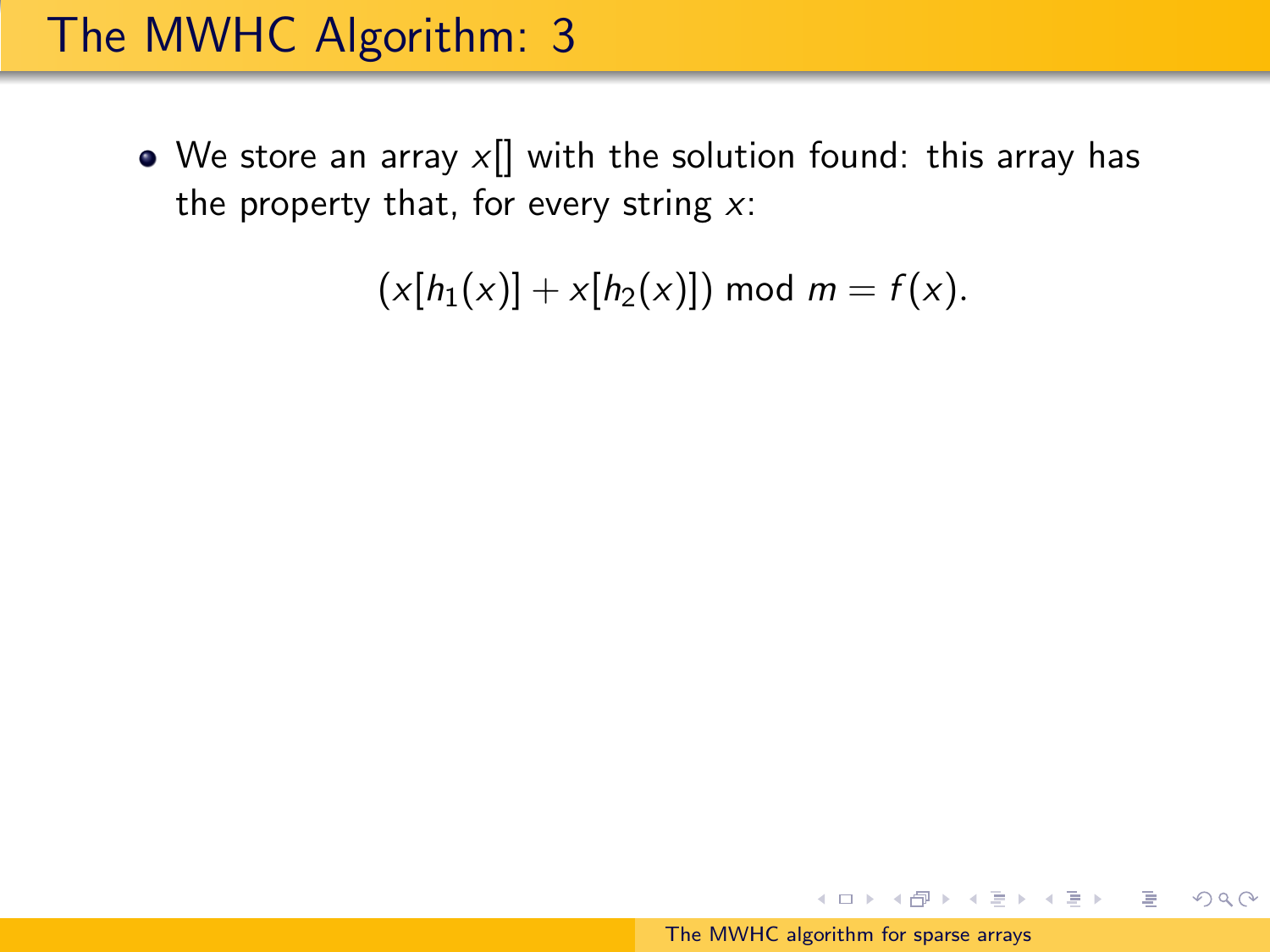• We store an array  $x[]$  with the solution found: this array has the property that, for every string  $x$ :

 $(x[h_1(x)] + x[h_2(x)])$  mod  $m = f(x)$ .

• So to compute  $f(x)$  we just need x[]  $(m \approx 2n)$  integers,  $2n \log n$  bits) and the two weight vectors for computing the two hash functions (the size of this is independent from n, it just depends on the string length)

イロン イ母ン イヨン イヨン 一手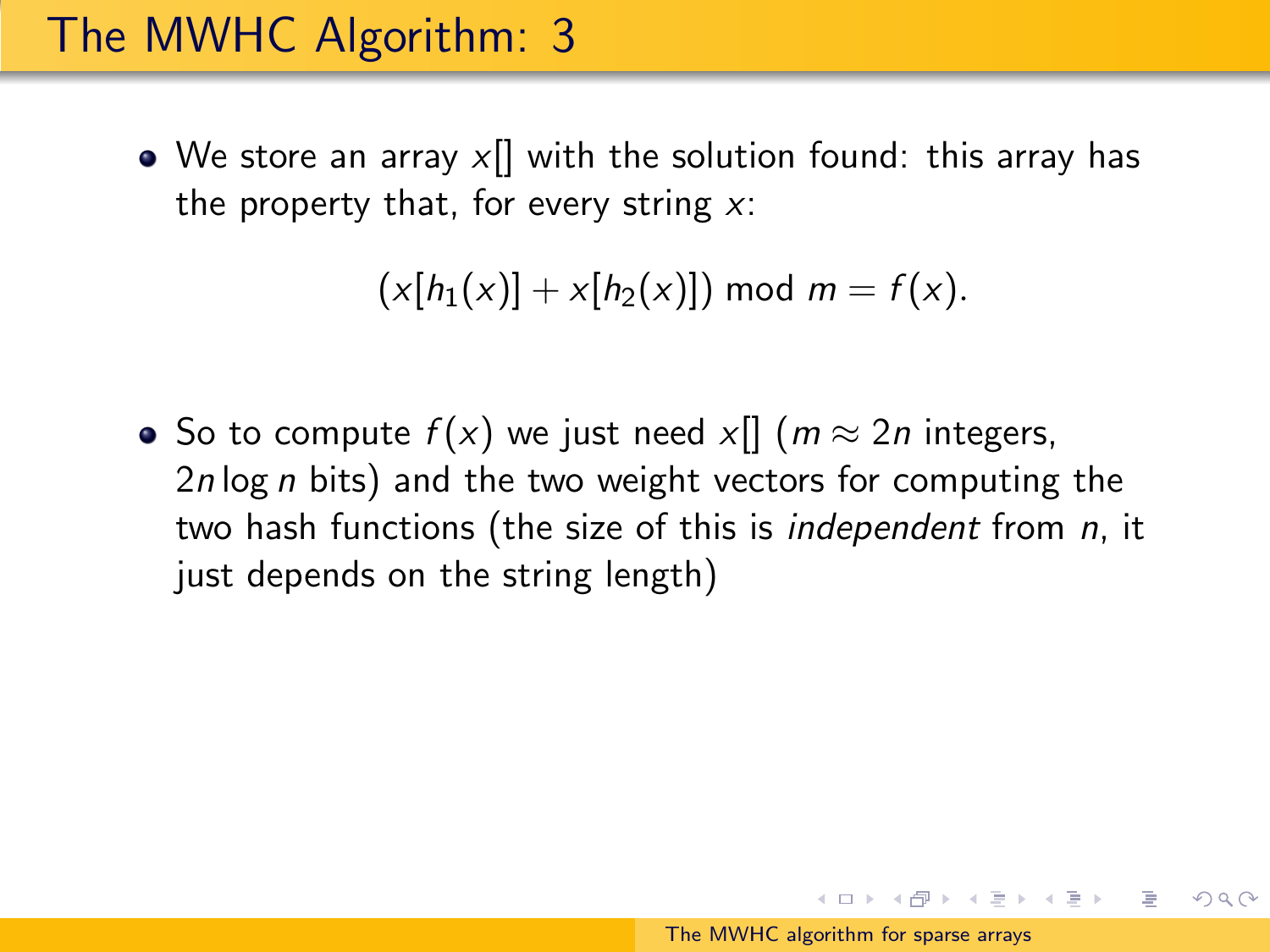• We store an array  $x[]$  with the solution found: this array has the property that, for every string  $x$ :

 $(x[h_1(x)] + x[h_2(x)])$  mod  $m = f(x)$ .

- So to compute  $f(x)$  we just need x[]  $(m \approx 2n)$  integers, 2n log n bits) and the two weight vectors for computing the two hash functions (the size of this is *independent* from *n*, it just depends on the string length)
- Remarks:
	- we are not storing the strings, so it will be IMPOSSIBLE to compute  $f^{-1}$

イロン イ母ン イヨン イヨン 一手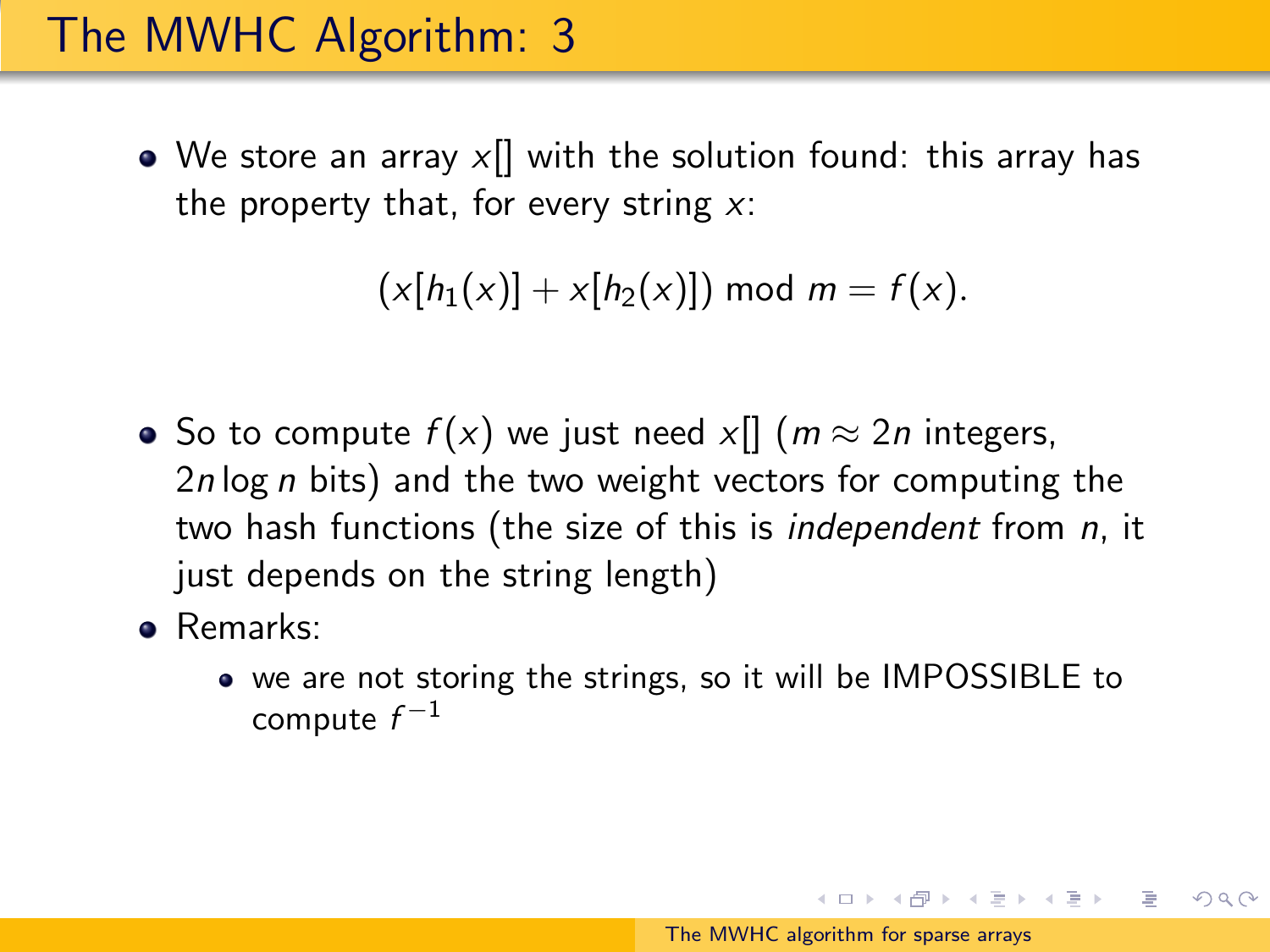$\bullet$  We store an array  $x[]$  with the solution found: this array has the property that, for every string  $x$ :

 $(x[h_1(x)] + x[h_2(x)])$  mod  $m = f(x)$ .

- So to compute  $f(x)$  we just need x[]  $(m \approx 2n)$  integers, 2n log n bits) and the two weight vectors for computing the two hash functions (the size of this is independent from n, it just depends on the string length)
- Remarks:
	- we are not storing the strings, so it will be IMPOSSIBLE to compute  $f^{-1}$
	- Observe that the MWHC construction gives much more than a simple minimal perfect hash: it is an *order preserving* one (OPMPH)!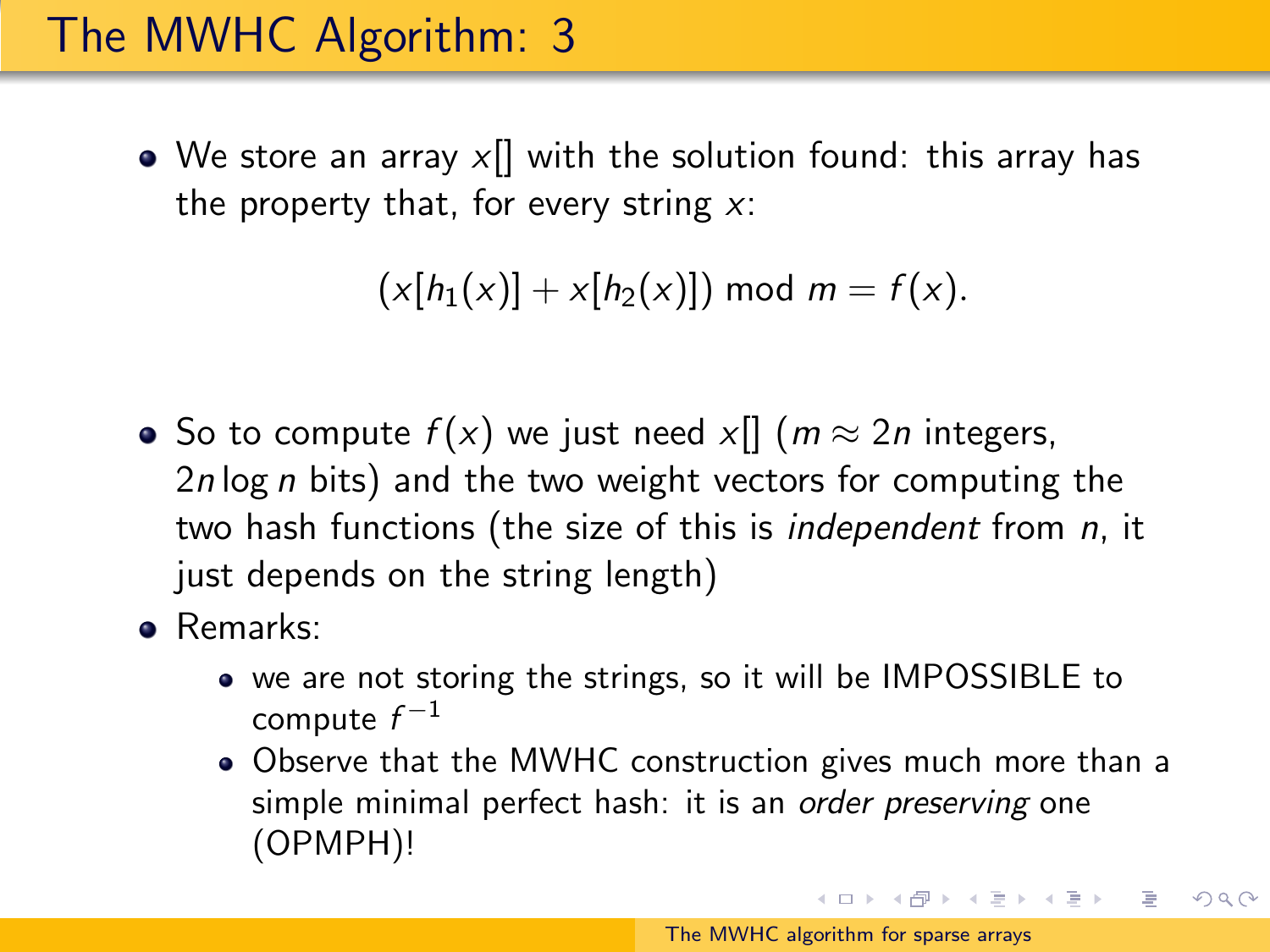### The real MWHC algorithm

[The MWHC algorithm for sparse arrays](#page-0-0)

イロメ イ団メ イモメ イモメー

€.

 $2Q$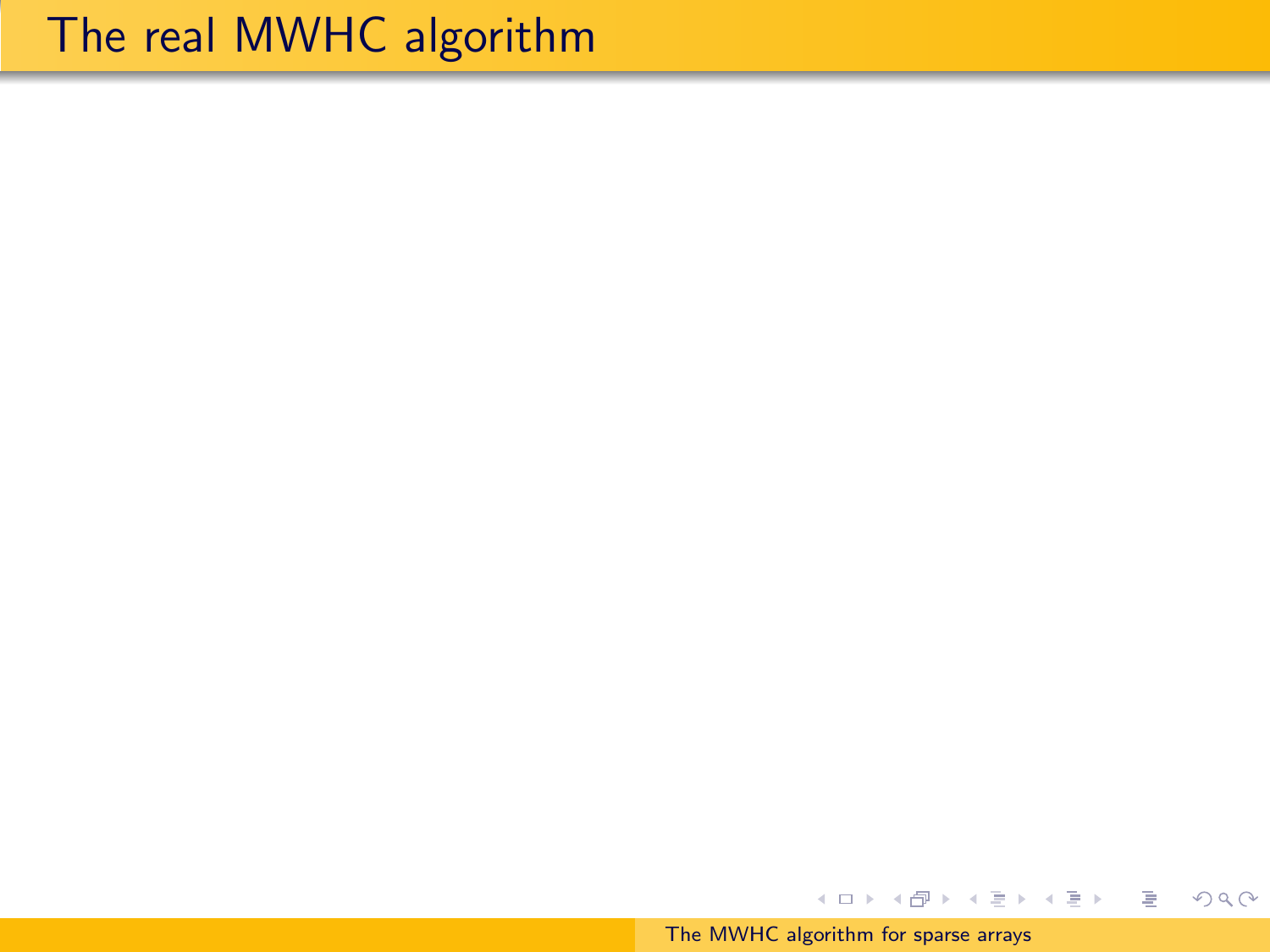• The same idea can be applied to more than two hash functions, working with hypergraphs instead of graphs.

イロメ イ押メ イヨメ イヨメー

 $OQ$ 

∍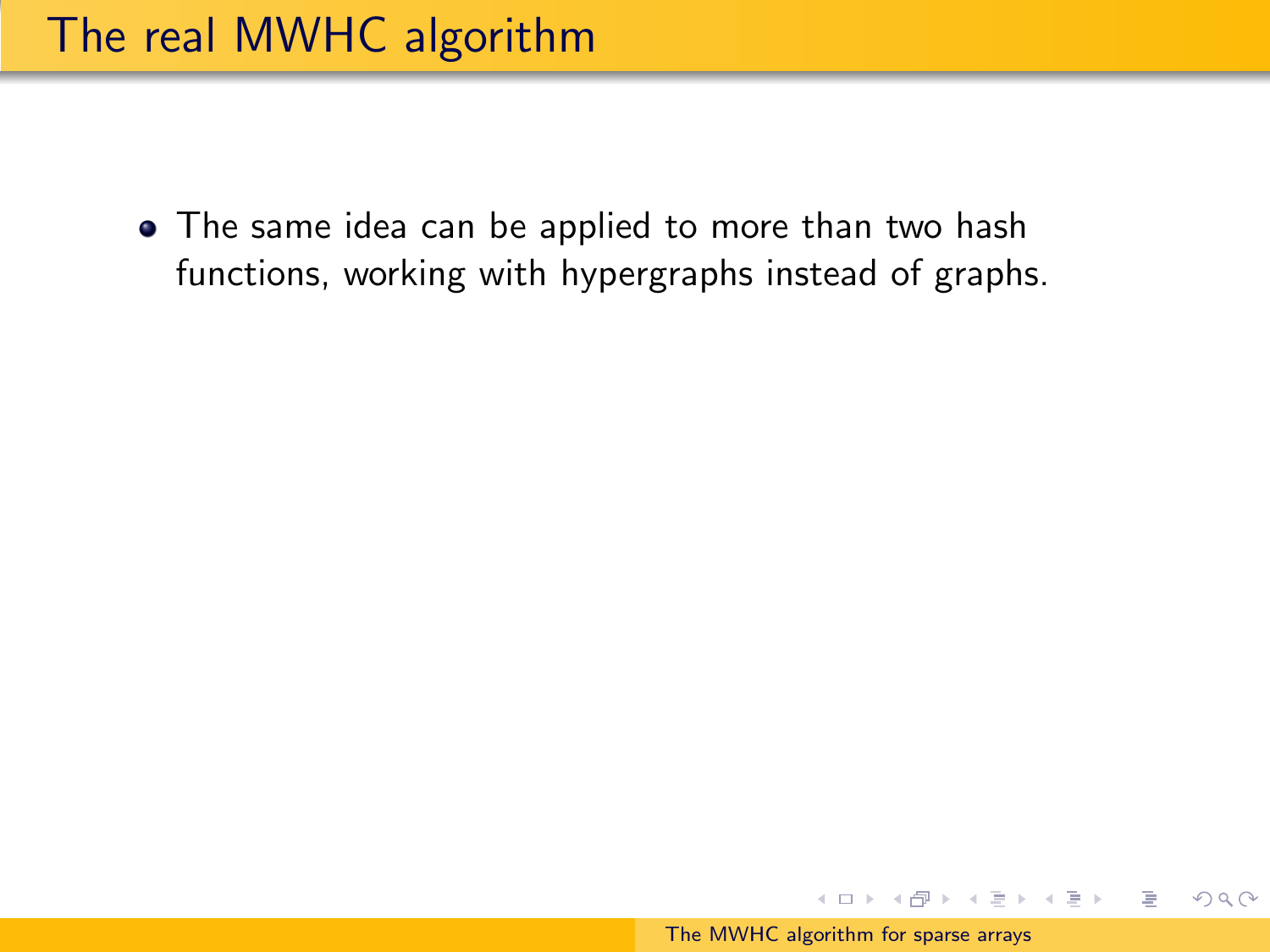- The same idea can be applied to more than two hash functions, working with hypergraphs instead of graphs.
- The advantage is that we can get acyclicity with *less* vertices (in the case of graphs, we need  $m > 1.75n$ ).

イロメ イ団メ イモメ イモメー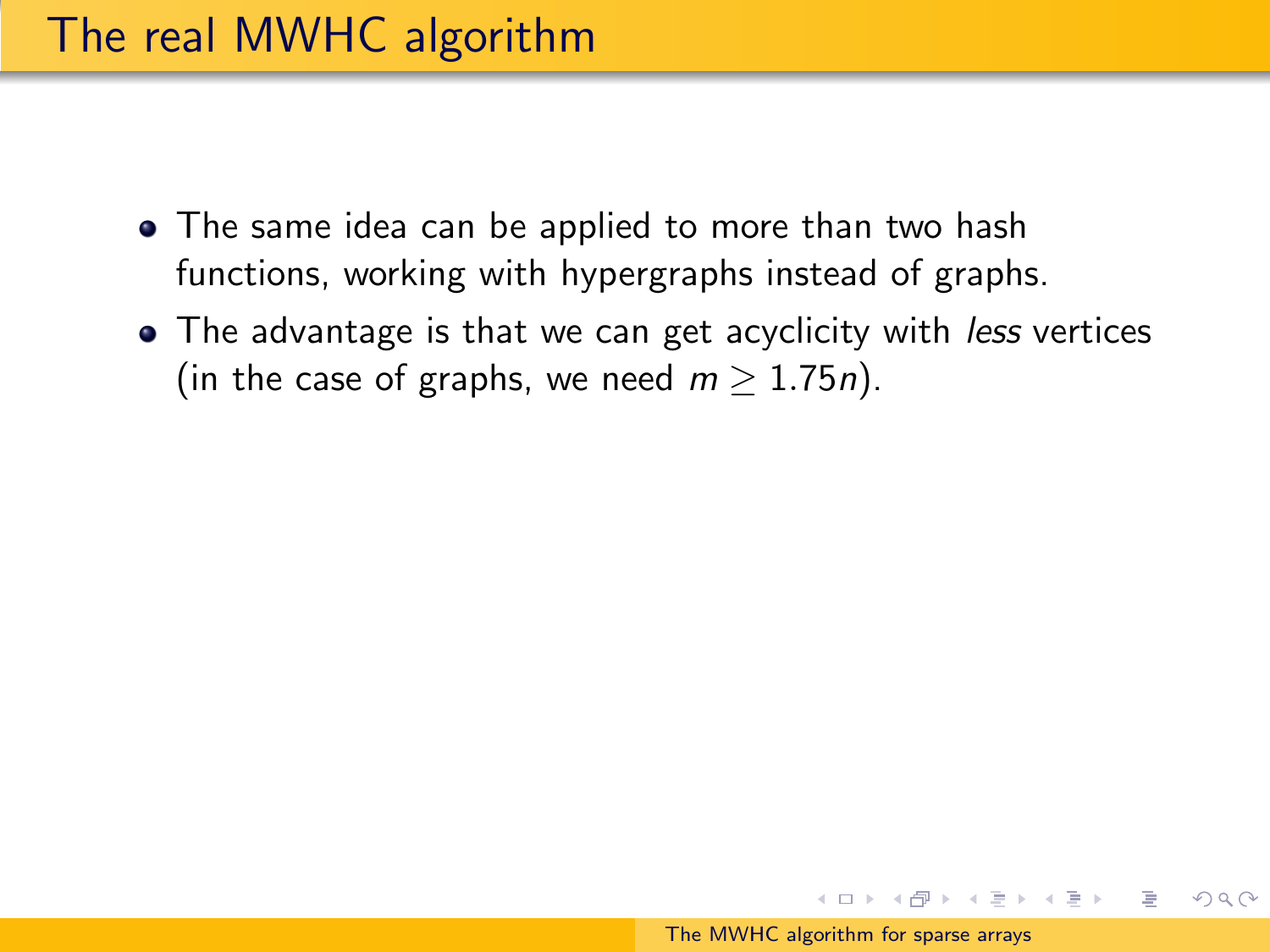- The same idea can be applied to more than two hash functions, working with hypergraphs instead of graphs.
- The advantage is that we can get acyclicity with *less* vertices (in the case of graphs, we need  $m > 1.75n$ ).
- It can be shown that the optimum is obtained with *three* hash functions, in which case we just need  $m > 1.21n$ .

イロン イ部ン イミン イミン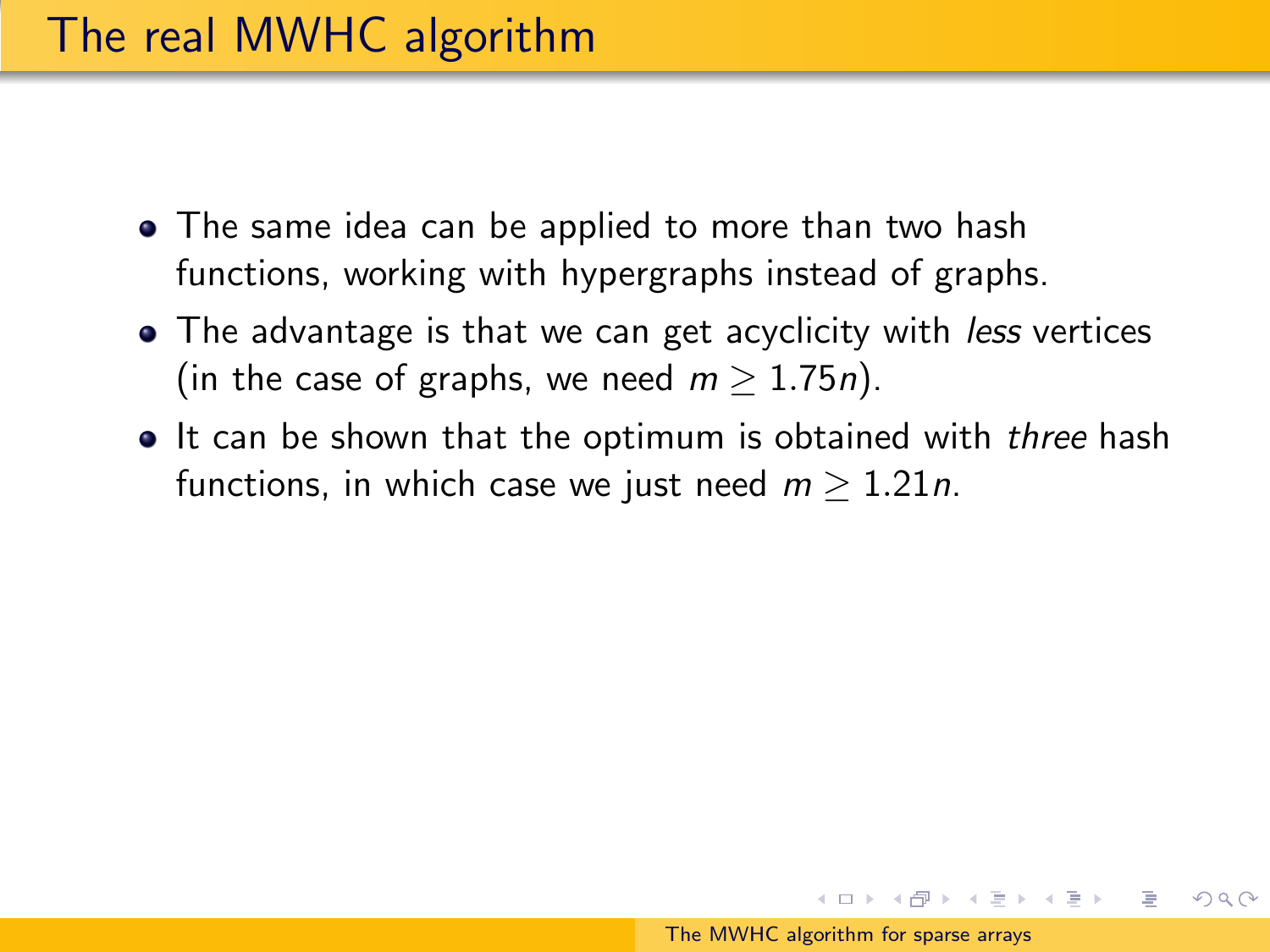- The same idea can be applied to more than two hash functions, working with hypergraphs instead of graphs.
- The advantage is that we can get acyclicity with *less* vertices (in the case of graphs, we need  $m > 1.75n$ ).
- It can be shown that the optimum is obtained with three hash functions, in which case we just need  $m > 1.21n$ .
- With the latter technique, you need  $1.21n \log n$  bits to store a minimal order-preserving hash.

イロメ イ母メ イヨメ イヨメー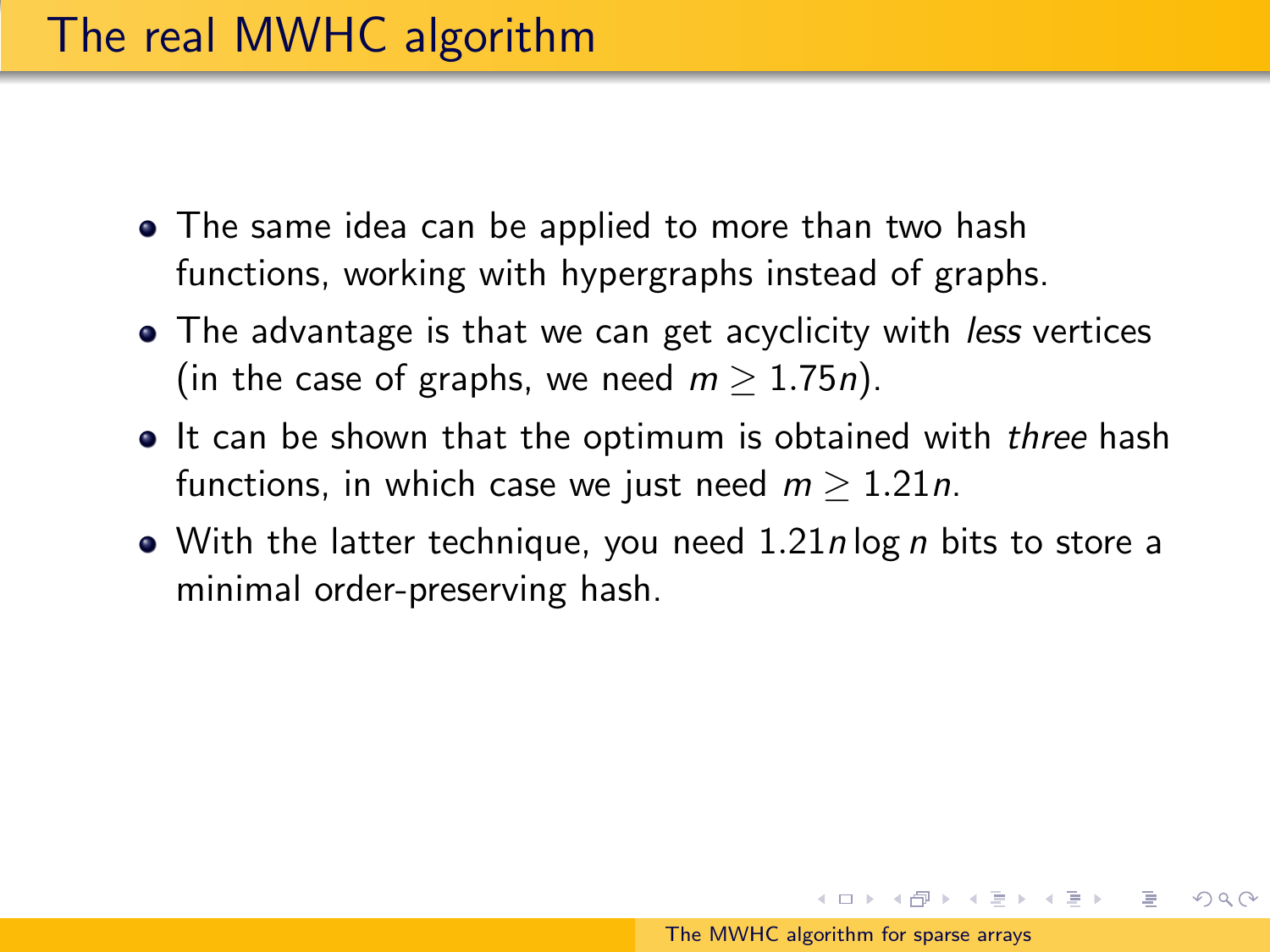- The same idea can be applied to more than two hash functions, working with hypergraphs instead of graphs.
- The advantage is that we can get acyclicity with *less* vertices (in the case of graphs, we need  $m \geq 1.75n$ ).
- It can be shown that the optimum is obtained with three hash functions, in which case we just need  $m > 1.21n$ .
- With the latter technique, you need  $1.21n \log n$  bits to store a minimal order-preserving hash.
- The same idea is actually more general: every function  $h: S \subseteq \Omega \rightarrow \Psi$  can be represented using only 1.21n log  $|\Psi|$ bits, with constant-time evaluation.

イロト イ押ト イヨト イヨト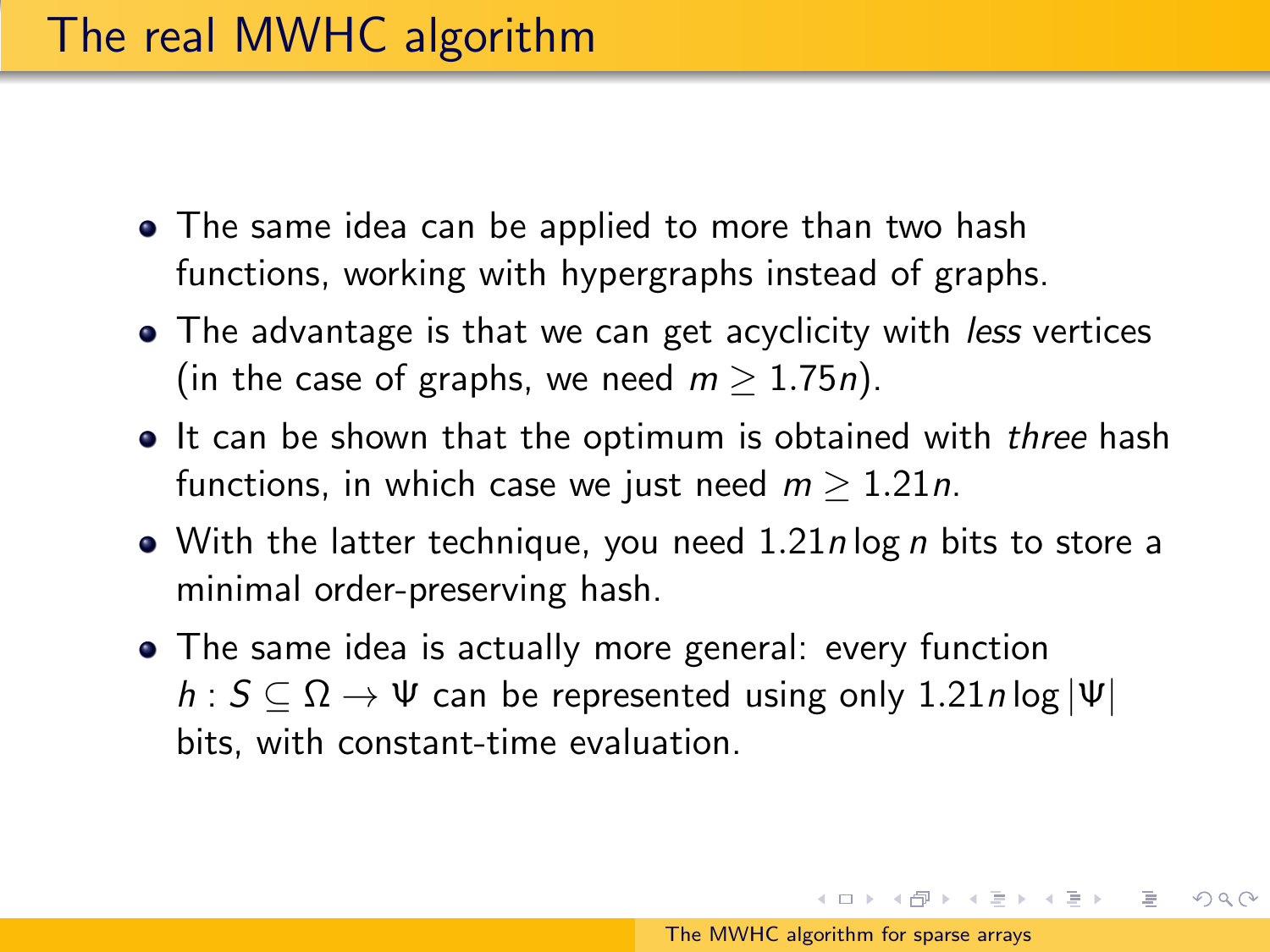#### The MWHC algorithm for (M)PHF

[The MWHC algorithm for \(M\)PHF](#page-0-0)

イロン イ団ン イミン イミン

目

 $2Q$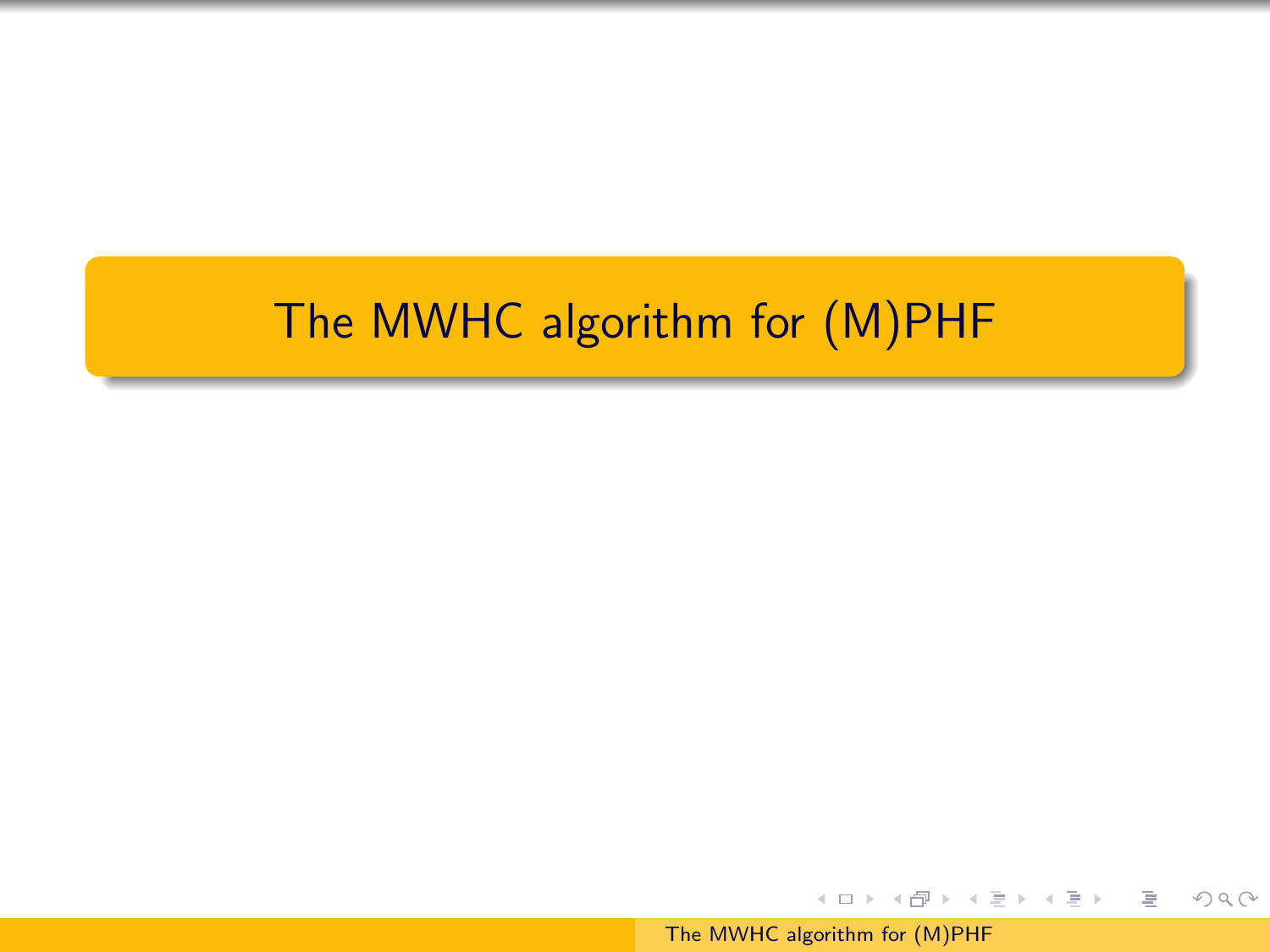### A perfect hash

• If you just need a *perfect* hash...

イロン イ団ン イミン イミン

€.

 $299$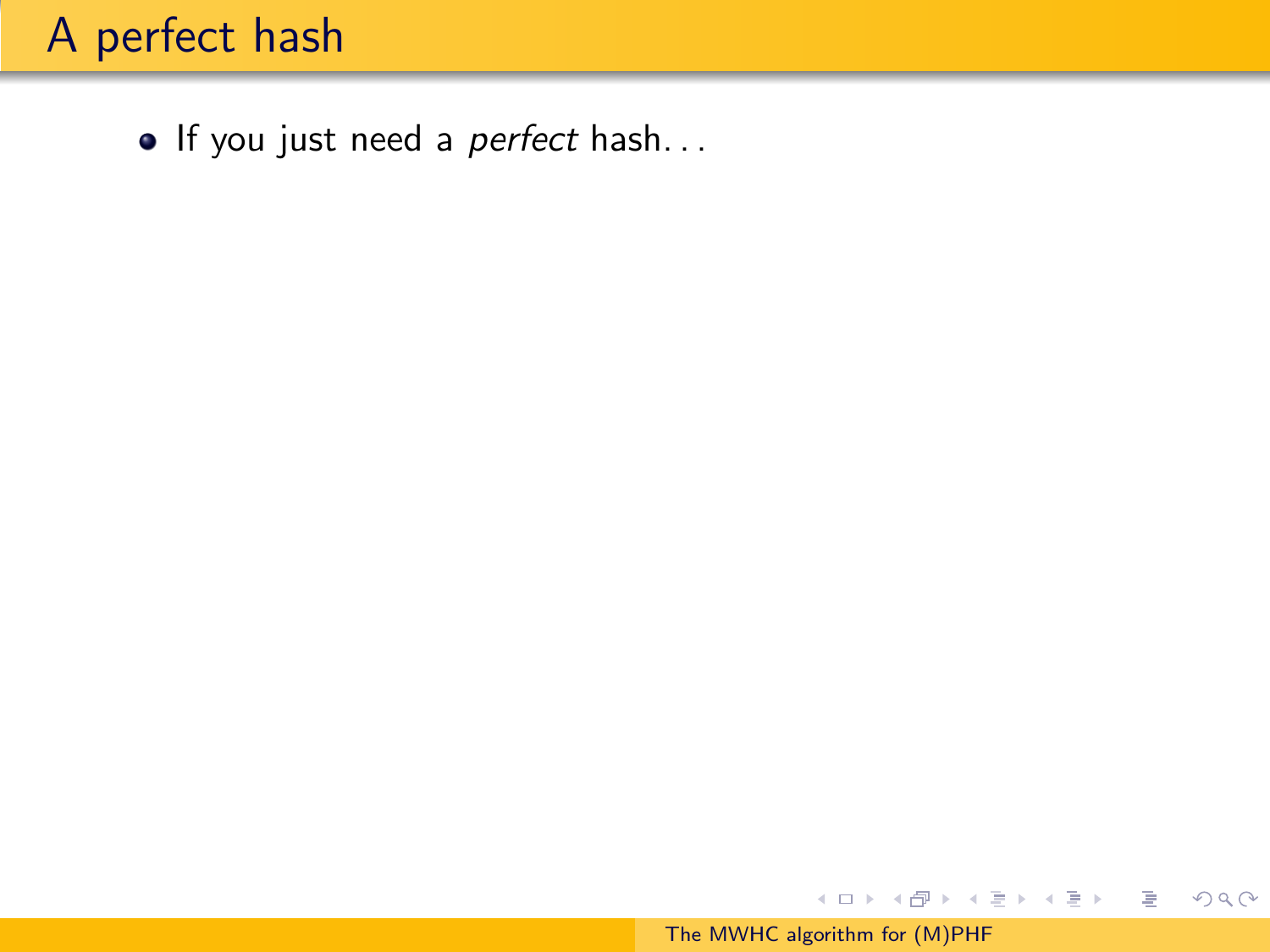### A perfect hash

- If you just need a *perfect* hash...
- You proceed exactly like explained, and you get a system of equations, one per edge:

$$
(x_{231} + x_{3443}) \text{mod} ? ? ? = ? ? ?
$$

$$
(x_{32} + x_{5534}) \text{mod}?
$$
? = ???

$$
(x_{231} + x_{32111}) \text{mod} ? ? ? = ? ? ?
$$

イ伊 メイヨ メイヨメー

 $OQ$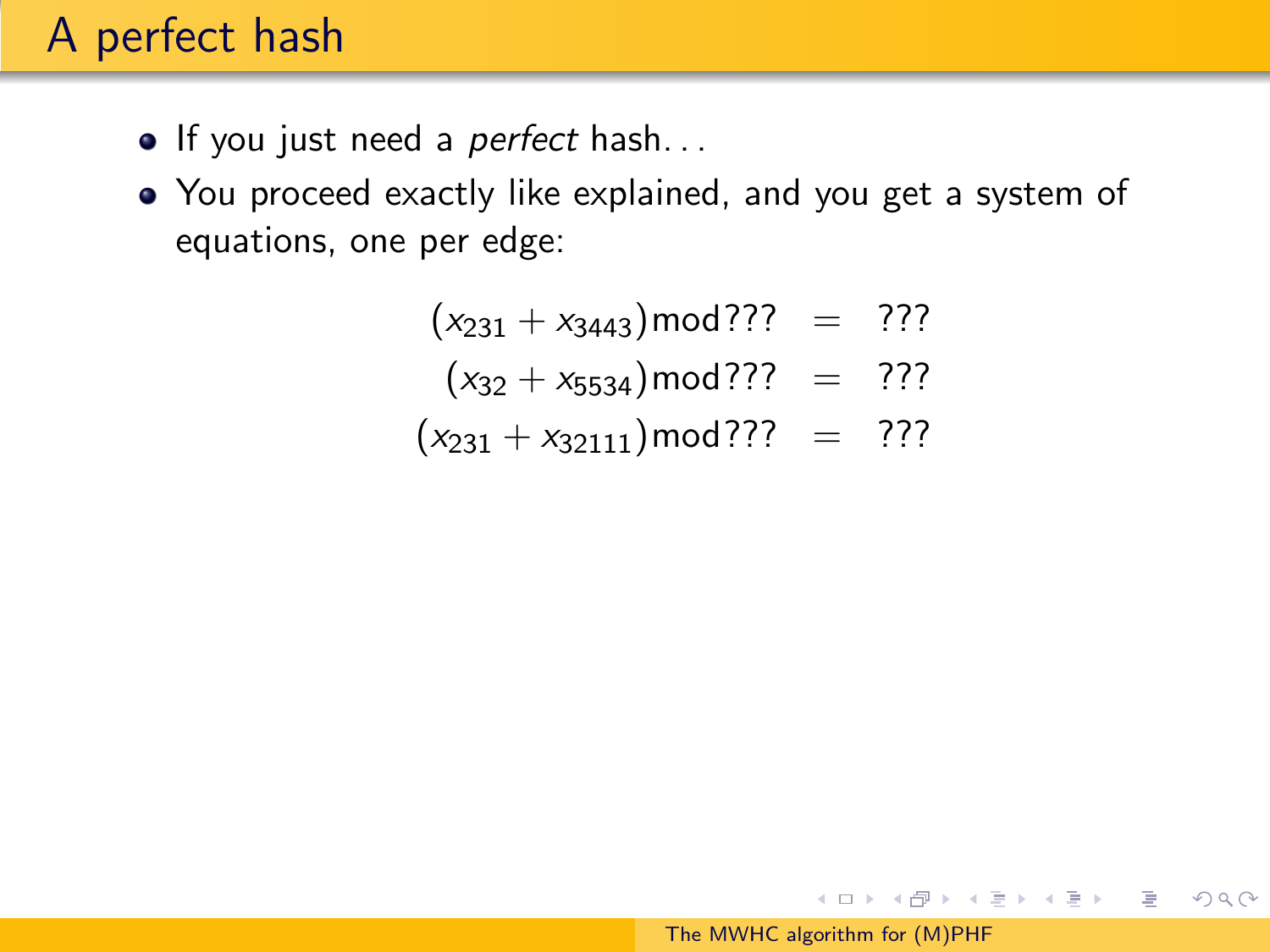### A perfect hash

- If you just need a *perfect* hash...
- You proceed exactly like explained, and you get a system of equations, one per edge:

$$
(x_{231} + x_{3443}) \text{mod} ? ? ? = ? ? ?
$$

- $(x_{32} + x_{5534})$  mod ??? = ???
- $(x_{231} + x_{32111}) \text{mod}$ ??? = ???
- Each equation is of the form

$$
(x_{h_1(w)} + x_{h_2(w)}) \mod{??} = ???
$$

for some  $w \in S$ . Acyclicity guarantees that it is possible to reorder these equations in some order so that every equation contains a variable (either  $h_1(w)$  or  $h_2(w)$ ) that never appeared before.  $\mathcal{A}(\overline{\mathcal{B}}) \rightarrow \mathcal{A}(\mathbb{B}) \rightarrow \mathcal{A}(\mathbb{B}) \rightarrow \mathcal{A}(\mathbb{B})$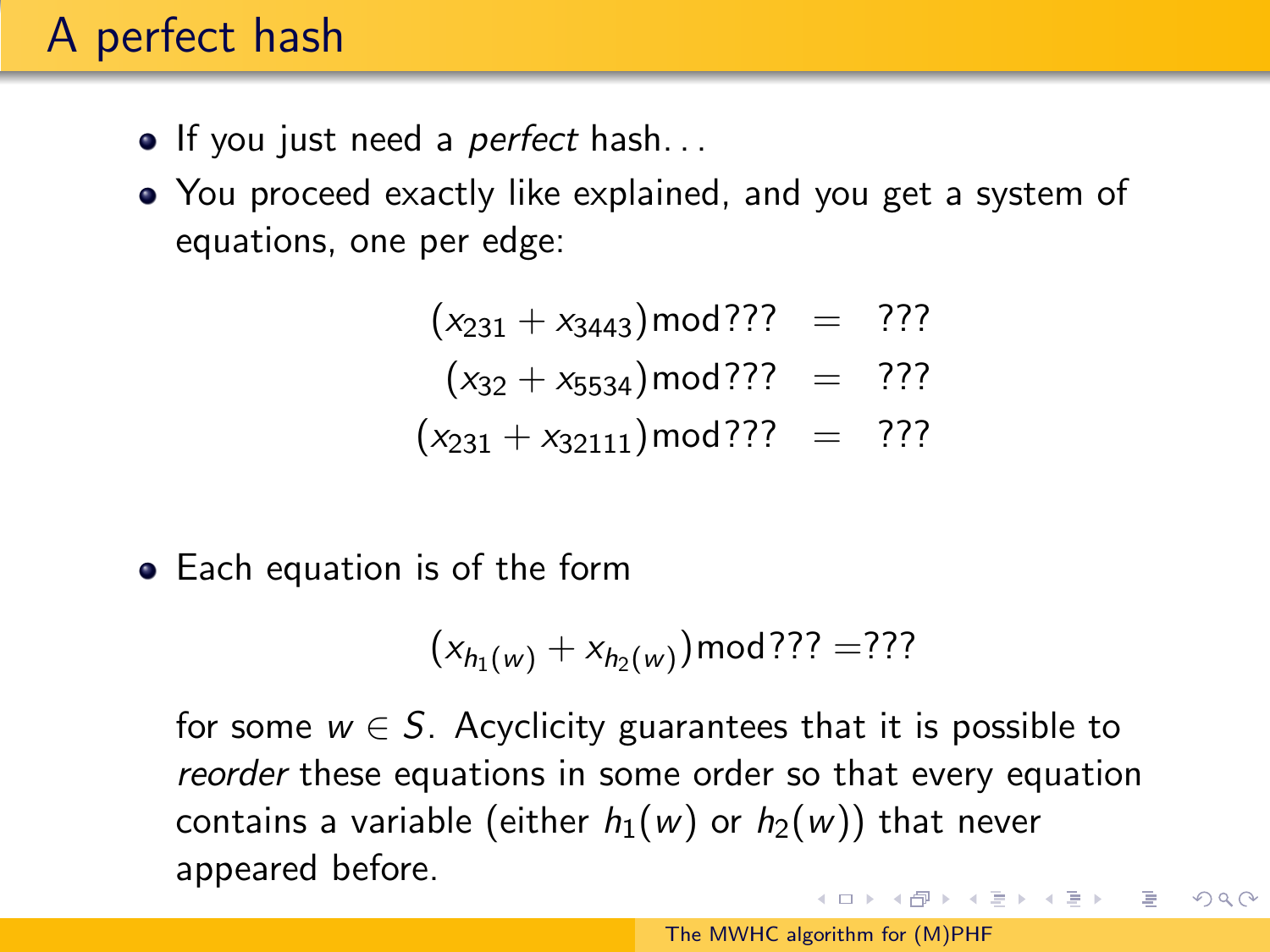• In other words, it is possible to write the system so that

$$
(x_{h_1(w)} + x_{h_2(w)}) \text{ mod } 2 = 0 \text{ or } 1
$$

depending on whether the hinge is  $h_1(w)$  or  $h_2(w)$ .

イ母 トラミチ マミメート

 $OQ$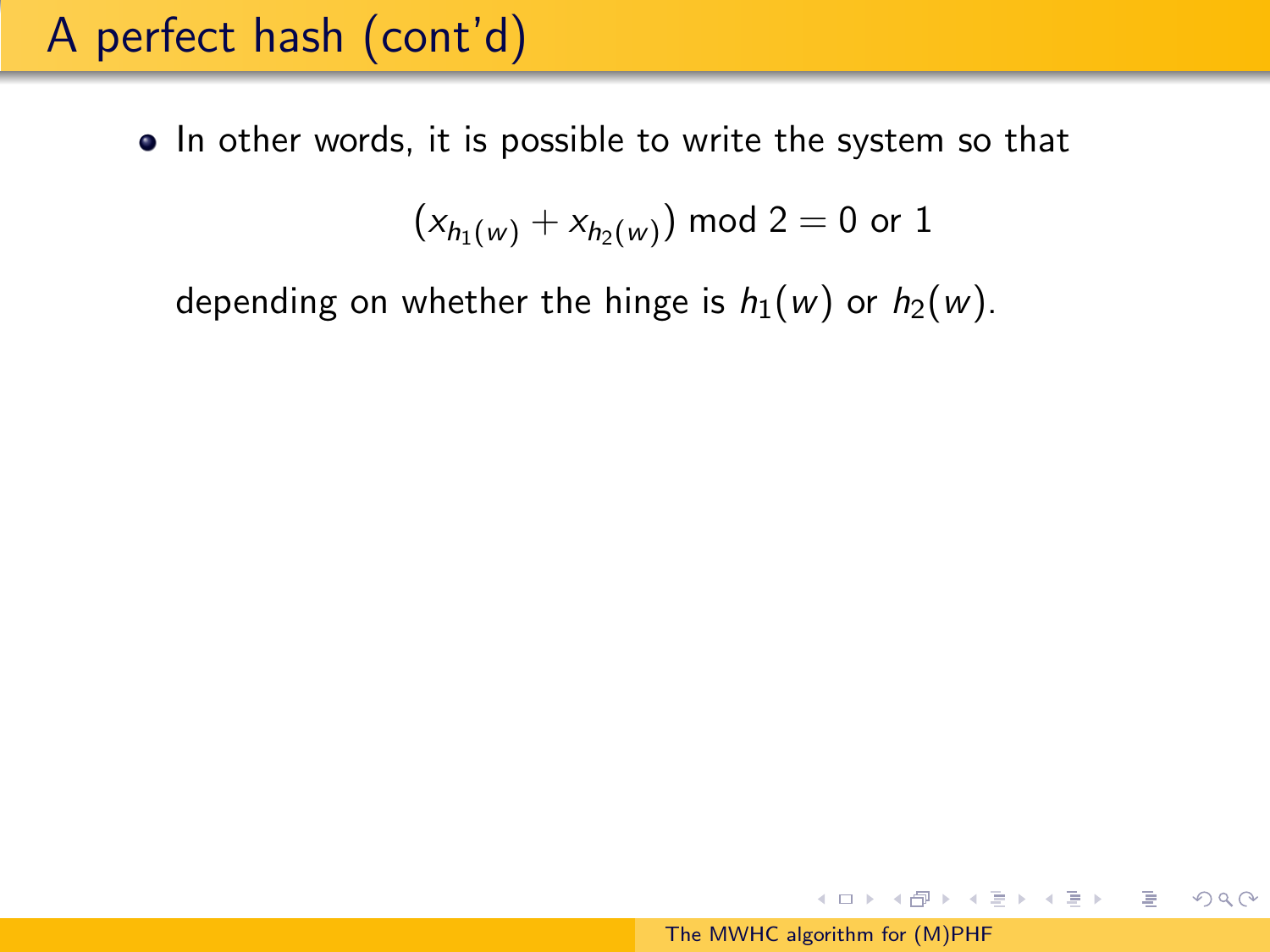• In other words, it is possible to write the system so that

$$
(x_{h_1(w)} + x_{h_2(w)}) \text{ mod } 2 = 0 \text{ or } 1
$$

depending on whether the hinge is  $h_1(w)$  or  $h_2(w)$ .

The system has a solution (because of acyclicity). In other words, you can determine a vector  $x$ [] (of bits) such that, for every  $w \in S$ ,

$$
1 + (x[h_1(w)] + x[h_2(w)]) \mod 2
$$

gives an index  $j(w)$  such that th  $h_{j(w)}(w)$  are all distinct.

 $\mathcal{A} \oplus \mathcal{B} \rightarrow \mathcal{A} \oplus \mathcal{B} \rightarrow \mathcal{A} \oplus \mathcal{B} \rightarrow \mathcal{B}$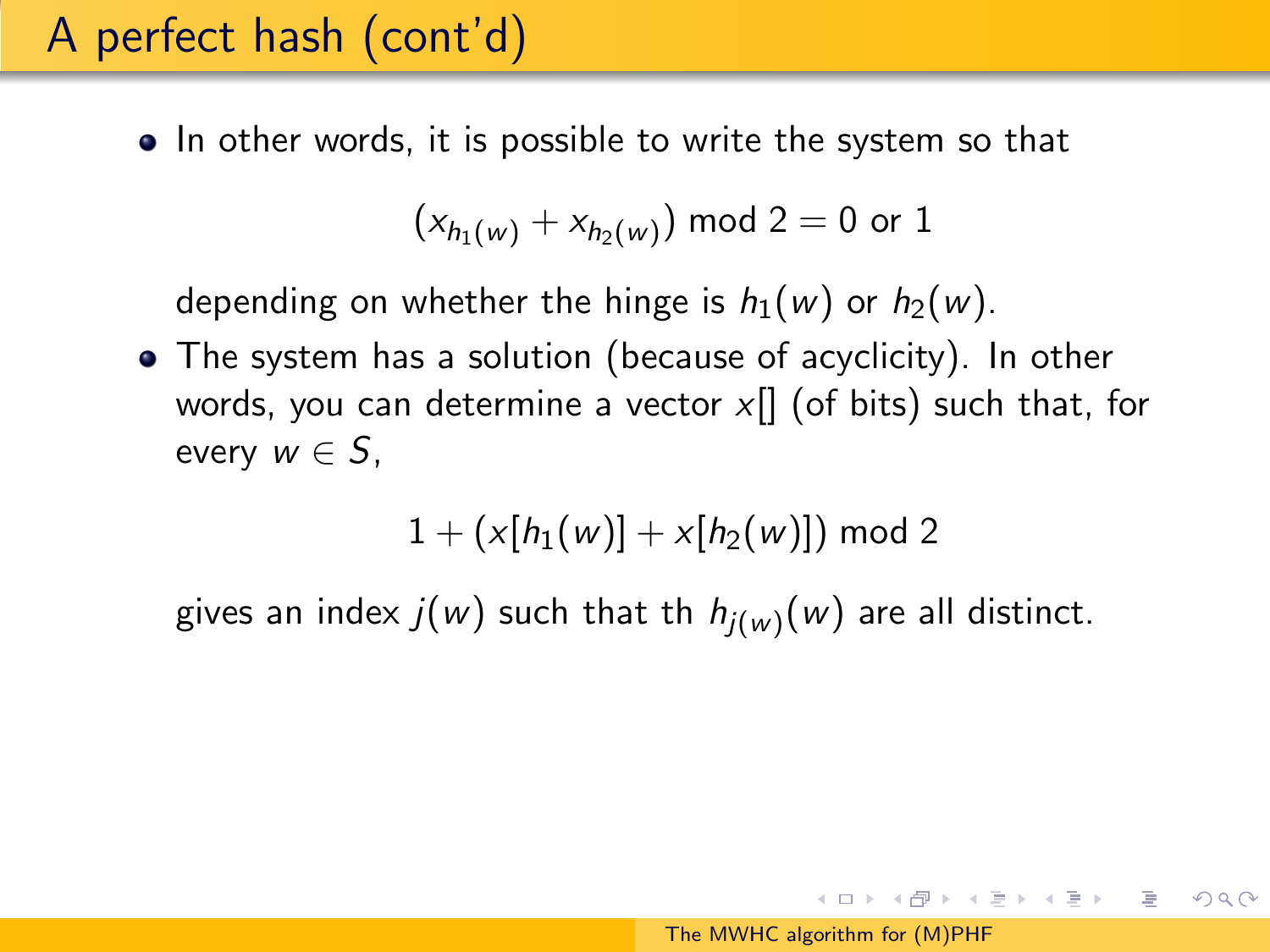• In other words, it is possible to write the system so that

$$
(x_{h_1(w)} + x_{h_2(w)}) \text{ mod } 2 = 0 \text{ or } 1
$$

depending on whether the hinge is  $h_1(w)$  or  $h_2(w)$ .

The system has a solution (because of acyclicity). In other words, you can determine a vector  $x$ [] (of bits) such that, for every  $w \in S$ .

$$
1 + (x[h_1(w)] + x[h_2(w)]) \bmod 2
$$

gives an index  $j(w)$  such that th  $h_{j(w)}(w)$  are all distinct.

In other words, the function  $g(w) := h_{j(w)}(w)$  is a perfect hash (not a minimal one).

 $\mathcal{A}(\overline{H}) \rightarrow \mathcal{A}(\mathbb{B}) \rightarrow \mathcal{A}(\mathbb{B}) \rightarrow \mathbb{B}$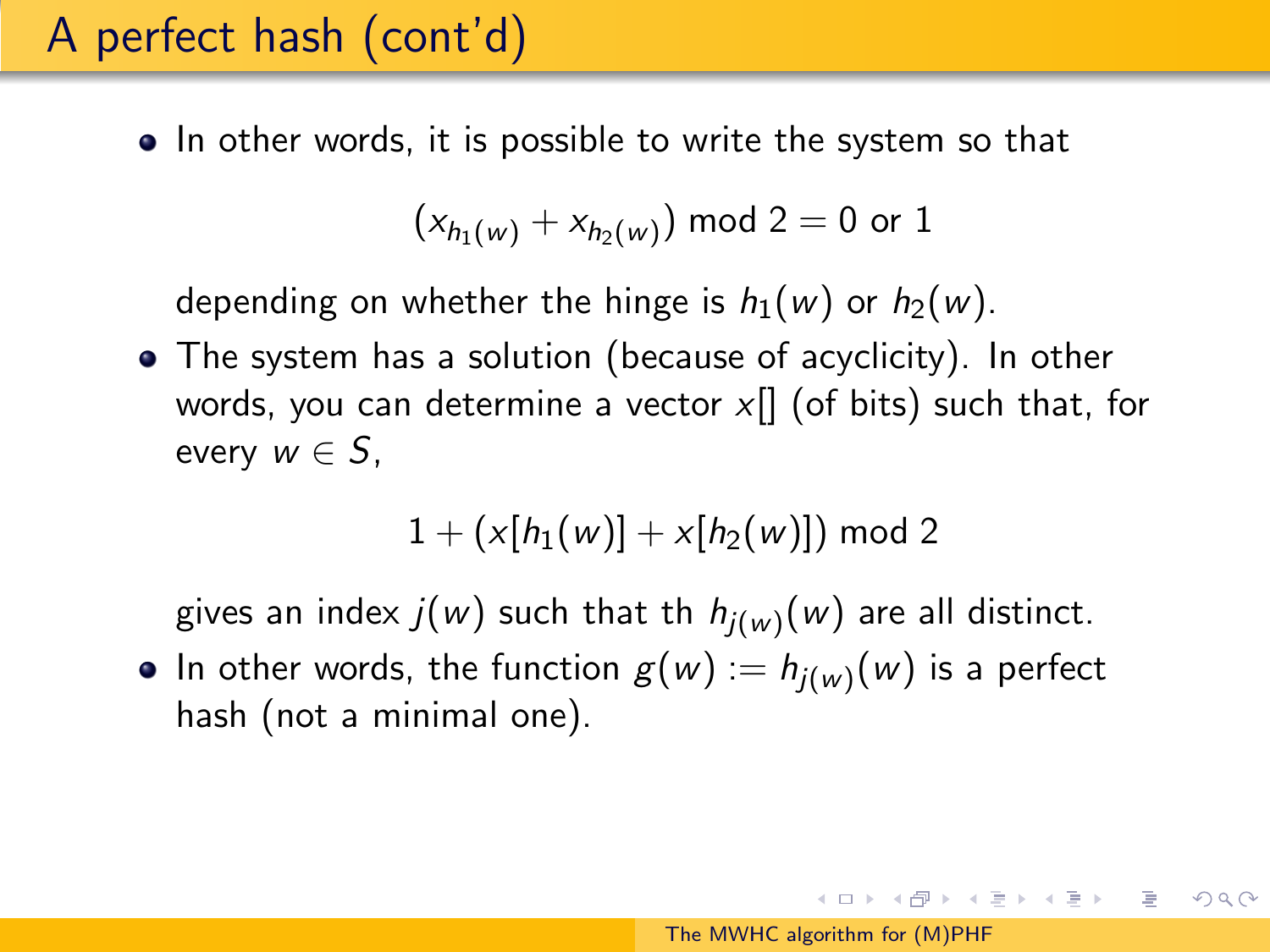• In other words, it is possible to write the system so that

$$
(x_{h_1(w)} + x_{h_2(w)}) \text{ mod } 2 = 0 \text{ or } 1
$$

depending on whether the hinge is  $h_1(w)$  or  $h_2(w)$ .

The system has a solution (because of acyclicity). In other words, you can determine a vector  $x$ [] (of bits) such that, for every  $w \in S$ ,

$$
1 + (x[h_1(w)] + x[h_2(w)]) \bmod 2
$$

gives an index  $j(w)$  such that th  $h_{j(w)}(w)$  are all distinct.

- In other words, the function  $g(w) := h_{j(w)}(w)$  is a perfect hash (not a minimal one).
- $\bullet$  Just needs m bits (besides the weights for the two hashes!). Actually, 2m for hypergraphs (because the possible hinges are three, so 1 bit is not enough).

つくい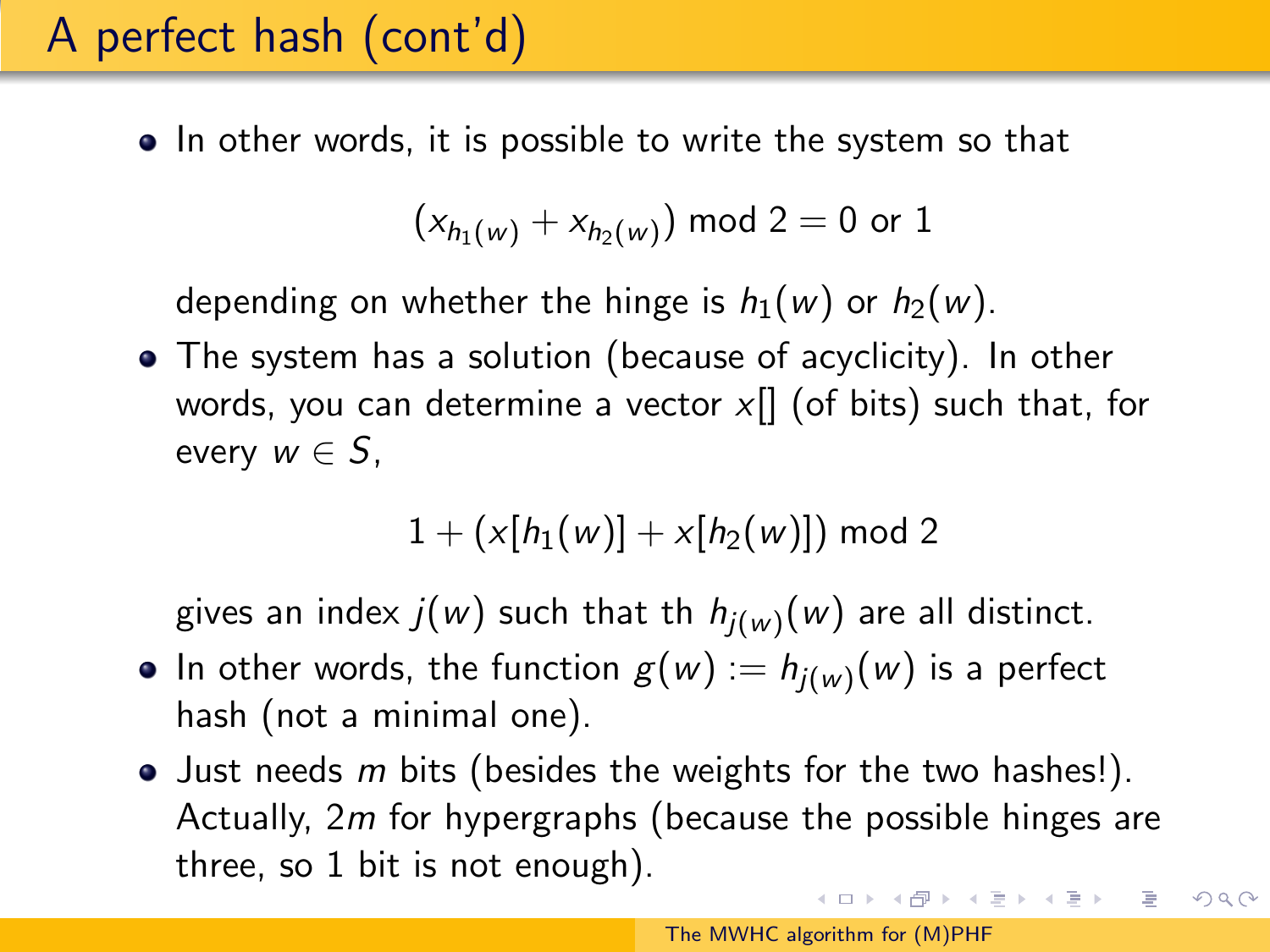• Combining the construction explained (using  $2m$  bits) with a bitvector of m bits for ranking, we obtain a minimal perfect hash.

メ押 トメミ トメミ トー

 $OQ$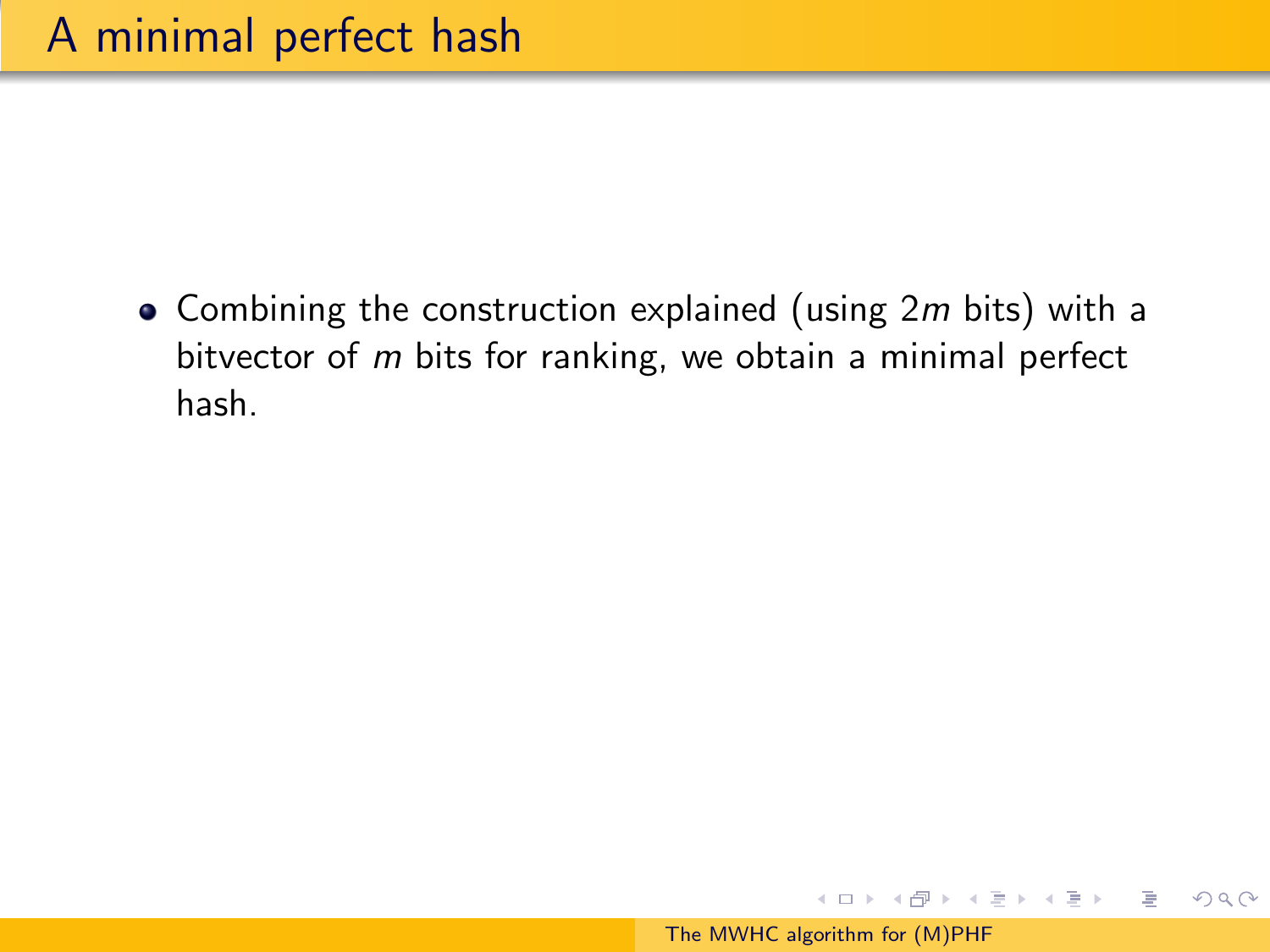- Combining the construction explained (using  $2m$  bits) with a bitvector of m bits for ranking, we obtain a minimal perfect hash.
- This structure uses  $2m + m + o(m) = 3m + o(m) = 3.63n$ bits, plus the (constant) bits needed to store the hash functions  $h_1$  and  $h_2$ .

何 ト イヨ ト イヨ トー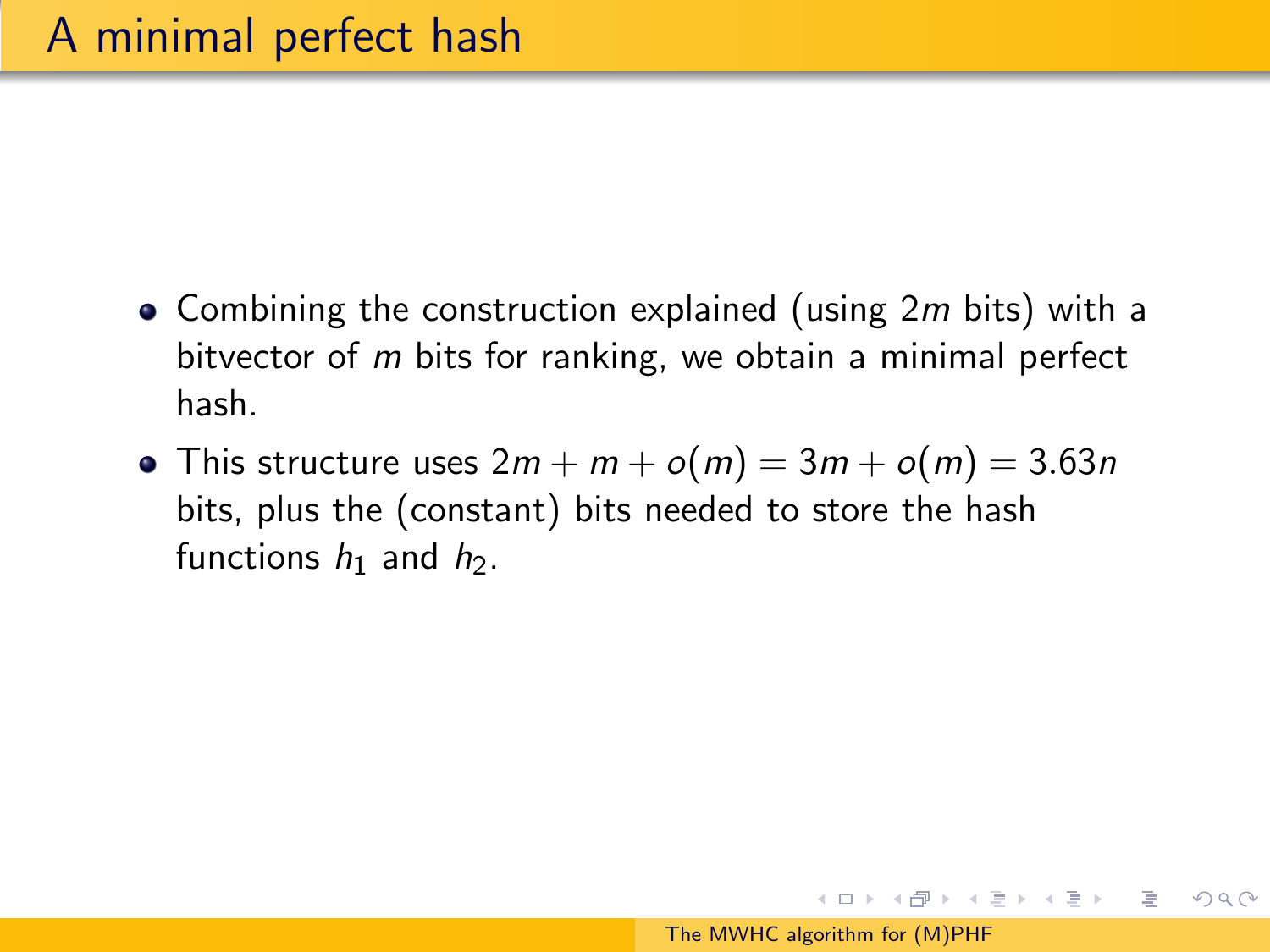- Combining the construction explained (using  $2m$  bits) with a bitvector of m bits for ranking, we obtain a minimal perfect hash.
- This structure uses  $2m + m + o(m) = 3m + o(m) = 3.63n$ bits, plus the (constant) bits needed to store the hash functions  $h_1$  and  $h_2$ .
- Note that it is minimal and perfect, but *not* order preserving.

母 ト イヨ ト イヨ トー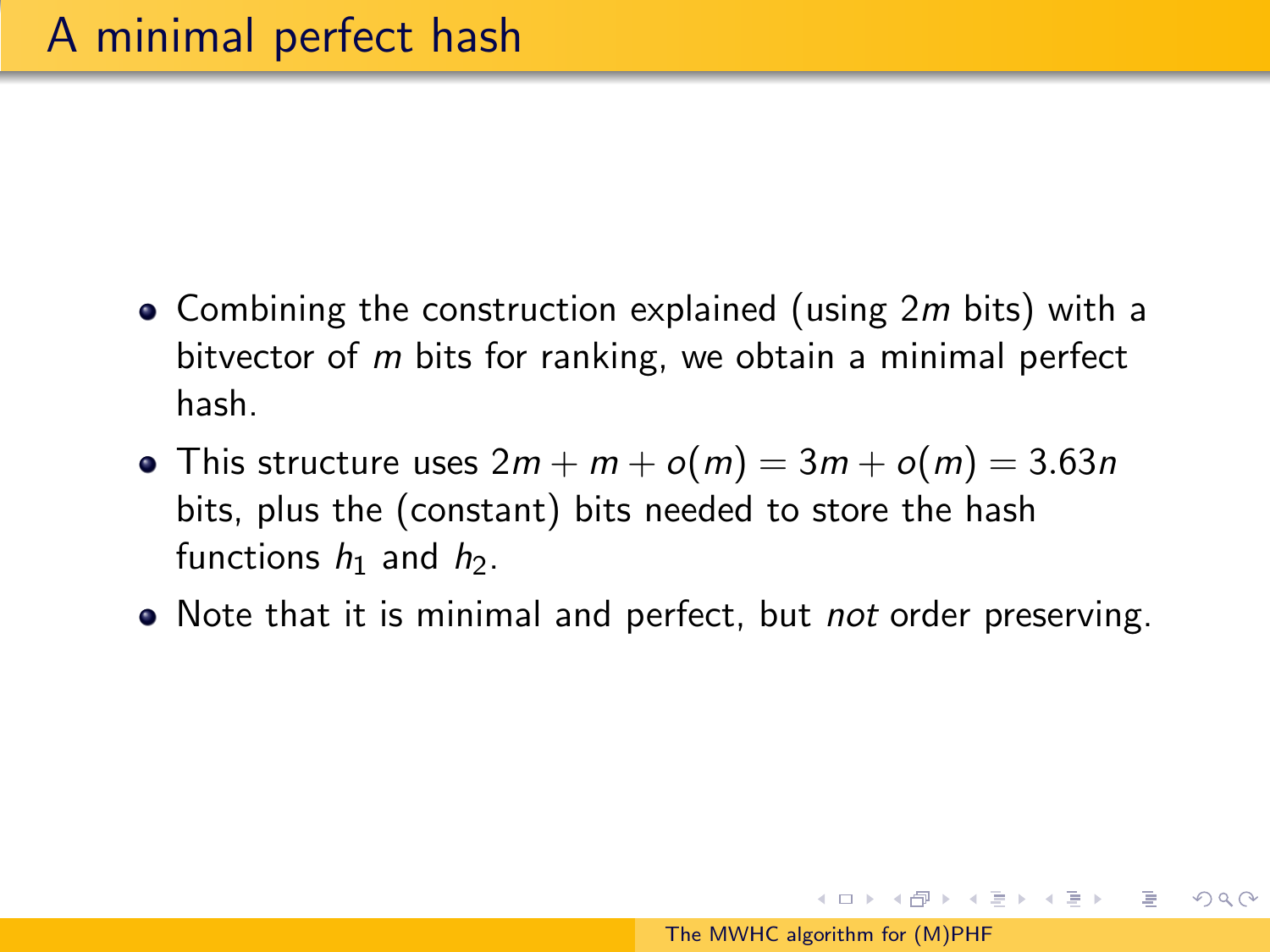• We can store a *perfect hash* (ph) in 1.21n bits

イロメ イ部メ イ君メ イ君メー

€.

 $2Q$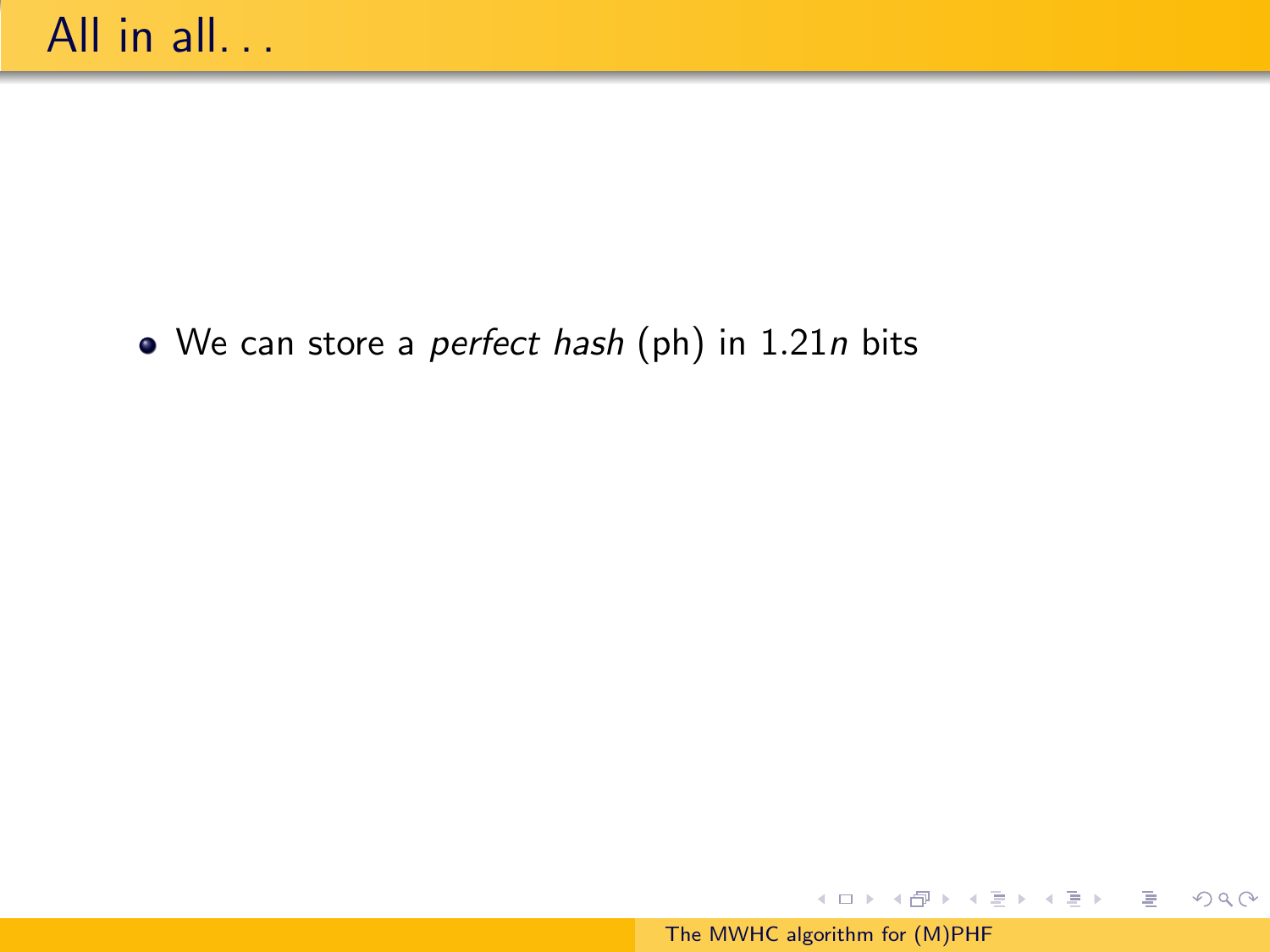- $\bullet$  We can store a perfect hash (ph) in 1.21n bits
- A minimal perfect hash (mph) in 3.63n bits

イロト イ部 トイ君 トイ君 トー

 $OQ$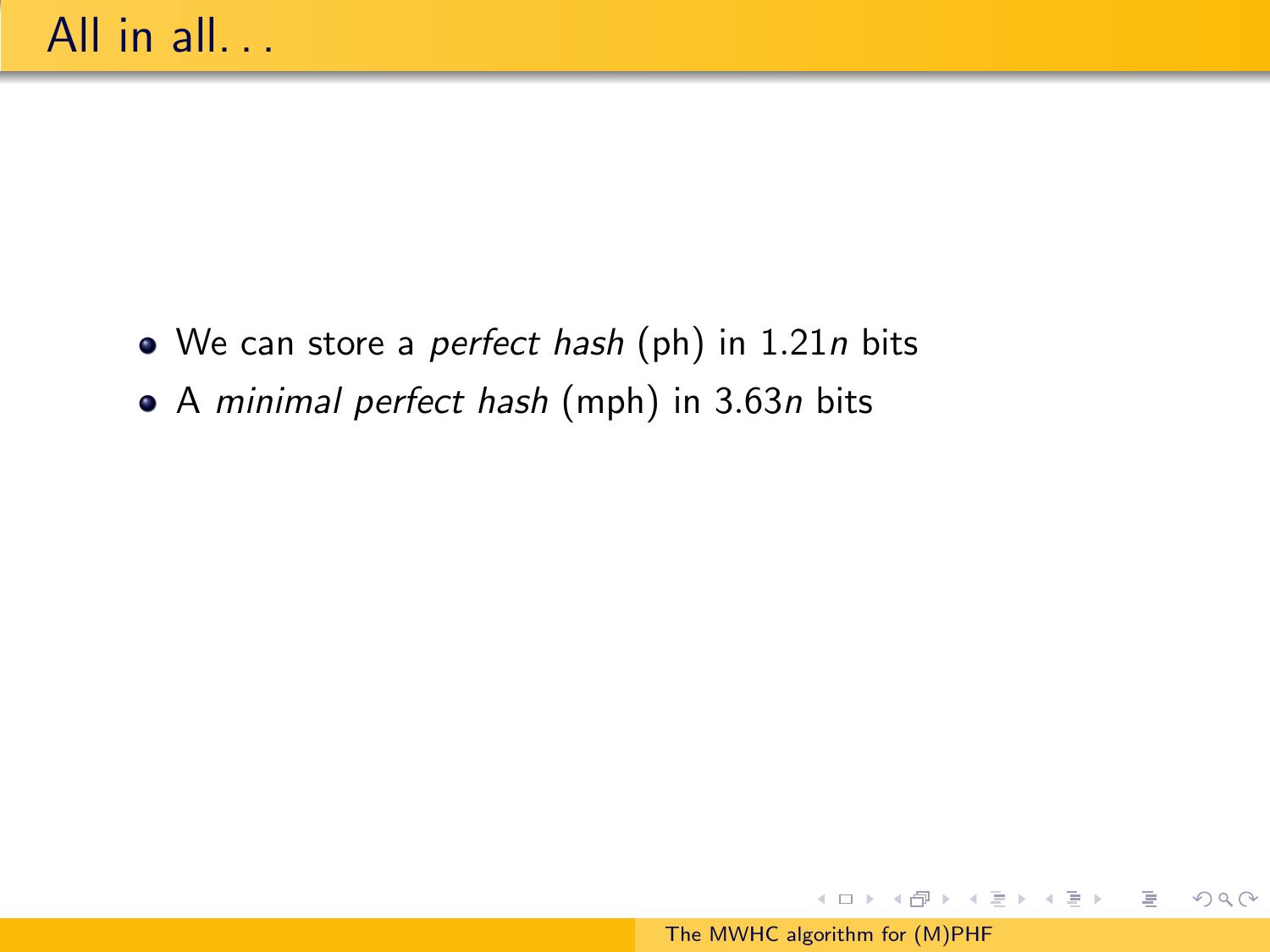- $\bullet$  We can store a perfect hash (ph) in 1.21n bits
- A minimal perfect hash (mph) in 3.63n bits
- An order-preserving minimal perfect hash (opmph) in  $1.21n \log n$  bits

スタンスミンスミント

 $OQ$